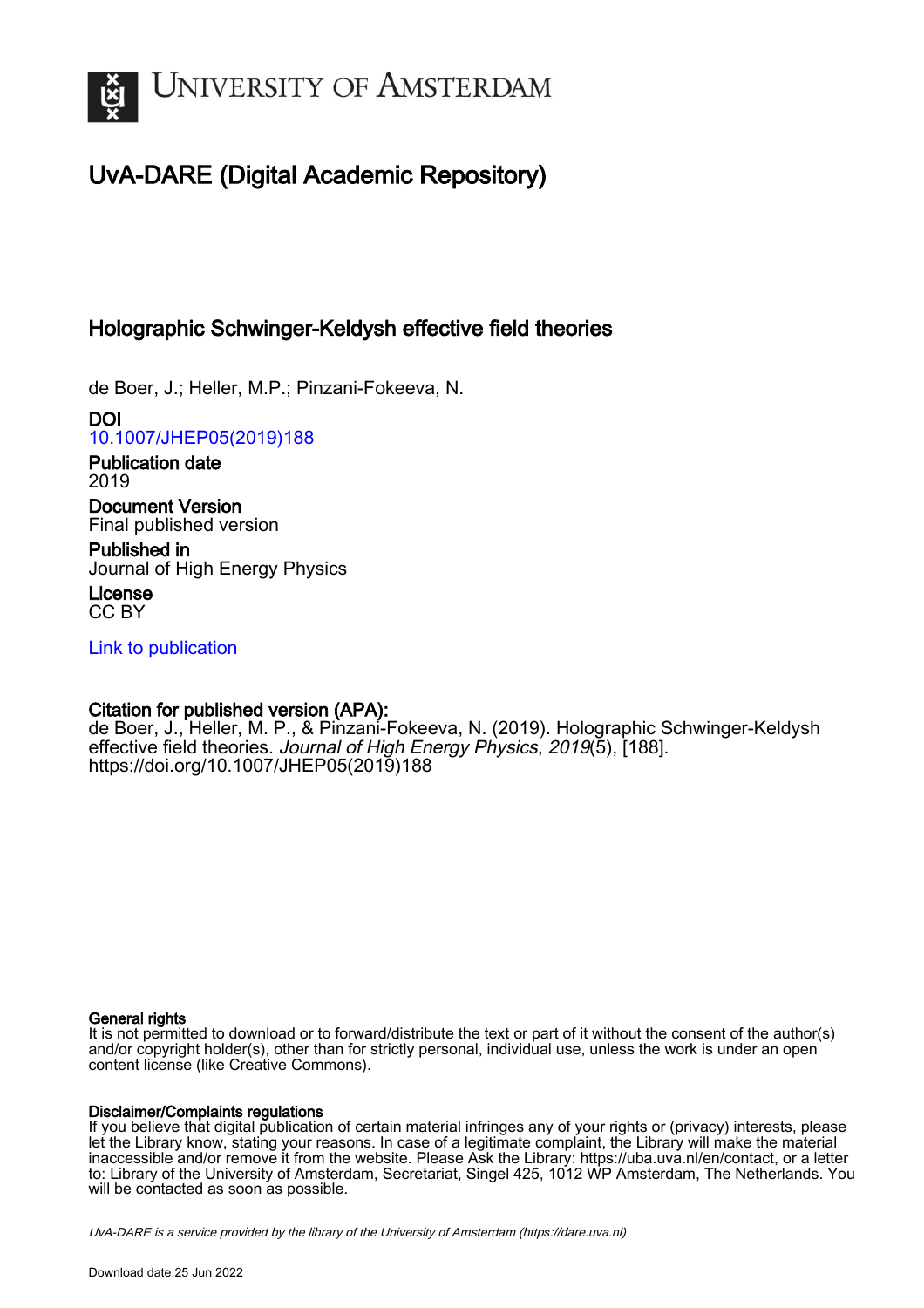PUBLISHED FOR SISSA BY 2 SPRINGER

Received: March 19, 2019 Accepted: May 20, 2019 PUBLISHED: May 28, 2019

# Holographic Schwinger-Keldysh effective field theories

Jan de Boer,<sup>a</sup> Michal P. Heller,<sup>b,1</sup> and Natalia Pinzani-Fokeeva<sup>c</sup>

a Institute for Theoretical Physics, University of Amsterdam, 1090 GL Amsterdam, The Netherlands  $<sup>b</sup>$ Max Planck Institute for Gravitational Physics,</sup> Potsdam-Golm, D-14476, Germany c Institute for Theoretical Physics, KU Leuven,

Celestijnenlaan 200D, Leuven B-3001, Belgium E-mail: [j.deboer@uva.nl](mailto:j.deboer@uva.nl), [michal.p.heller@aei.mpg.de](mailto:michal.p.heller@aei.mpg.de), [natascia.pinzanifokeeva@kuleuven.be](mailto:natascia.pinzanifokeeva@kuleuven.be)

Abstract: We construct a holographic dual of the Schwinger-Keldysh effective action for the dissipative low-energy dynamics of relativistic charged matter at strong coupling in a fixed thermal background. To do so, we use a mixed signature bulk spacetime whereby an eternal asymptotically anti-de Sitter black hole is glued to its Euclidean counterpart along an initial time slice in a way to match the desired double-time contour of the dual field theory. Our results are consistent with existing literature and can be regarded as a fully-ab initio derivation of a Schwinger-Keldysh effective action. In addition, we provide a simple infrared effective action for the near horizon region that drives all the dissipation and can be viewed as an alternative to the membrane paradigm approximation.

KEYWORDS: AdS-CFT Correspondence, Effective Field Theories

ArXiv ePrint: [1812.06093](https://arxiv.org/abs/1812.06093)



<sup>&</sup>lt;sup>1</sup>On leave from: National Centre for Nuclear Research, 00-681 Warsaw, Poland.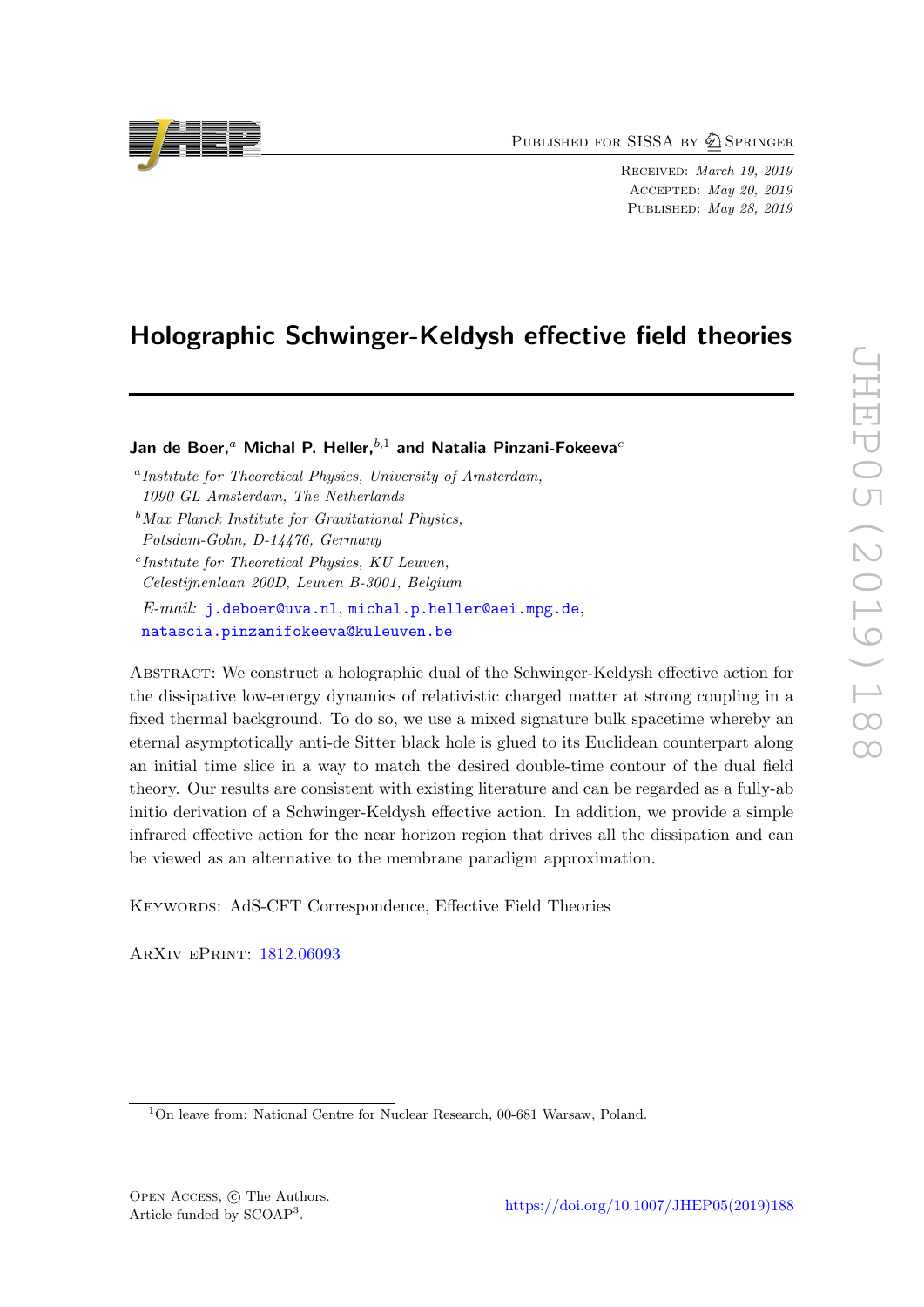# Contents

| $\mathbf{1}$ | Introduction                                                       | $\mathbf{1}$            |
|--------------|--------------------------------------------------------------------|-------------------------|
| $\bf{2}$     | The Schwinger-Keldysh effective action                             | $\overline{\mathbf{4}}$ |
| 3            | Towards the holographic Schwinger-Keldysh effective action         | 10                      |
|              | The mixed signature bulk spacetime<br>3.1                          | 10                      |
|              | The degrees of freedom<br>3.2                                      | 12                      |
|              | 4 The effective action for diffusion from holography               | 14                      |
|              | The bulk piecewise solution<br>4.1                                 | 17                      |
|              | The holographic Schwinger-Keldysh effective action<br>4.2          | 21                      |
|              | The Schwinger-Keldysh effective action up to second order<br>4.3   | 24                      |
| 5            | The near-horizon region and the Schwinger-Keldysh effective action | 25                      |
|              | The infrared Schwinger-Keldysh effective action<br>5.1             | 26                      |
|              | The infrared/ultraviolet coupling<br>5.2                           | 28                      |
|              | Interpretation of the infrared theory<br>5.3                       | 29                      |
| 6            | <b>Discussion</b>                                                  | 31                      |
|              | A Quadratic effective action for diffusion                         | 34                      |
|              | B Details of the holographic results                               | 34                      |
|              |                                                                    |                         |

# <span id="page-2-0"></span>1 Introduction

The path integral formulation of quantum mechanics is central to many among the most important developments in modern theoretical physics. For example, it played a pivotal role in the quantization of gauge theories. The latter are the corner stone of the Standard Model of particle physics [\[1\]](#page-37-0), provide, through holography  $(AdS/CFT)$  [\[2–](#page-37-1)[4\]](#page-37-2), our current best shot at understanding quantum gravity and find numerous applications in the condensed matter physics [\[5\]](#page-37-3).

Path integrals are also widely used to describe non-equilibrium phenomena. In these cases they are defined on nontrivial time contours in which time can evolve forward and backwards in various sequences. A special case of this type is the Schwinger-Keldysh partition function [\[6,](#page-37-4) [7\]](#page-37-5). This object incorporates a particular class of correlators which involve time-ordering (i.e. retarded, advanced, symmetric, etc.) and has been extensively used in numerous applications to non-equilibrium collective states of matter both in high energy and condensed matter physics, see, e.g., [\[8\]](#page-37-6) and references therein.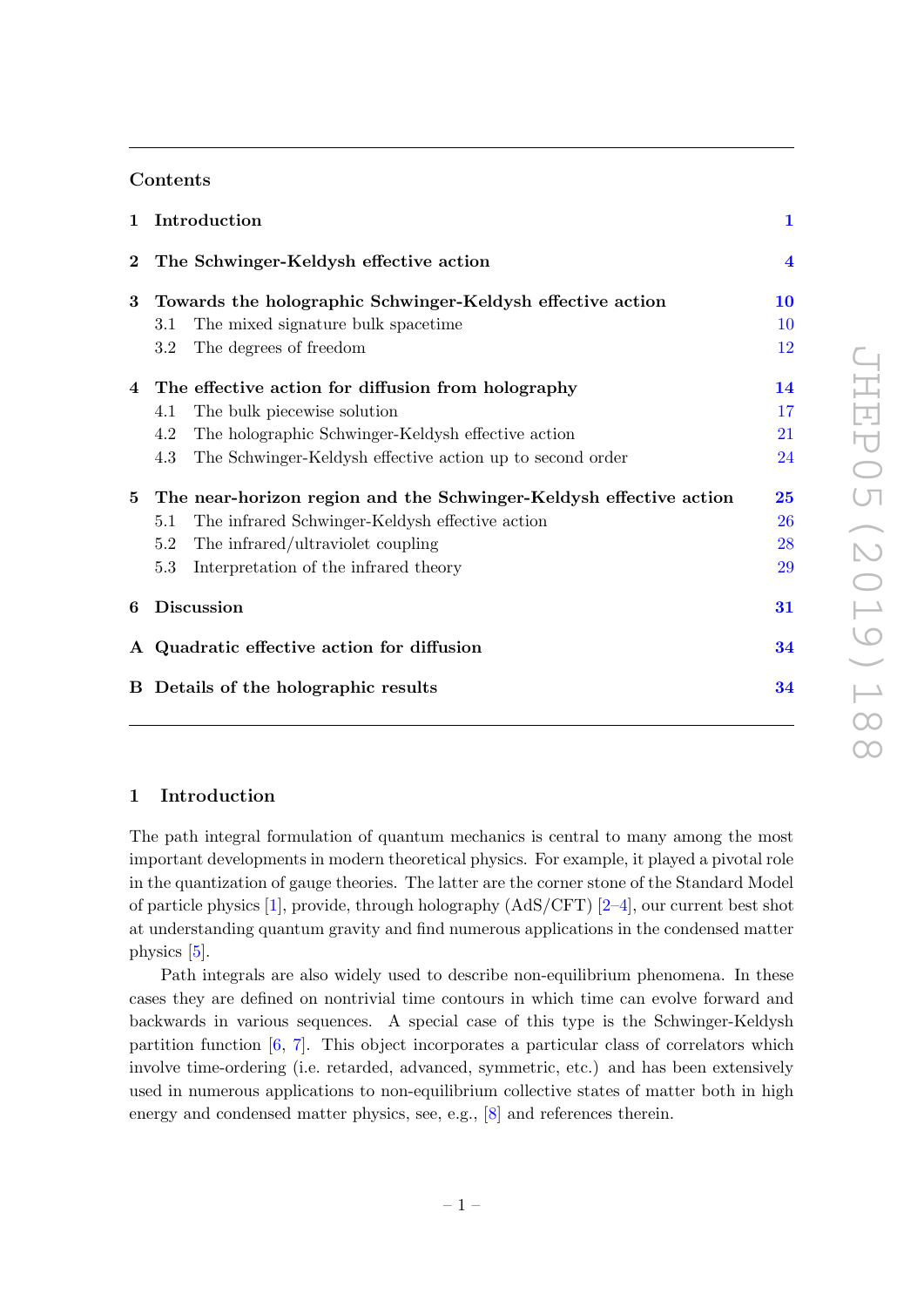One of the most active lines of research on non-equilibrium phenomena of the past two decades concerns relativistic hydrodynamics. The key experimental impetus on this front was the discovery that droplets of quark-gluon plasma created in ultrarelativistic heavy-ion collisions at RHIC (and later also at LHC) behave as the most perfect fluid known in the universe. It was also understood relatively early on that deviations from perfect fluidity provide an invaluable window on the microscopics of the quark-gluon plasma. See, e.g., ref. [\[9\]](#page-37-7) for a recent broad overview of this research field. Altogether, this has led to a large number of developments concerning dissipative relativistic hydrodynamics that have been occurring both on the phenomenological and theoretical front, see, e.g., refs.  $[10-13]$  $[10-13]$  for a review.

The vast majority of the aforementioned progress occurred at the level of equations of motion, which has limited our ability to understand the microscopic origin of dissipation and the entropy current, as well as to systematically incorporate noise. It was only very recently that the Schwinger-Keldysh formulation has been used to bring us closer to recasting the relativistic fluid dynamics as a proper effective field theory with a Lagrangian formulation, see refs.  $[14–24]$  $[14–24]$ , the precursor works  $[25–29]$  $[25–29]$  as well as ref.  $[30]$  for a review and a more comprehensive list of references.

The symmetries of the microscopic Schwinger-Keldysh path integral, such as unitarity and CPT invariance, have been used to constrain the form of the low-energy Schwinger-Keldysh effective action and consequently to re-derive the conventional phenomenological formulation of hydrodynamics in some limiting regimes. For example, it was shown in ref. [\[31\]](#page-38-4), see also refs. [\[32,](#page-38-5) [33\]](#page-38-6), how the local second law of thermodynamics can be obtained as the Noether current of a symmetry of the effective action. Moreover, additional constraints on transport, invisible to the phenomenological treatment based on equations of motion, have been found in ref.  $[24]$ . As alluded earlier, the power of this approach is that both dissipative and fluctuation effects are naturally incorporated allowing for a systematic treatment of stochastic noises, see the recent ref. [\[34\]](#page-38-7) which evaluates corrections to the heat diffusion coefficient due to thermal fluctuations finding novel results with respect to previous, more phenomenological, derivations, see, e.g., ref. [\[35\]](#page-38-8).

The key motivation for our present work is that the above considerations, while agreeing with all previously known results that stood the test of scrutiny and addressing some of their shortcomings, have not yet been derived from any microscopic model when dissipation needed to be included. Our aim, therefore, is to provide the first microscopic derivation of the Schwinger-Keldysh effective actions for what seems to be the simplest hydrodynamic setup, i.e. the charge diffusion in the limit in which the energy and momentum carried by charge carriers is negligible and the charge current amplitude is small.

The tool that we will use to achieve this goal is holography viewed here as an ab initio formulation of a large class of strongly-interacting quantum field theories with a large number of microscopic constituents.

Indeed, holography provides a very natural arena in which all these ideas can be explicitly tested. Following ref. [\[36\]](#page-38-9), the double-time contour of the Schwinger-Keldysh formalism can be represented by the two boundaries of the maximally-extended AdS-Schwarzschild black brane. Subsequent developments in refs. [\[37,](#page-38-10) [38\]](#page-38-11) interpreted the Euclidean part of the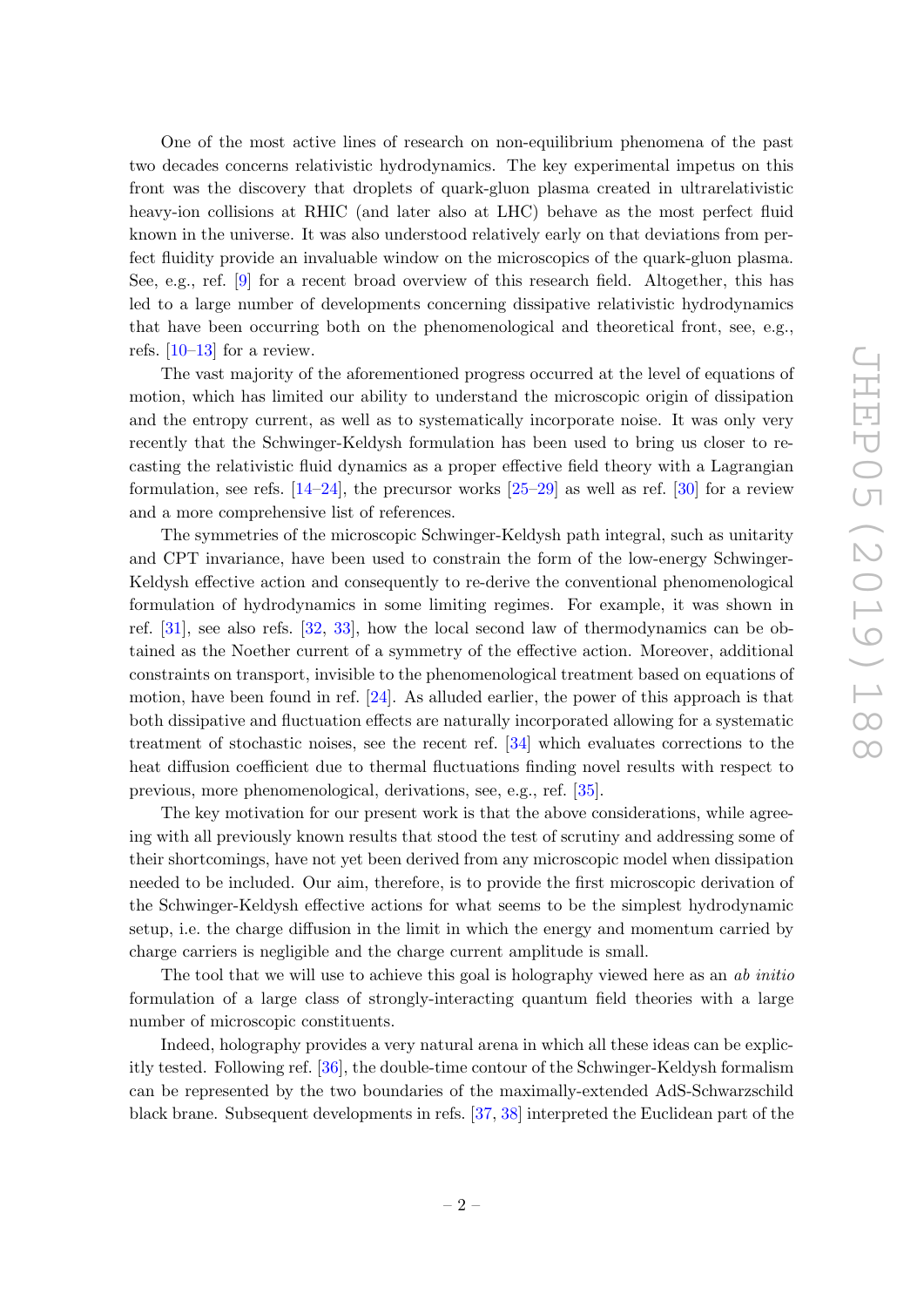thermal Schwinger-Keldysh contour as a Euclidean black brane glued to a finite time slice of the Lorentzian solution. The contour can be then closed by gluing the future horizons of the Lorentzian solution as in ref. [\[39\]](#page-38-12), see also ref. [\[40\]](#page-39-0). This simple picture, of course, applies only if the sources and their effects are a tiny distortion of the global thermal equilibrium. Otherwise, according to the fully holographic prescription of refs. [\[37,](#page-38-10) [38\]](#page-38-11), one would need to solve non-linear Einstein's equations (possibly with matter) and find a mixed signature holographic geometry specified by the asymptotic boundary condition given by the desired Schwinger-Keldysh contour. In the present work we circumnavigate this otherwise fascinating problem by considering the dynamics of a probe bulk gauge field in the aforementioned mixed-signature static background spacetime. This scenario gives then rise to the quadratic Schwinger-Keldysh effective action for the charge diffusion in holographic conformal field theories, which we derive to the second order in derivatives.

Our work builds on several earlier developments. In particular, in the previous paper [\[41\]](#page-39-1), see also ref. [\[42\]](#page-39-2), we considered the preliminary case of dissipationless fluids, i.e. those which do not exhibit entropy production, and derived their leading order effective action from holography. Our approach then focused on single-sided, asymptotically AdS black branes dual to a strongly-coupled conformal plasma around thermal equilibrium. To remove dissipative effects, we introduced a fictitious intermediate timelike hypersurface at some fixed radial position very close to the horizon and considered only the remaining spacetime between this radial cut-off and the conformal boundary. We identified the holographic dual of the degrees of freedom relevant for the fluid dynamic behavior with Wilson lines extending between the conformal boundary and the cutoff hypersurface, much in the spirit of ref.  $[43]$ , see also refs.  $[44, 45]$  $[44, 45]$  $[44, 45]$ . After solving the linearized Einstein equations with double-Dirichlet boundary conditions between the two boundaries at the leading order in the hydrodynamic gradient expansion, we computed the (partially) on-shell gravitational action which we then interpreted as the effective action for ideal fluids. It was, of course, already clear back then that this procedure was not enough had one wished to go beyond the leading order hydrodynamic expansion. Not only the dissipation was absent by construction, but also non-dissipative second order transport was suffering from divergences. The latter could only be cured by including dissipative effects, as we showed there using a simple membrane paradigm approximation, see in this context also our earlier work [\[46\]](#page-39-6).

The plan of the present article is the following. In section [2](#page-5-0) we summarize the key ingredients of the Schwinger-Keldysh formalism which are necessary for the present work. The reader familiar with the literature of the subject may skip this part. In section [3](#page-11-0) we provide a general discussion on how to parallel the same construction in holography using the real-time formulation of refs. [\[37,](#page-38-10) [38\]](#page-38-11). In section [4](#page-15-0) we consider the specific example of a probe gauge field and show how the low-energy effective action for charge dynamics at strong coupling can be derived from holography. In section [5](#page-26-0) we show how the general properties of the Schwinger-Keldysh effective action are captured by a simple infrared (IR) piece which resides in the near horizon region of the spacetime and how the remaining geometry between the horizon and the boundaries only serves as a map of this information to where the dual field theory is defined. Finally, in section [6](#page-32-0) we discuss some natural extensions of our results.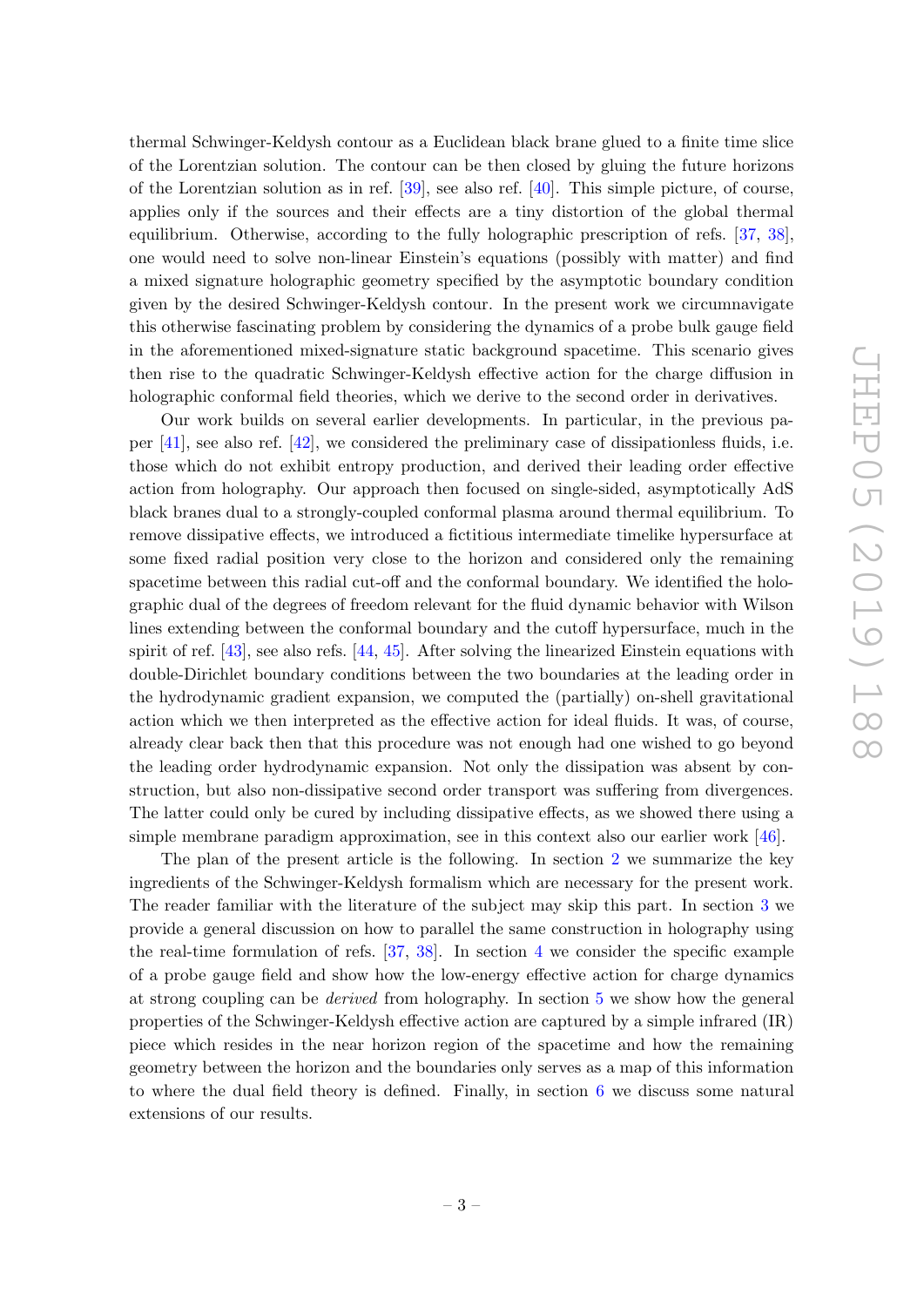Note added: we learnt that ref. [\[47\]](#page-39-7), which will appear soon, also addresses the problem of deriving Schwinger-Keldysh effective actions using holography.

Note added  $(v2)$ : the results of ref. [\[47\]](#page-39-7) are in agreement with ours.

### <span id="page-5-0"></span>2 The Schwinger-Keldysh effective action

Let us briefly review the main ingredients that enter the construction of Schwinger-Keldysh effective actions. We will mainly focus on the simplest case of the low-energy behavior of charged matter in a fixed thermal background which will be used in this work. This section is admittedly brief, we refer the reader to the review [\[30\]](#page-38-3) and references therein for more details.

The Schwinger-Keldysh partition function is defined as

<span id="page-5-1"></span>
$$
Z[A_R, A_L] = \text{Tr}\left(\mathcal{U}[A_R] \rho_0 \mathcal{U}^\dagger[A_L]\right),\tag{2.1}
$$

where  $\rho_0$  is the density matrix of the initial state given at some time  $t = 0, U$  is the evolution operator from  $t = 0$  to the infinite future  $t = +\infty$ , and  $\mathcal{U}^{\dagger}$  is the anti-evolution operator from the infinite future back to  $t = 0$  where the state is defined. The evolution operators depend generically on external sources, collectively denoted by  $A_R$  and  $A_L$ , which are taken to be independent from one another. In a path integral representation, eq. [\(2.1\)](#page-5-1) takes the form

<span id="page-5-2"></span>
$$
Z[A_R, A_L] = \int_{\rho_0} \mathcal{D}\psi_R \, \mathcal{D}\psi_L \, e^{iS[\psi_R; A_R] - iS[\psi_L; A_L]}, \tag{2.2}
$$

where S is the microscopic action, functional of the microscopic fields  $\psi$  and the sources A. Appropriate boundary conditions need to be supplemented in the infinite future  $t = +\infty$ , i.e.  $\psi_L(t = +\infty) = \psi_R(t = +\infty)$ , and at  $t = 0$ . The relative minus sign between the R and  $L$ -type actions in  $(2.2)$  reflects the backward flow of time of the anti-evolution operator in eq. [\(2.1\)](#page-5-1). With these definitions, the Schwinger-Keldysh path integral [\(2.2\)](#page-5-2) can be viewed as an integral over a double-time contour where time flows forward in the upper part of the contour with time  $t_R$  and then back with time  $t_L$  to where the state is defined. If the initial state is thermal, i.e.  $\rho_0 \sim e^{-\beta H}$  with the inverse temperature  $\beta = 1/T$ , then the contour becomes complex, as depicted in figure [1,](#page-6-0) and the imaginary time segment is also periodically identified with period  $\beta$ .

The main virtue of the Schwinger-Keldysh partition function [\(2.2\)](#page-5-2) is that it incorporates a large class of Minkowski signature correlators for generic states. Defining the Schwinger-Keldysh average and difference basis

$$
A_r = \frac{1}{2} \left( A_R + A_L \right) , \qquad A_a = A_R - A_L , \qquad (2.3)
$$

the retarded, advanced and symmetric connected two-point functions can be shown to be related to very simple (which is part of the formalism's allure) variations of the generating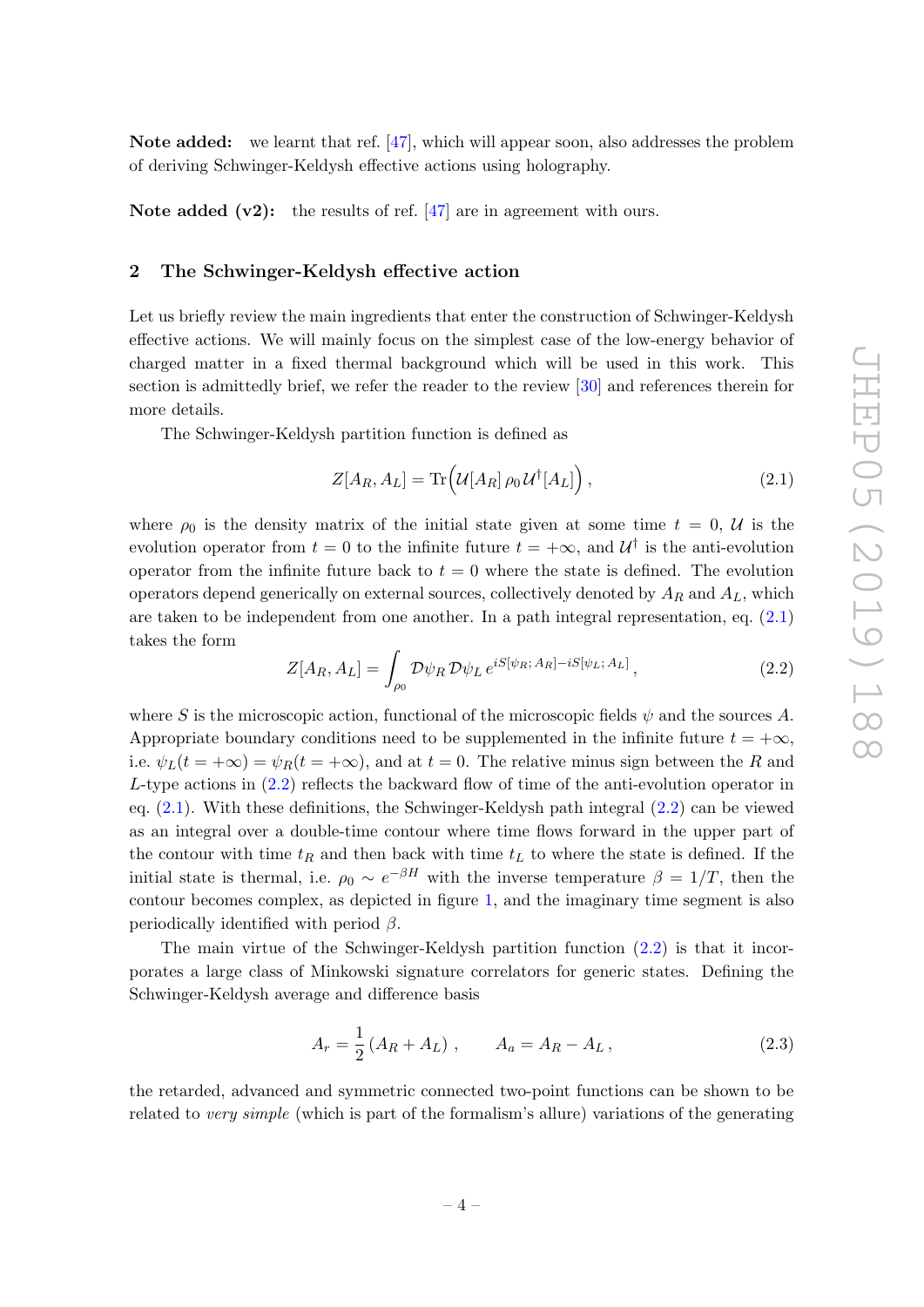

<span id="page-6-0"></span>**Figure 1.** The Schwinger-Keldysh contour at finite temperature. Time flows forward from  $t = 0$ to  $t = +\infty$  and back to where the initial state is defined. The latter is represented by an imaginary time segment identified along the circles with period  $\beta = 1/T$ .

functional  $W = -i \ln Z$  as follows

<span id="page-6-2"></span>
$$
G_{ret}(t_1, t_2) = i G_{ra}(t_1, t_2) = i \frac{\delta^2 W}{\delta A_a(t_1) \delta A_r(t_2)}\Big|_{A=0},
$$
  
\n
$$
G_{adv}(t_1, t_2) = i G_{ar}(t_1, t_2) = i \frac{\delta^2 W}{\delta A_r(t_1) \delta A_a(t_2)}\Big|_{A=0},
$$
  
\n
$$
G_{sym}(t_1, t_2) = G_{rr}(t_1, t_2) = \frac{\delta^2 W}{\delta A_a(t_1) \delta A_a(t_2)}\Big|_{A=0},
$$
\n(2.4)

see [\[30\]](#page-38-3) for more details. These functions are of obvious interest in many-body physics.<sup>[1](#page-6-1)</sup>

Let us now separate in eq.  $(2.2)$  between the high-energy  $(UV)$  and low-energy  $(IR)$ degrees of freedom. Assuming that the UV degrees of freedom have been integrated out, the Schwinger-Keldysh path integral [\(2.2\)](#page-5-2) can be formally rewritten in terms of appropriately defined IR dynamical fields  $\xi_R$  and  $\xi_L$  as

$$
Z[A_R, A_L] = \int \mathcal{D}\xi_R \mathcal{D}\xi_L e^{i S_{\text{eff}}[\xi_R, \xi_L; A_R, A_L; \rho_0]}, \qquad (2.5)
$$

where  $S_{\text{eff}}$  is the Schwinger-Keldysh effective action that incorporates the low-energy dynamics around the state  $\rho_0$ . With respect to the conventional Wilsonian effective action there are a few differences. For example, the Schwinger-Keldysh effective action depends on two copies of the infrared degrees of freedom which may interact with one another. It is those interactions that allow to write dissipative terms in the Lagrangian, something that is impossible to achieve with conventional effective actions.

In this work we are interested in the low-energy effective action  $S_{\text{eff}}$  for charged matter at finite temperature in a fixed d-dimensional background. In this case, the external sources are taken to be a pair of U(1) flavor fields  $A_{R\mu}$  and  $A_{L\mu}$  which live on two different spacetimes, dubbed as  $R$  and  $L$ , and transform as connections under two independent gauge transformations parameterized by  $\Lambda_R$  and  $\Lambda_L$ ,

$$
A_{R\,\mu} \to A_{R\,\mu} + \partial_{\mu}\Lambda_R \,, \qquad A_{L\,\mu} \to A_{L\,\mu} + \partial_{\mu}\Lambda_L \,, \tag{2.6}
$$

<span id="page-6-1"></span><sup>&</sup>lt;sup>1</sup>In particular, the structure of singularities in the complex frequency and momentum plane of retarded two-point functions has been the driving force behind recent progress on understanding non-equilibrium properties of states of matter evading quasiparticle description, see, e.g., refs. [\[12,](#page-37-11) [48,](#page-39-8) [49\]](#page-39-9) for contemporary reviews.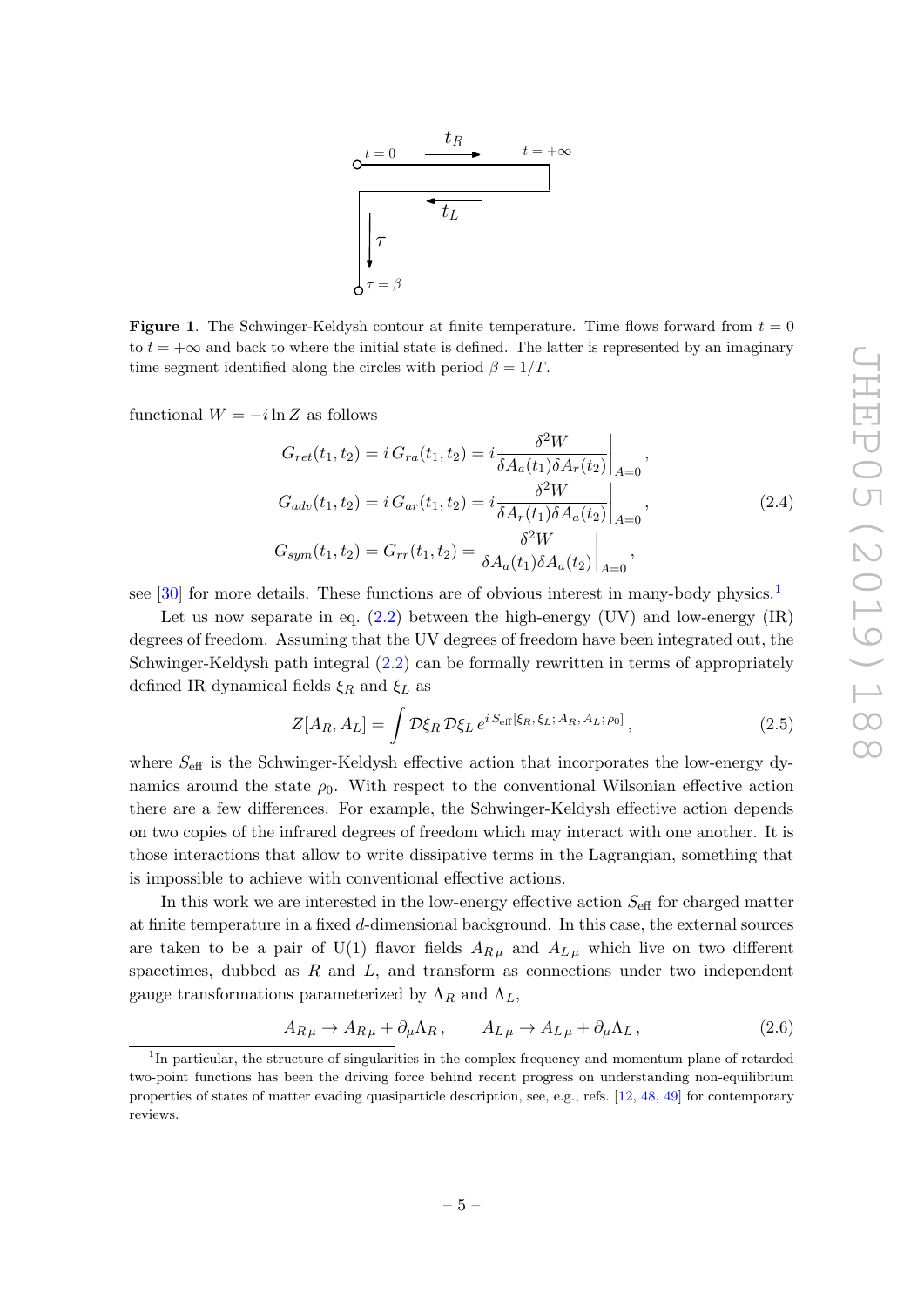where  $\mu = t, x_1, \ldots, x_d$  are spacetime indices. Notice that the coordinates defined on the R and L spacetimes,  $x^{\mu} = (t, \vec{x})$ , can in principle be independent as the fields in R transform under independent diffeomorphisms than those in  $L$ . However, as we already alluded many times, we are only interested in the charge dynamics, thus in a probe limit where the background is fixed to the Minkowski metric  $\eta_{\mu\nu}$  and the spacetime coordinates on which the two type of fields  $R$  and  $L$  depend can be taken to be identical.

The relevant low-energy degrees of freedom are two scalar fields  $\phi_L$  and  $\phi_R$  that appear in the effective action in combination with the sources as follows

<span id="page-7-0"></span>
$$
B_{Ri}(\sigma) = \partial_i x^{\mu}(\sigma) A_{R\mu}(x(\sigma)) + \partial_i \phi_R(\sigma), \qquad B_{Li}(\sigma) = \partial_i x^{\mu}(\sigma) A_{L\mu}(x(\sigma)) + \partial_i \phi_L(\sigma).
$$
\n(2.7)

Expressions [\(2.7\)](#page-7-0) are pullbacks of the sources  $A_{R\mu}$  and  $A_{L\mu}$  from their respective R and L target spaces to a common worldvolume spacetime parameterized by the coordinates  $\sigma^i$  $(\bar{t}, \vec{x})$ . The maps  $x^{\mu}(\sigma)$ ,  $\phi_R(\sigma)$  and  $\phi_L(\sigma)$  define the pullback and here we have promoted the scalar fields to be the dynamical low-energy fields that capture the hydrodynamic behavior of the charge current. The remaining maps  $x^{\mu}(\sigma)$  are not dynamical and are taken to only include a reparameterization of time between the target spaces and the worldvolume. With a little bit of prescience we write them as  $x^{\mu}(\sigma) = (\bar{t}/\sqrt{f_{\delta}}, \vec{x})$  where  $\sqrt{f_{\delta}}$  is a redshift factor. As we will see again later on, this picture is very much reminiscent of black holes where the target spaces can be identified with the boundaries of an eternal AdS black hole and the worldvolume with the near horizon region where the redshift can be naturally defined through the emblackening factor. In fact, the metric on the worldvolume is defined as

$$
g_{ij}(\sigma) = \partial_i x^{\mu}(\sigma) \partial_j x^{\nu}(\sigma) \eta_{\mu\nu}(x(\sigma)), \qquad (2.8)
$$

which is the pullback of the boundary metric to the near horizon region.

The scalar fields  $\phi_R$  and  $\phi_L$  are respectively bifundamental maps between the tangent bundles over the  $R/L$  target spaces and the tangent bundle over the worldvolume. They transform thus as follows

<span id="page-7-1"></span>
$$
\phi_R \to \phi_R - \Lambda_R + \Lambda \,, \qquad \phi_L \to \phi_L - \Lambda_L + \Lambda \,, \tag{2.9}
$$

where  $\Lambda$  is the U(1) gauge parameter on the worldvolume. With these definitions, the combinations  $(2.7)$  are invariant under the R and L gauge transformations, and transform as connections under the worldvolume one

$$
B_{Ri} \to B_{Ri} + \partial_i \Lambda, \qquad B_{Li} \to B_{Li} + \partial_i \Lambda. \tag{2.10}
$$

In what follows, it is convenient to introduce  $r$  and  $a$ -type combinations of the fields and sources

$$
\phi_r = \frac{1}{2} (\phi_R + \phi_L) , \quad \phi_a = \phi_R - \phi_L , \quad B_{r i} = \frac{1}{2} (B_{R i} + B_{L i}) , \quad B_{a i} = B_{R i} - B_{L i} .
$$
 (2.11)

Having defined the low-energy degrees of freedom, the most general Schwinger-Keldysh effective action  $S_{\text{eff}}$  can now be constructed requiring compatibility with the symmetries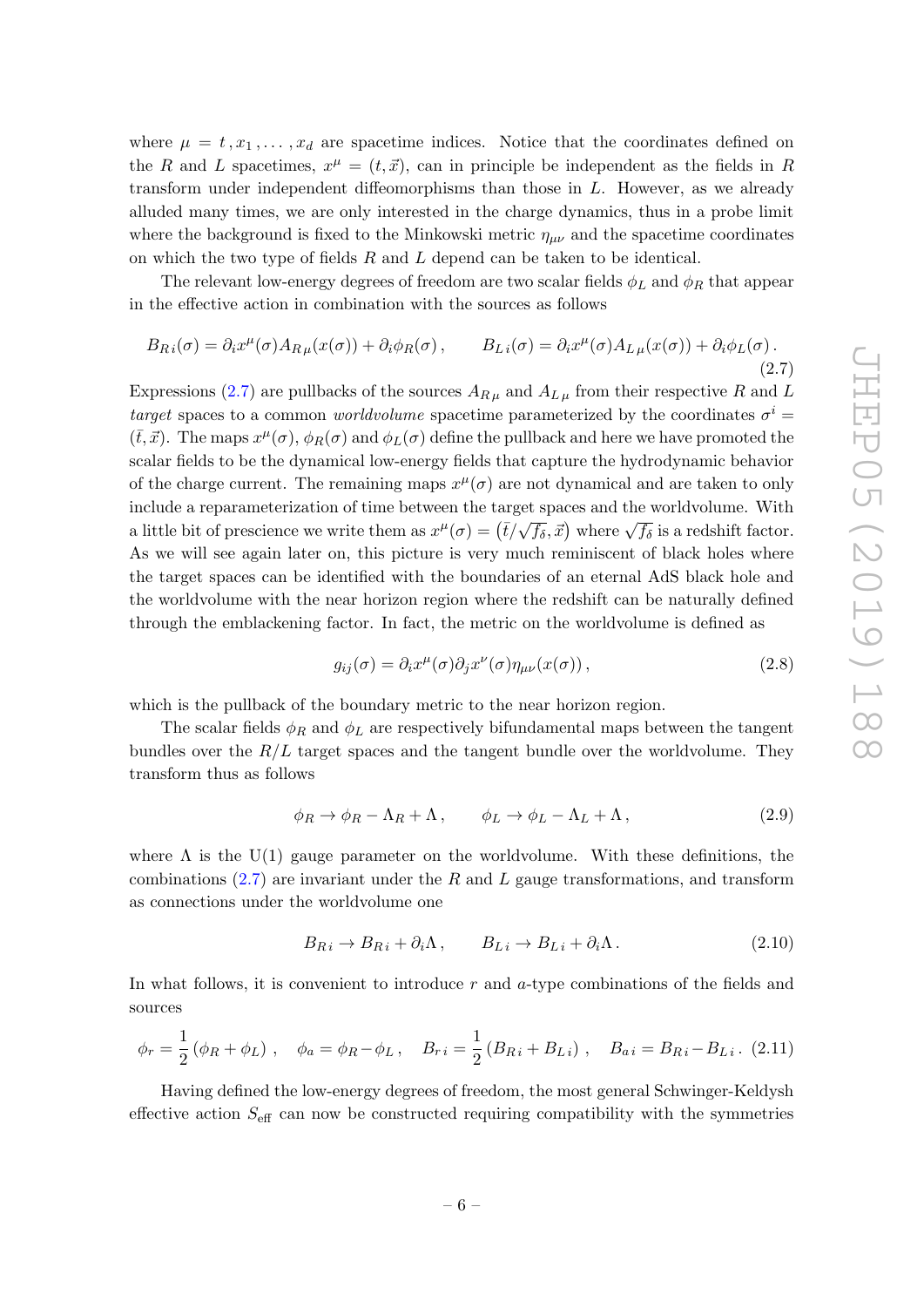of the Schwinger-Keldysh path integral [\(2.1\)](#page-5-1),

<span id="page-8-0"></span>Schwinger-Keldysh symmetry:  $Z[A_R = A_L] = 1$ , (2.12)

Reality condition:  $^* = Z[A_L^*, A_I^*]$  $(2.13)$ 

KMS symmetry:  $Z[A_R(t), A_L(t)] = Z[\eta A_R(-t), \eta A_L(-t - i\beta)]$ , (2.14)

and with the constraint

<span id="page-8-3"></span>
$$
\operatorname{Im} S_{\text{eff}} \ge 0. \tag{2.15}
$$

Expressions [\(2.12\)](#page-8-0) and [\(2.13\)](#page-8-0) are valid for any initial state  $\rho_0$  while the KMS symme-try [\(2.14\)](#page-8-0) is only applicable for thermal states  $\rho_0 \sim e^{-\beta \mathcal{H}}$  where  $\beta = 1/T$  is the inverse of the temperature, see, again, ref.  $[30]$  for more details. In writing eq.  $(2.14)$  we have also assumed CPT invariance<sup>[2](#page-8-1)</sup> of the underlying microscopic theory, where  $\eta$  is the CPT eigenvalue associated to the operator dual to the corresponding source A. For example, in the case A is an external U(1) flavor field  $A_\mu$  depending on t and  $\vec{x}$  coordinates of the Minkowski metric, the corresponding CPT eigenvalue  $\eta_{\mu}$  is  $\eta_t = \eta_x = -1$  and the remaining components are  $+1$ .

Notice that upon reinstating  $\hbar$  in the expressions above we have  $\beta \to \hbar \beta$ , and so the KMS symmetry  $(2.14)$  is a nonlocal  $Z_2$  symmetry at the full quantum level. Although it is possible to take a classical limit  $\hbar \to 0$  where quantum fluctuations are neglected and the condition [\(2.14\)](#page-8-0) becomes local, for the probe limit case at hand this restriction is not necessary and we may work in the full quantum regime, see, e.g., ref. [\[20\]](#page-37-12). Let us also notice that when  $A_R(t) = A_L(t-i\beta)$ , we have from [\(2.14\)](#page-8-0) that  $Z[A_R(t) = A_L(t-i\beta)] = 1$ , meaning that the Schwinger-Keldysh partition function for thermal states has an additional limit where it becomes trivial, other than the one given in eq. [\(2.12\)](#page-8-0).

We cannot help but mention that the Schwinger-Keldysh symmetry  $(2.12)$  can be implemented at tree level by requiring the effective action to be at least linear in the atype combinations of the fields and sources  $B_a$ . At the full quantum level however this condition is not sufficient. The same property can be accounted for using a BRST-type symmetry introducing additional ghost-like degrees of freedom [\[14](#page-37-10)[–18\]](#page-37-13), see also refs. [\[16–](#page-37-14) [18,](#page-37-13) [20,](#page-37-12) [21,](#page-38-13) [23,](#page-38-14) [24\]](#page-38-0) for a supersymmetric implementation of this symmetry.[3](#page-8-2) While such a construction is convenient as an organizational principle, it has been shown in ref. [\[50\]](#page-39-10) that ghost degrees of freedom effectively decouple to all loop orders in the effective action and, for the purposes of this work, we will neglect them completely.

Another set of symmetries of the Schwinger-Keldysh effective action comes from the doubled structure of the path integral [\(2.2\)](#page-5-2): every continuous symmetry of the microscopic action is doubled. In our case, this amounts to have a doubled  $U(1)$  flavor symmetry which can be implemented at the level of the Schwinger-Keldysh effective action by allowing the low-energy degrees of freedom and the external sources to appear only in the invariant

<span id="page-8-1"></span> $2$ The condition on CPT invariance of the microscopic theory can be changed to any combination of the discrete symmetries as long as it contains time invariance, see ref. [\[15\]](#page-37-15).

<span id="page-8-2"></span><sup>&</sup>lt;sup>3</sup>A second BRST charge arises when imposing the KMS symmetry  $(2.14)$ , see refs. [\[15,](#page-37-15) [20,](#page-37-12) [21,](#page-38-13) [24\]](#page-38-0). The authors of refs. [\[14,](#page-37-10) [16–](#page-37-14)[18\]](#page-37-13) have a more general structure of an  $\mathcal{N}=2$  equivariant cohomology.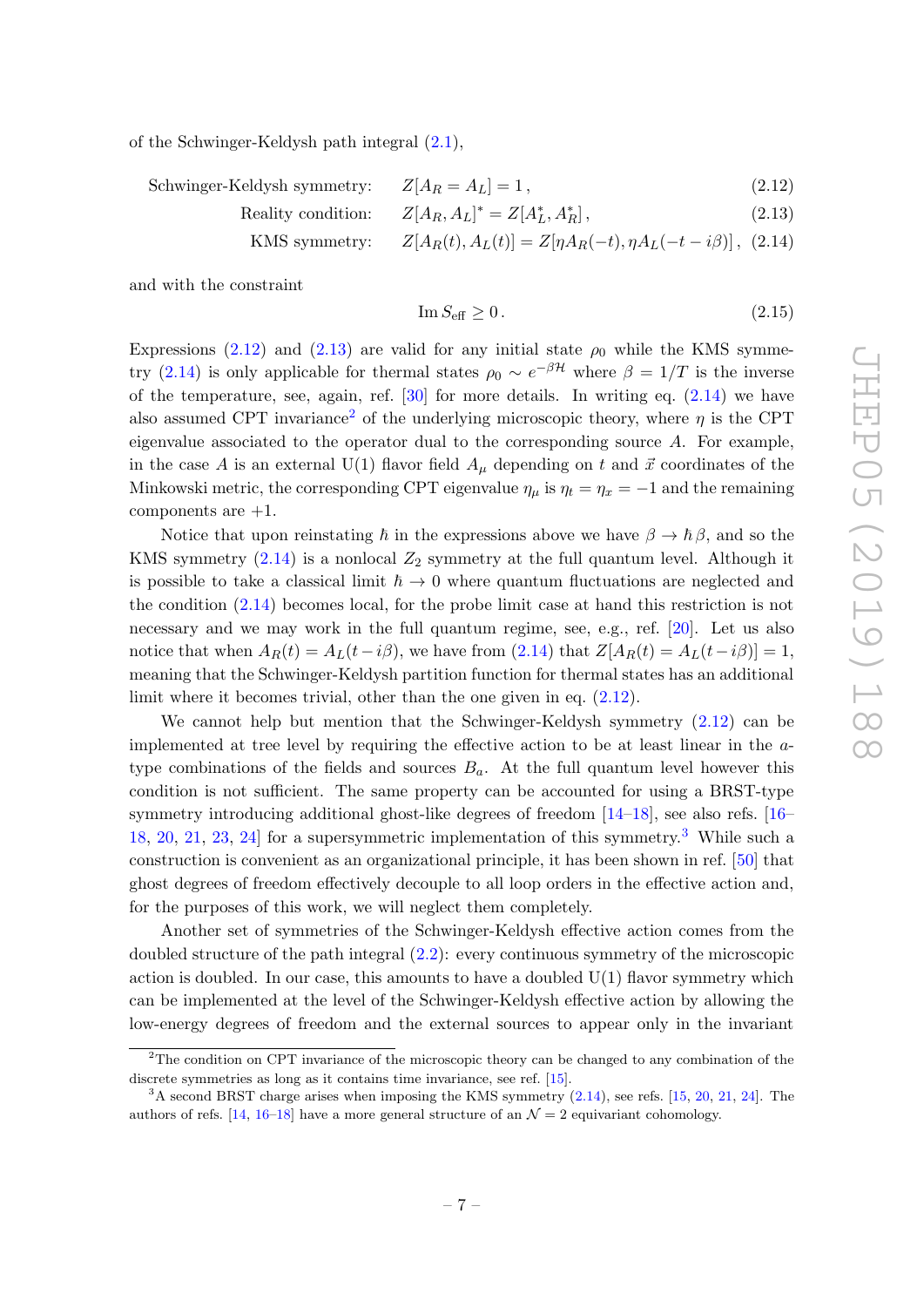pullback combinations [\(2.7\)](#page-7-0),

<span id="page-9-0"></span>
$$
S_{\text{eff}} = S_{\text{eff}}[B_{ri}, B_{ai}]. \tag{2.16}
$$

The effective action  $(2.16)$  not only needs to be invariant under the doubled symmetries of the  $R/L$  target spaces but also under the U(1) symmetry implied on the common worldvolume spacetime by the transformation properties of the bifundamental fields [\(2.9\)](#page-7-1). This transformation is however restricted to preserve the properties of the initial state. For example, in the coordinates where the chemical potential is given by the time component of the average pullback source  $\mu = B_{r\bar{t}}$ , only time-independent gauge transformations with parameter  $\Lambda(\vec{x})$  are allowed to keep  $\mu$  invariant. Thus, under the "gauge-fixed" worldvolume  $U(1)$  gauge transformations, the pullback sources transform as  $4$ 

<span id="page-9-4"></span>
$$
B_{r i} \to B_{r i} + \partial_i \Lambda(\vec{x}), \qquad B_{a i} \to B_{a i}, \qquad (2.17)
$$

and the effective action  $S_{\text{eff}}$  in [\(2.16\)](#page-9-0) must be invariant under these transformations.

Having introduced all the symmetries, a local low-energy Schwinger-Keldysh effective action can be written in a hydrodynamic expansion

$$
S_{\text{eff}} = S_{\text{eff}}^{(0)} + S_{\text{eff}}^{(1)} + \dots \tag{2.18}
$$

where the superscript counts the amount of derivatives. The superficial<sup>[5](#page-9-2)</sup> dimensionless expansion parameter is

<span id="page-9-5"></span>
$$
\frac{l_{mfp}}{l} \ll 1,\tag{2.19}
$$

where l is the size of the gradients and, in weakly-coupled theories,  $l_{mfp}$  is the typical scale for consequent collisions of the microscopic particles. For conformal field theories,  $l_{mfp} \sim \hbar/T$  with the proportionality constant in general depending on the interaction strength,  $6$  see, e.g., ref. [\[51\]](#page-39-11).

To count derivatives, we choose  $B_r \sim \mathcal{O}(1)$  and  $B_a \sim \mathcal{O}(\partial)$ , since only in this way terms related by the KMS symmetry [\(2.14\)](#page-8-0) appear on the same footing. This can be seen by realizing that  $A_L(t - i\beta) \sim A_L(t) - i\beta \partial_t A_L(t) + \mathcal{O}(\partial^2)$  and that in the same limit the average and difference combinations transform as  $A_r \to A_r$  and  $A_a \to A_a + i \beta \partial_t A_r$  under the KMS symmetry [\(2.14\)](#page-8-0). Thus, for example, a term in the effective action of the form  $B_a \partial B_r$  is related to a term proportional to  $B_a B_a$ .

<span id="page-9-1"></span><sup>&</sup>lt;sup>4</sup>The transformations  $(2.17)$  are given in the so-called static gauge. See, e.g., refs.  $[20, 28]$  $[20, 28]$  $[20, 28]$  for a full covariant implementation of the worldvolume gauge invariance.

<span id="page-9-2"></span><sup>&</sup>lt;sup>5</sup>One of the most interesting recent lessons about hydrodynamics is that constitutive relations for the energy-momentum tensor truncated at low orders of the derivative expansion can work remarkably well even if the relevant gradient terms are of the order of the perfect fluid contributions. The naive criterion [\(2.19\)](#page-9-5) is then strongly violated. This, however, does not lead to a contradiction since it has been explicitly shown in several cases that the gradient expansion of the energy-momentum tensor is a divergent series for which convergence conditions appropriate for series with a finite radius of convergence do not apply. See ref. [\[12\]](#page-37-11) for a broad overview of the relevant developments.

<span id="page-9-3"></span> ${}^{6}$ For holographic theories, for which the coupling constant is infinite, the proportionality constant turns out to be just some finite number.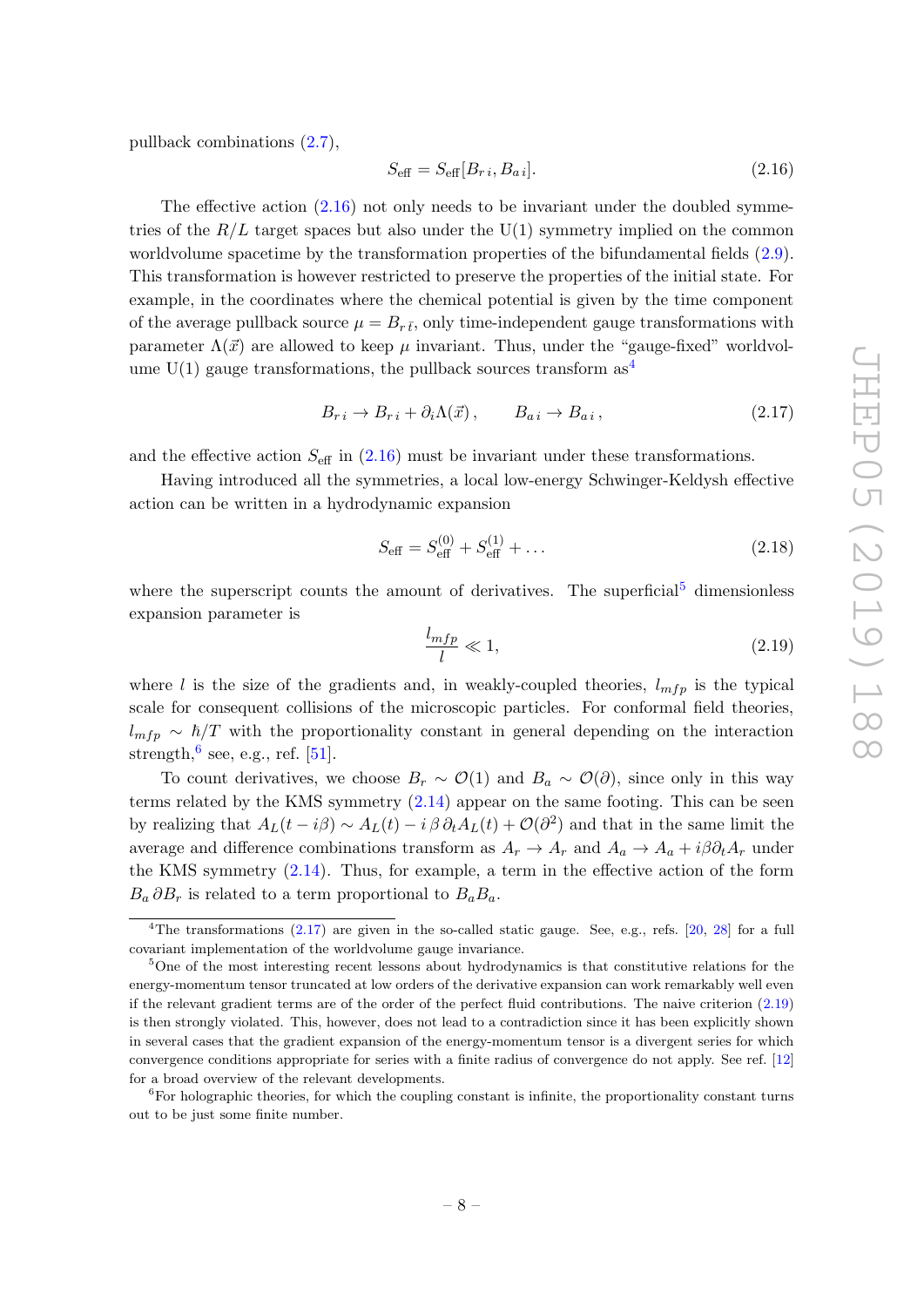Finally, the physical equation of motion for the dynamical field  $\phi_r$  is associated to the variation of the effective action with respect to the field  $\phi_a^7$  $\phi_a^7$  and it can be recast into a conservation equation

$$
\left. \frac{\delta S_{\text{eff}}}{\delta \phi_a} \right|_{B_a=0} = -\partial_i J^i = 0 \,, \tag{2.20}
$$

where the charge current is defined as

$$
J^i = \frac{\delta S_{\text{eff}}}{\delta B_{ai}}\bigg|_{B_a = 0}.
$$
\n(2.21)

In this way it is possible to extract the off-shell  $(\phi_r$ -dependent, i.e. obtained without solving the equations of motion for  $\phi_r$ ) constitutive relations for the charge current  $J^i$  from an effective action  $S_{\text{eff}}$  order by order in a derivative expansion. Having  $J^i$ , the constitutive relations in the target space(s) can be simply obtained via a pushforward

<span id="page-10-3"></span><span id="page-10-2"></span>
$$
J^{\mu} = \partial_i x^{\mu} J^i. \tag{2.22}
$$

Given that we will be almost exclusively interested in quantities defined on the target spaces and that the pullback maps for the U(1) flavor field in the probe limit are rather simple, in what follows we will construct the effective action directly in the target space(s).

Combining all the ingredients together, the most general local Schwinger-Keldysh effective action describing the dynamics of a conserved charge current can be constructed using  $B_r$  and  $B_a$  fields satisfying the conditions  $(2.12)$ ,  $(2.13)$ ,  $(2.14)$  and  $(2.17)$ . To third order in a derivative expansion,<sup>[8](#page-10-1)</sup> to quadratic order in the fields and restricting to the longitudinal sector where the wave vector points along the x direction  $\vec{k} = (k, 0, \dots)$  and the only non-vanishing space component of  $B_i$  is  $B_x$ , the most general effective action (see appendix  $\bf{A}$  $\bf{A}$  $\bf{A}$  for details) is given by

$$
S_{\text{eff}} = \int d^d x \Big( \chi B_{rt} B_{at} - \sigma B_{ax} \partial_t B_{rx} + i \sigma T B_{ax} B_{ax} - s B_{at} \partial_t B_{rt} + i s T B_{at} B_{at} + k_0 B_{at} \partial_t^2 B_{rt} + k_1 B_{at} \partial_x^2 B_{rt} + k_2 \left( \partial_x B_{at} \partial_t B_{rx} + \partial_t B_{ax} \partial_x B_{rt} \right) + k_3 B_{ax} \partial_t^2 B_{rx} \Big).
$$
\n(2.23)

Here  $\chi$ ,  $\sigma$ , ... are generic functions of the temperature T which would need to be determined from the microscopic theory. Notice that the effective action  $(2.23)$  is linear in  $B_a$ such that the Schwinger-Keldysh symmetry [\(2.12\)](#page-8-0) is satisfied at least at tree level and the quadratic term in the  $B_a$  fields is imaginary so that the reality condition  $(2.13)$  holds. Moreover, the second and the third term (as well as the fourth and the fifth, and the one proportional to  $k_2$ ) in [\(2.23\)](#page-10-2) are not independent since they are related to one another by the KMS symmetry [\(2.14\)](#page-8-0). Finally, for [\(2.17\)](#page-9-4) to be satisfied, the spatial components of  $B_r$ fields only appear with time derivatives  $\partial_t B_{r,x}$ .

<span id="page-10-0"></span><sup>&</sup>lt;sup>7</sup>There is an equivalent equation when varying the effective action with respect to the  $\phi_r$  fields. In the absence of difference sources  $A_a = 0$  it is solved by setting  $\phi_a = 0$ .

<span id="page-10-1"></span><sup>&</sup>lt;sup>8</sup>Note that we assigned  $B_a \sim \mathcal{O}(\partial)$  and since the effective action is at least linear in  $B_a$ , keeping terms up to third order in derivatives in the effective action amounts to having the constitutive relations up to second order in derivatives.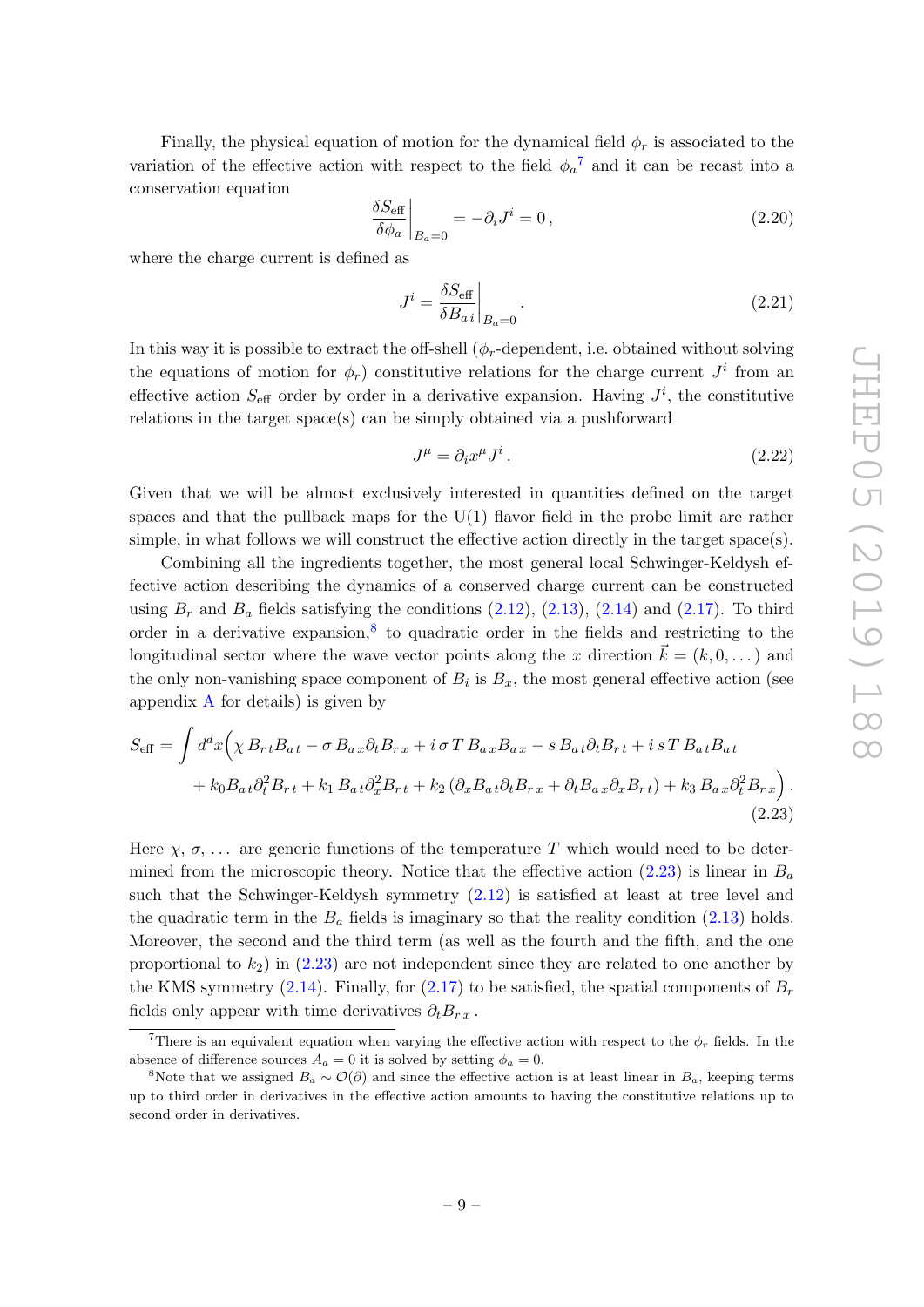Finally, integrating out the dynamical degrees of freedom  $\phi_a$  and  $\phi_r$  in eq. [\(2.23\)](#page-10-2) leads to the tree level generating functional  $W = -i \ln Z$  from which one can extract the twopoint functions [\(2.4\)](#page-6-2). The diffusive pole can be computed from the retarded correlator and it is given by

<span id="page-11-2"></span>
$$
\omega = -iDk^2 - iDk^4 (k_1 - k_2 + k_3 - sD) / \chi, \qquad (2.24)
$$

where we can readily interpret

$$
D = \frac{\sigma}{\chi} \tag{2.25}
$$

as the diffusion constant,  $\sigma$  as the conductivity and  $\chi$  as the susceptibility. Note that it is a linear combination of several coefficients from the action that contributes to the second order (quartic in momentum) correction to the dispersion relation [\(2.24\)](#page-11-2). To close this part of the analysis, let us also comment that eq.  $(2.15)$  constrains the first order coefficients to be non-negative

$$
\sigma \ge 0, \qquad s \ge 0, \tag{2.26}
$$

see, e.g., refs. [\[20,](#page-37-12) [31\]](#page-38-4).

### <span id="page-11-0"></span>3 Towards the holographic Schwinger-Keldysh effective action

In this section we build a gravitational parallel with the various field theory notions introduced so far. The main goal is to give a prescription for constructing and deriving the holographic dual of the low-energy Schwinger-Keldysh effective action  $S_{\text{eff}}$  for stronglycoupled conformal field theories at finite temperature and a large rank of the gauge group N (large central charge).

#### <span id="page-11-1"></span>3.1 The mixed signature bulk spacetime

A simple prescription to compute the Schwinger-Keldysh partition function [\(2.2\)](#page-5-2) in holography appeared first in ref. [\[36\]](#page-38-9) where the double-time contour of the dual field theory was mimicked in the gravity side by an eternal black hole in AdS. The key ingredient of this construction is the presence of an independent dual conformal field theory at each of the (left and right) boundaries, see, e.g., refs. [\[52–](#page-39-12)[56\]](#page-39-13). In this way, a map between the field theory Schwinger-Keldysh path integral [\(2.2\)](#page-5-2) and the gravitational one arises quite naturally by associating the two boundary field theories to the doubled structure in eq. [\(2.2\)](#page-5-2).

The prescription of ref. [\[36\]](#page-38-9) was subsequently refined in refs. [\[37,](#page-38-10) [38\]](#page-38-11) which provided a systematic approach to real-time holography, previous works in this context include also refs. [\[57](#page-39-14)[–62\]](#page-40-0). For example, while ref. [\[36\]](#page-38-9) relied on certain natural boundary conditions to be imposed in the interior of the spacetime, the authors of refs. [\[37,](#page-38-10) [38\]](#page-38-11) adopted a fully holographic point of view where bulk dynamics depends only on boundary data and at most on regularity conditions in the interior. Moreover, the procedure outlined in refs. [\[37,](#page-38-10) [38\]](#page-38-11) is not restricted to Schwinger-Keldysh contours but encompasses multiple forward and backward evolutions starting from a general, not necessarily thermal, initial state. This powerful procedure can be summarized as follows. First, to each real-time segment of the contour associate a Lorentzian bulk spacetime and to each imaginary time segment assign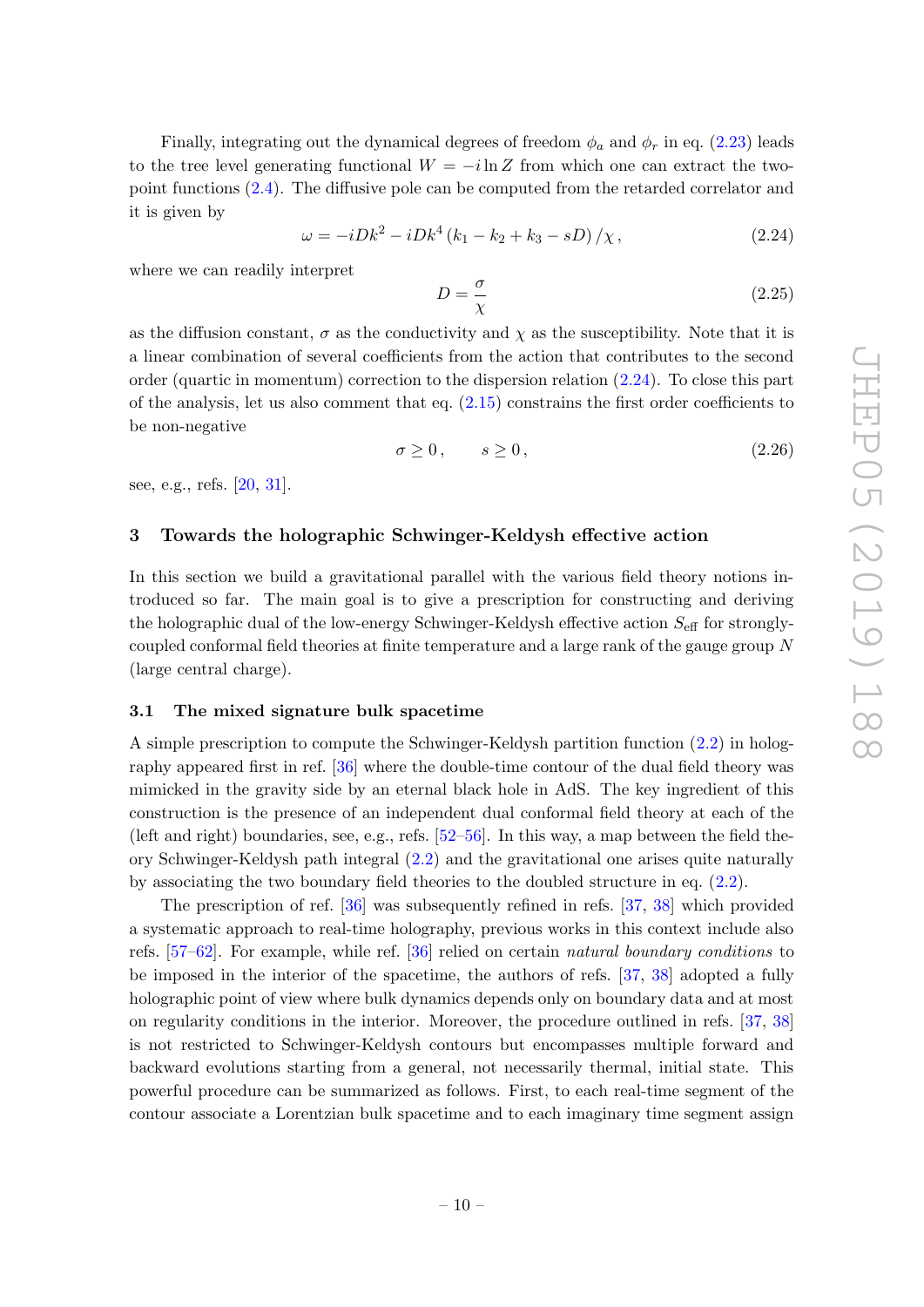

<span id="page-12-2"></span>Figure 2. On the left-hand side (a): an eternal AdS black hole where the arrows indicate the flow of time. We cut along the an initial time slice at  $t = 0$  and a late time slice at  $t = \hat{t}$  (dashed lines), and we keep the region in between them. On the right-hand side (b): a Euclidean black hole in AdS with period  $\beta$ . We cut along finite time slices at  $\tau = 0$  and  $\tau = \beta - \sigma$  (dashed lines). For simplicity we have depicted the spacetimes in  $2 + 1$  dimensions in the global time and radial coordinate.

a Euclidean one. All parts of the spacetime should then be glued smoothly together along fixed time slices and any other field living in such mixed signature spacetime must also be smooth across the separation surfaces. Notice that the resulting mixed signature bulk spacetimes are not exotic and that similar constructions have been considered previously in the context of cosmology, see ref. [\[63\]](#page-40-1) and a discussion of several related developments in footnote [10.](#page-12-0)

The bulk gravity solution dual to the field theory Schwinger-Keldysh contour of figure [1](#page-6-0) for a thermal state can be realized as follows. The real-time field theory segments are given by the boundaries of a Lorentzian eternal black hole in AdS cut along some finite time slices<sup>[9](#page-12-1)</sup> between, say,  $t = 0$  and  $t = \hat{t}$ . The two imaginary time segments in figure [1](#page-6-0) are given by the boundary of the analytically-continued<sup>[10](#page-12-0)</sup> Euclidean AdS black hole with period  $\beta$ . Cutting along two finite time slices, at  $\tau = 0$  and  $\tau = \beta - \sigma$  as depicted in figure [2,](#page-12-2) we glue  $t_L = 0$ to  $\tau_0 = 0$  and  $\tau_0 = \beta - \sigma$  to  $t_R = 0$ . Then we glue  $t_R = \hat{t}$  to  $\tau_1 = 0$  and  $t_L = \hat{t}$  to  $\tau_1 = \sigma$ . By doing so, we are ensuring that the total periodicity of the Euclidean time is β. The Schwinger-Keldysh contour of figure [1](#page-6-0) is then realized by sending  $\hat{t} \to +\infty$  such that the late time slice corresponds to the future horizons. Moreover, we can also choose to set  $\sigma = 0$  so that the future horizons in the right and left region of the eternal black

<span id="page-12-1"></span><sup>&</sup>lt;sup>9</sup>We could as well have chosen to place the initial state at some time in the infinite past  $t = -\infty$ . This would correspond in the field theory side to the contour in figure [1](#page-6-0) extended all the way to  $t = -\infty$ .

<span id="page-12-0"></span> $10$ For simple spacetimes, as the one considered in this work, the analytic continuation to Euclidean time gives real spacetime metrics. The prescription necessitates, however, complex spacetimes when considering, say, rotating black holes, see ref. [\[38\]](#page-38-11). Recent works [\[64,](#page-40-2) [65\]](#page-40-3), building on [\[66–](#page-40-4)[68\]](#page-40-5) revived interests in constructing complex spacetimes also outside the realm of holography. Of course, the challenge is to find fully non-linear solutions of Einstein equations with matter without too restrictive symmetry assumptions on the boundary sources. One simple way to circumnavigate this demanding problem is by constructing the bulk by gluing pieces of time-translationally-invariant geometries and only in this analytically-given background explicitly solve for the actual dynamics of probe fields (gauge fields, metric perturbations, etc).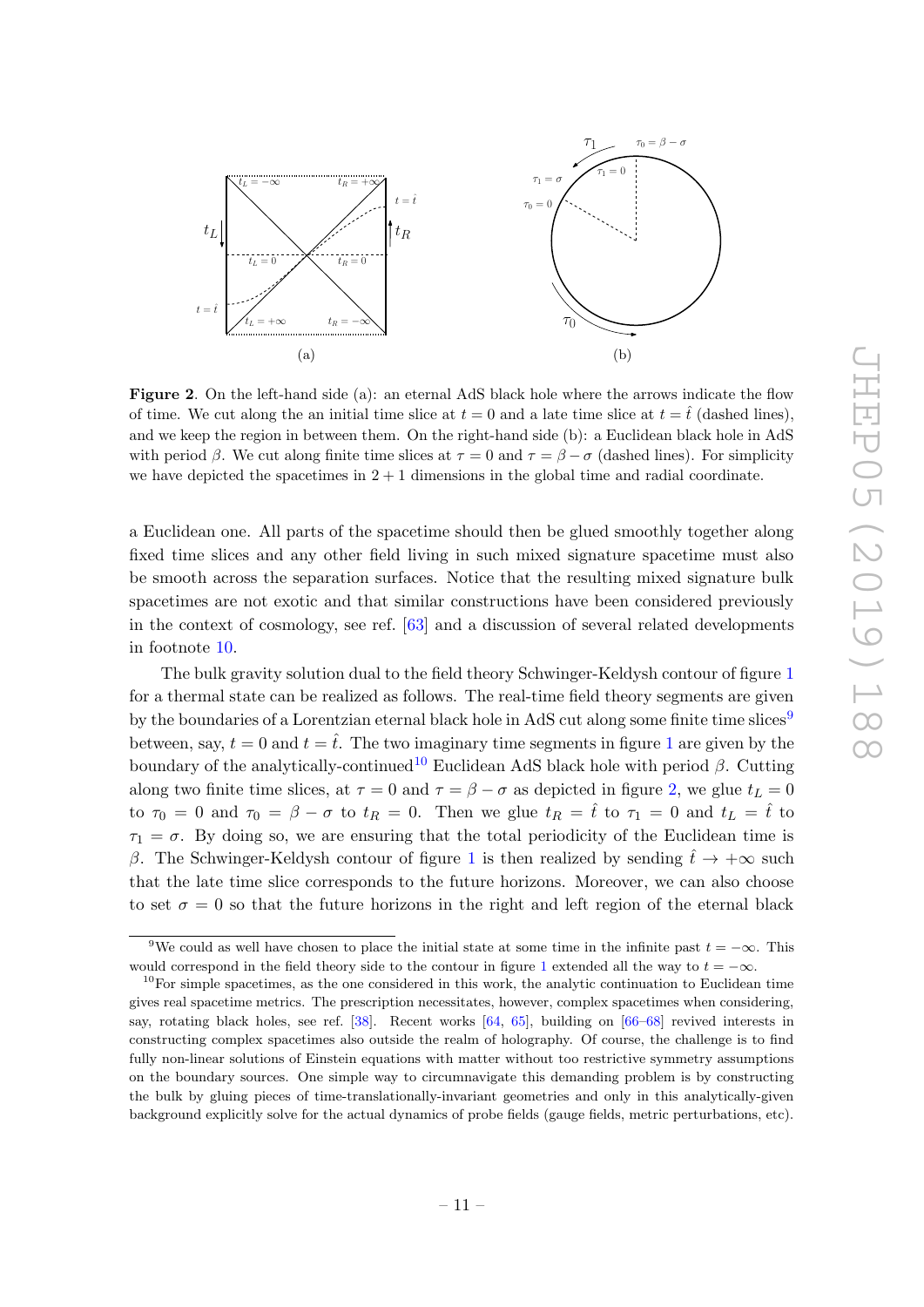

<span id="page-13-1"></span>**Figure 3.** The mixed signature bulk spacetime containing two Lorentzian regions,  $\mathcal{M}_R$  and  $\mathcal{M}_L$ , with future horizons identified and one Euclidean black hole  $\mathcal{M}_E$  glued smoothly together along finite time slices. Notice that in order to simplify the drawing we flipped the left segment with respect to the way it appears in figure [2,](#page-12-2) so that the left time increases now upwards.

hole are effectively identified with one another. In this way, the bulk spacetime precisely realizes the contour in figure [1](#page-6-0) where the two real time segments are taken to be lying on top of each other. The resulting mixed signature bulk spacetime is summarized in figure [3.](#page-13-1) Two Lorentzian geometries,  $\mathcal{M}_R$  and  $\mathcal{M}_L$ , are glued together along  $t = +\infty$  and to a Euclidean cap  $\mathcal{M}_0$  along  $t = 0$ . The gluing is smooth by construction since the metric and the extrinsic curvature are identified across these finite time slices. A bulk spacetime of this sort appeared before in ref. [\[39\]](#page-38-12). What is interesting is that the black hole interior is not included in this geometrization of the thermal Schwinger-Keldysh profile in the probe approximation and will play no role in the calculation we are about to perform.

A different choice of  $\sigma$  would lead to another parameterization of the Schwinger-Keldysh path integral and the resulting correlators. For example,  $\sigma = \beta/2$  would correspond to the thermofield double partition function

<span id="page-13-2"></span>
$$
Z[A_1, A_2] = \text{Tr}\left(\mathcal{U}[A_1] \rho^{\beta/2} \mathcal{U}[A_2] \rho^{\beta/2}\right) \tag{3.1}
$$

where  $\rho^{\beta/2} = e^{-\frac{1}{2}\beta H}$ . A parameterization of this type was effectively considered in ref. [\[36\]](#page-38-9) and more recently in ref. [\[40\]](#page-39-0) precisely to build the holographic dual of eq. [\(3.1\)](#page-13-2) through the real-time holography techniques of refs. [\[37,](#page-38-10) [38\]](#page-38-11).

# <span id="page-13-0"></span>3.2 The degrees of freedom

Now that we have build the mixed signature bulk spacetime necessary to derive the holographic dual of the Schwinger-Keldysh effective action, we need to identify the bulk dual of the relevant low-energy degrees of freedom responsible for hydrodynamic phenomena.

In the simple case of charge diffusion in a fixed thermal background, the field theory degrees of freedom are two scalar fields  $\phi_R$  and  $\phi_L$  as previously discussed around eq. [\(2.7\)](#page-7-0). The holographic dual of one of these quantities was first introduced in ref. [\[43\]](#page-39-3) as a Wilson line of a probe bulk gauge field  $A_M$  and subsequently covariantly generalized in ref. [\[41\]](#page-39-1) to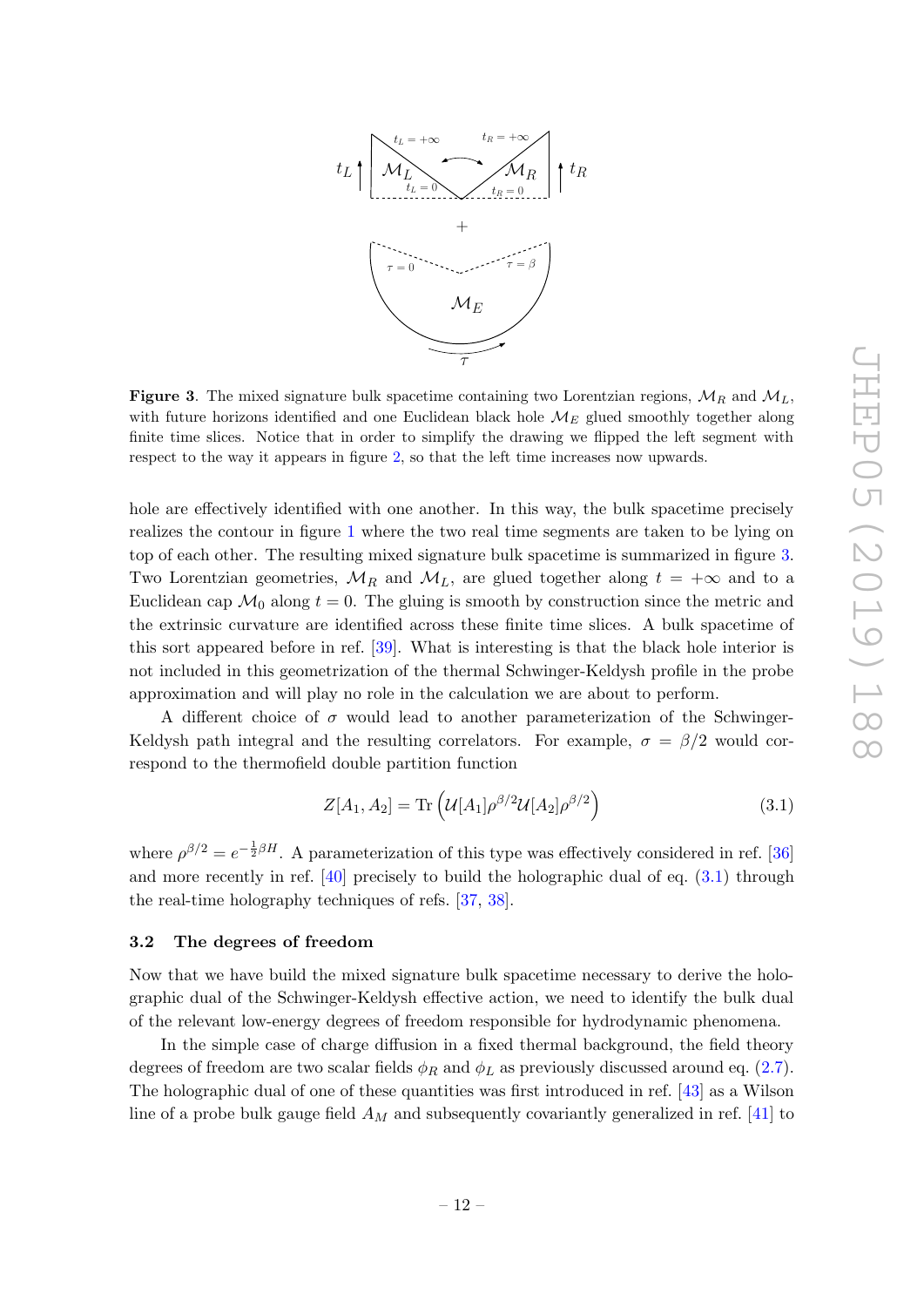correspond to spacelike geodesics extending between two boundaries of the bulk spacetime

<span id="page-14-0"></span>
$$
\phi = \int_{\gamma(\lambda_1)}^{\gamma(\lambda_2)} A_M V^M d\lambda \,. \tag{3.2}
$$

Here  $V^M = dx^M/d\lambda$  is the tangent vector to spacelike geodesics  $\gamma$  with affine parameter  $\lambda$ extending between two timelike boundaries at  $(x^{\mu}, \gamma(\lambda_1))$  and  $(x^{\mu}, \gamma(\lambda_2))$ , while M labels coordinates in the bulk. In particular, the boundaries are taken to be the conformal boundary at infinity (which can be interpreted in light of the discussion in section [2](#page-5-0) as one of the target spaces) and an intermediate timelike slice at finite radius, very close to the horizon of a black brane in AdS (interpreted as the worldvolume).

Here we are going to consider two of these Wilson lines precisely to retain the doubling structure of the fields and sources of the Schwinger-Keldysh effective action. Starting from the interior of the spacetime close to the bifurcation horizon we extend a Wilson line towards each of the left and right conformal boundaries of the Lorentzian regions  $\mathcal{M}_L$  and  $\mathcal{M}_R$  in figure [3.](#page-13-1) These Wilson lines will correspond to the low-energy degrees of freedom  $\phi_R$  and  $\phi_L$  and in fact we will use the same symbols when dealing with these objects.

Let us elaborate on why eq.  $(3.2)$  is a valid choice for the low-energy degree of freedom describing charge diffusion. Consider bulk gauge transformations  $\delta_{\Lambda} A_M = \partial_M \Lambda$  with parameter Λ. The transformations which are equal at the two boundaries with  $\Lambda(\lambda_1)$  =  $\Lambda(\lambda_2)$  leave φ in [\(3.2\)](#page-14-0) invariant.<sup>[11](#page-14-1)</sup> Under a generic bulk gauge transformations with  $\Lambda(\lambda_1) \neq$  $\Lambda(\lambda_2)$ , the field  $\phi$  transforms instead as a bifundamental field with respect to what can be interpreted as independent gauge transformations on the two boundaries

$$
\phi \to \phi + \Lambda(\lambda_2) - \Lambda(\lambda_1), \tag{3.3}
$$

similarly to what happens in eq. [\(2.9\)](#page-7-1). This property is almost all we want. We still need the field  $\phi$  to transform under a restricted version of the worldvolume gauge transformations as discussed around eq. [\(2.17\)](#page-9-4). This can be achieved when one of the boundaries is pushed towards the horizon. Here, the time component of the gauge field needs to be set to zero given that otherwise the gauge connection on the corresponding Euclidean cap would be singular, see, e.g., ref. [\[69\]](#page-40-6). Thus, to avoid the time component of the gauge field  $A_t$  to acquire any non-zero value at the horizon, only time-independent gauge transformations are allowed there,  $^{12}$  $^{12}$  $^{12}$  precisely as in eq. [\(2.17\)](#page-9-4).

These properties make it manifest that the aforementioned Wilson lines are continuously connected to the Goldstone modes of spontaneously broken global symmetries, see the original ref. [\[43\]](#page-39-3) and subsequent developments in refs. [\[41,](#page-39-1) [42,](#page-39-2) [45\]](#page-39-5). The main idea in these works is the following. It is well known that in holography global symmetry transformations of a dual field theory are represented by gauge transformations of the bulk fields

<span id="page-14-1"></span> $11$ Given the freedom in redefining the gauge parameter by a constant, we can equivalently set the values of these gauge transformations at the boundary to vanish.

<span id="page-14-2"></span><sup>&</sup>lt;sup>12</sup>More precisely, the covariant requirement is  $\oint A = 0$  at the horizon. A pure gauge boundary condition  $A_M dx^M = dx^M \partial_M f$  at the horizon with f a generic function would therefore satisfy the above constraint. In this way, any gauge transformation is allowed at the horizon as it would preserve the covariant condition above.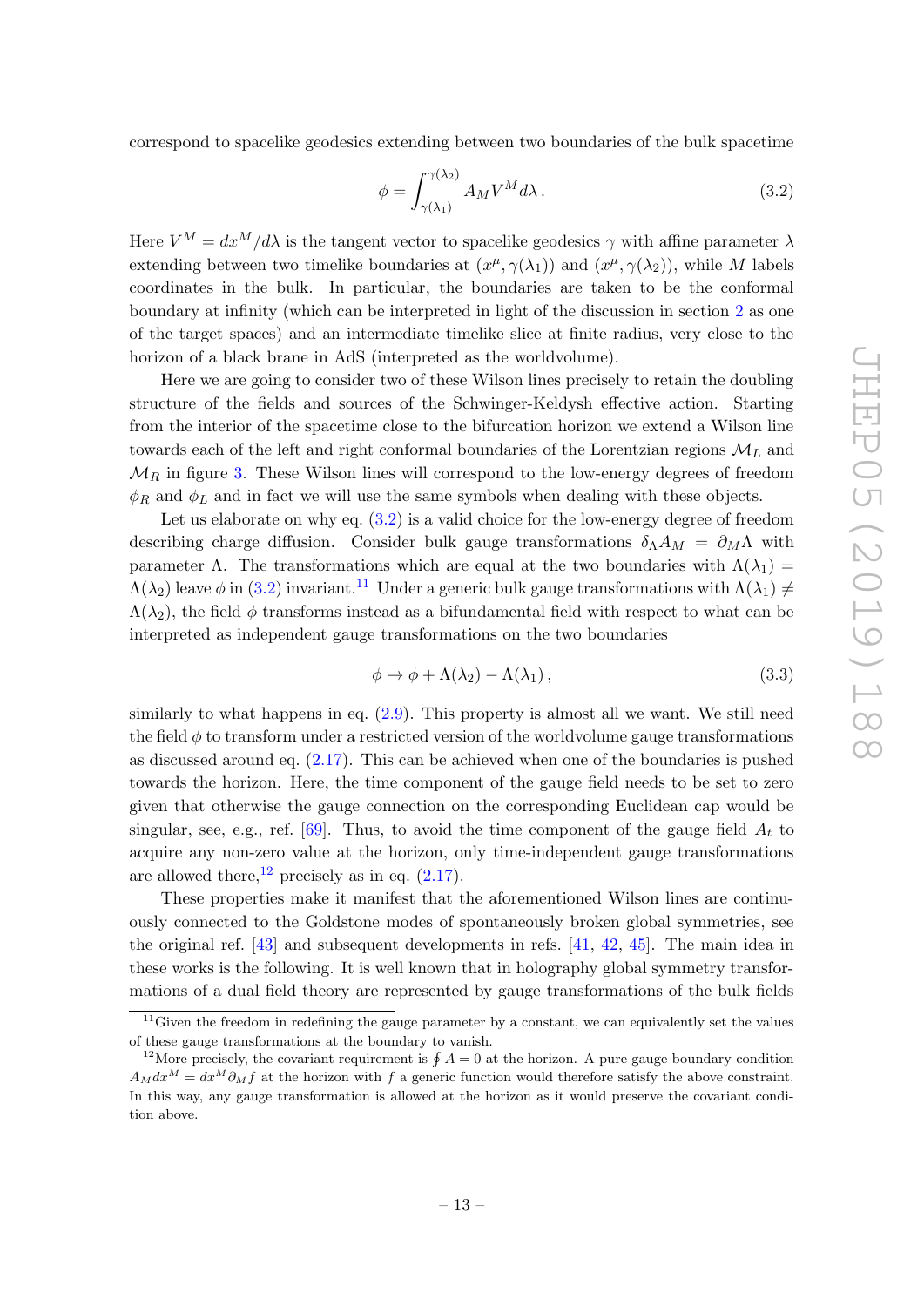that act in a desired way (i.e. as a desired global transformation) at the boundary. However, if the bulk contains two boundaries (here, as in refs. [\[41](#page-39-1)[–43,](#page-39-3) [45\]](#page-39-5), the UV boundary and a surface right outside the horizon), then bulk gauge transformations induce two global symmetries — one for each boundary. However, the connectedness of the bulk makes independent global transformations impossible without preserving the solution, which is a clear manifestation of a spontaneous symmetry breaking. In the present case, the relevant symmetry breaking pattern is  $U(1) \times U(1)$  into the diagonal  $U(1)$ , which gives rise to a single Goldstone boson [\(3.2\)](#page-14-0).

To make sure that the quantity in  $(3.2)$  is well defined, we require  $\phi$  to be invariant under infinitesimal variations of the bulk gauge field  $\delta A_M$ . The latter can be separated into longitudinal and perpendicular contributions to the tangent vector  $V^M$ ,

$$
\delta A_M = V_M V^N \delta A_N + P_M^N \delta A_N \,, \tag{3.4}
$$

where  $P_{MN} = g_{MN} - V_M V_N / V^2$  is the projector onto the orthogonal directions, satisfying  $P_{MN}V^N = 0$ . It is immediate to see that orthogonal variations do not modify  $\phi$  in eq. [\(3.2\)](#page-14-0) while longitudinal ones do, unless they are of a pure gauge form  $V^M \delta A_M = V^M \partial_M h$  with  $h$  a generic function. In what follows we will thus work with a constrained variational principle where longitudinal variations of the bulk gauge field are set to zero

$$
V^M \delta A_M = 0. \tag{3.5}
$$

Given the action for a probe gauge field

<span id="page-15-1"></span>
$$
S = -\frac{1}{4g_A^2} \int d^{d+1}x \sqrt{-g} F_{MN} F^{MN} , \qquad (3.6)
$$

where  $g_A$  is the effective gauge coupling and  $F_{MN}$  is the bulk electromagnetic field strength, the resulting equations of motion can also be separated into longitudinal and perpendicular contributions,

$$
\delta S = \frac{\delta S}{\delta A_M} \delta A_M \sim (V_M \nabla_N F^{NM}) V^Q \delta A_Q + \left( P_M^Q \nabla_N F^{NM} \right) \delta A_Q \,. \tag{3.7}
$$

In practice, to implement the constrained variational principle and to have a well defined dynamical field  $\phi$  in eq. [\(3.2\)](#page-14-0), we shall not solve the equation of motion along the tangent vector  $V_M \nabla_N F^{NM} = 0$  which is dubbed as the *constraint equation*.

A similar analysis to the one considered in this section goes through for the case of linear fluid dynamic equations, thus, holographically, for bulk metric perturbations, see, e.g., refs. [\[41,](#page-39-1) [42\]](#page-39-2) for a definition of the corresponding low-energy fluid degrees of freedom in holography. This setup, however, lies outside of the scope of the present work.

#### <span id="page-15-0"></span>4 The effective action for diffusion from holography

In this section we are going to consider in more detail the example of a conserved charge current in  $(1+3)$ -dimensional strongly coupled conformal field theories at large N. Through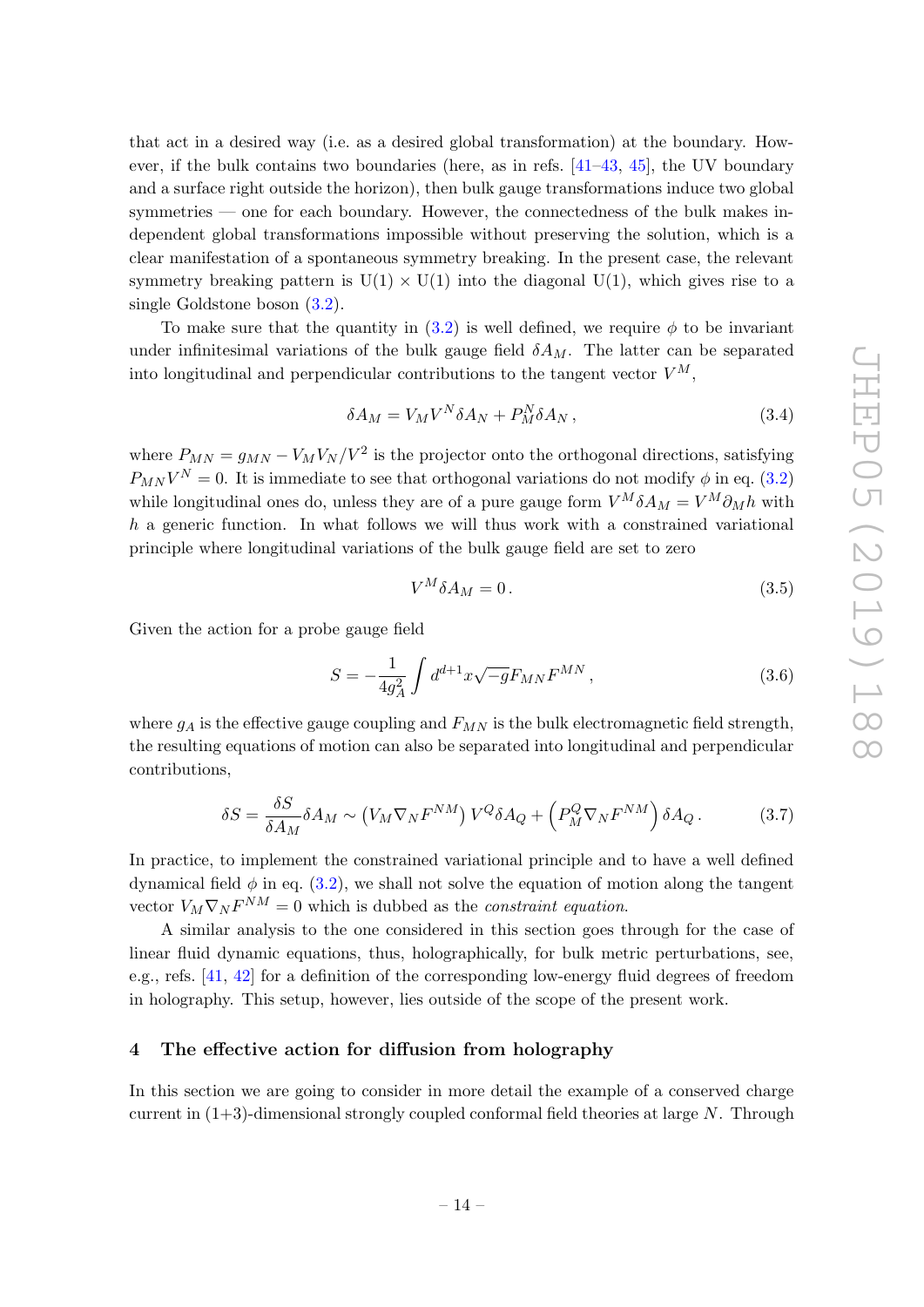holography, this system corresponds on the gravity side to the low-energy dynamics of a probe  $U(1)$  gauge field in a fixed spacetime at finite temperature given by an  $AdS_5$  black brane metric.

In Lorentzian signature the background metric can be written using Schwarzschild-like coordinates

<span id="page-16-0"></span>
$$
ds^{2} = \frac{(\pi TL)^{2}}{u} \left( -f(u) dt^{2} + dx^{2} + dy^{2} + dz^{2} \right) + \frac{L^{2} du^{2}}{4 u^{2} f(u)},
$$
\n(4.1)

where

$$
f(u) = 1 - u^2
$$
\n(4.2)

is the emblackening factor,  $T$  is the Hawking temperature and  $L$  is the AdS curvature radius. The radial coordinate u stretches between the bifurcation surface at  $u = 1$  and the conformal boundary located at  $u = 0$ . The future horizon corresponds to  $u = 1$  and  $t \to +\infty$ , see, e.g., ref. [\[70\]](#page-40-7). The Euclidean black brane metric can be obtained from eq. [\(4.1\)](#page-16-0) by a Wick rotation of the time coordinate  $t = -i \tau$ ,

<span id="page-16-1"></span>
$$
ds^{2} = \frac{(\pi TL)^{2}}{u} \left( f(u) d\tau^{2} + dx^{2} + dy^{2} + dz^{2} \right) + \frac{L^{2} du^{2}}{4 u^{2} f(u)}.
$$
 (4.3)

As described in the previous section we will make use of both of these metrics. Two Lorentzian spacetimes of the form  $(4.1)$ , corresponding to the left and right parts of the eternal black hole  $\mathcal{M}_L$  and  $\mathcal{M}_R$ , are glued to the Euclidean spacetime [\(4.3\)](#page-16-1) parameterizing the Euclidean cap  $\mathcal{M}_E$ , see figure [3.](#page-13-1) To do so, one needs to ensure that the continuity conditions are satisfied across the gluing surfaces. This is easily achieved in our fixed background since the gluings are performed along fixed time slices, where the induced metric and the extrinsic curvature of the metrics  $(4.3)$  and  $(4.1)$  coincide. Notice that in building the mixed signature background there are three sets of coordinates which we will parameterize with subscripts R, L and E when referring to  $\mathcal{M}_R$ ,  $\mathcal{M}_L$  and  $\mathcal{M}_E$  respectively. However, to avoid cluttering of notation, we will also often omit these subscripts when their meaning is clear from the context.

The action of the probe  $U(1)$  gauge field  $A_M$  in Lorentzian signature is given by eq.  $(3.6)$  with  $d = 1 + 3$ . It is convenient to work in Fourier space where

<span id="page-16-2"></span>
$$
A_M(t, x, u) = \int \frac{d\omega \, d\vec{k}}{(2\pi)^4} e^{-i\omega t + i\,k\,x} A_M(u) \,, \tag{4.4}
$$

and, without loss of generality, we have chosen to align the wave vector along the  $x$  direction  $\vec{k} = (k, 0, 0)$ . In the following we will suppress, as was the case in eq. [\(4.4\)](#page-16-2), the dependence of functions on frequency and momentum, when it follows from the context. The components of the gauge vector  $A_M$  can be organized according to their transformation properties with respect to the residual symmetry group  $O(2)$  of rotations in the plane transverse to momentum as follows

longitudinal channel: 
$$
A_t
$$
,  $A_x$ ,  $A_u$ , 
$$
(4.5a)
$$

<span id="page-16-3"></span>transverse channel: 
$$
A_{\alpha}
$$
 with  $\alpha = y, z$ . (4.5b)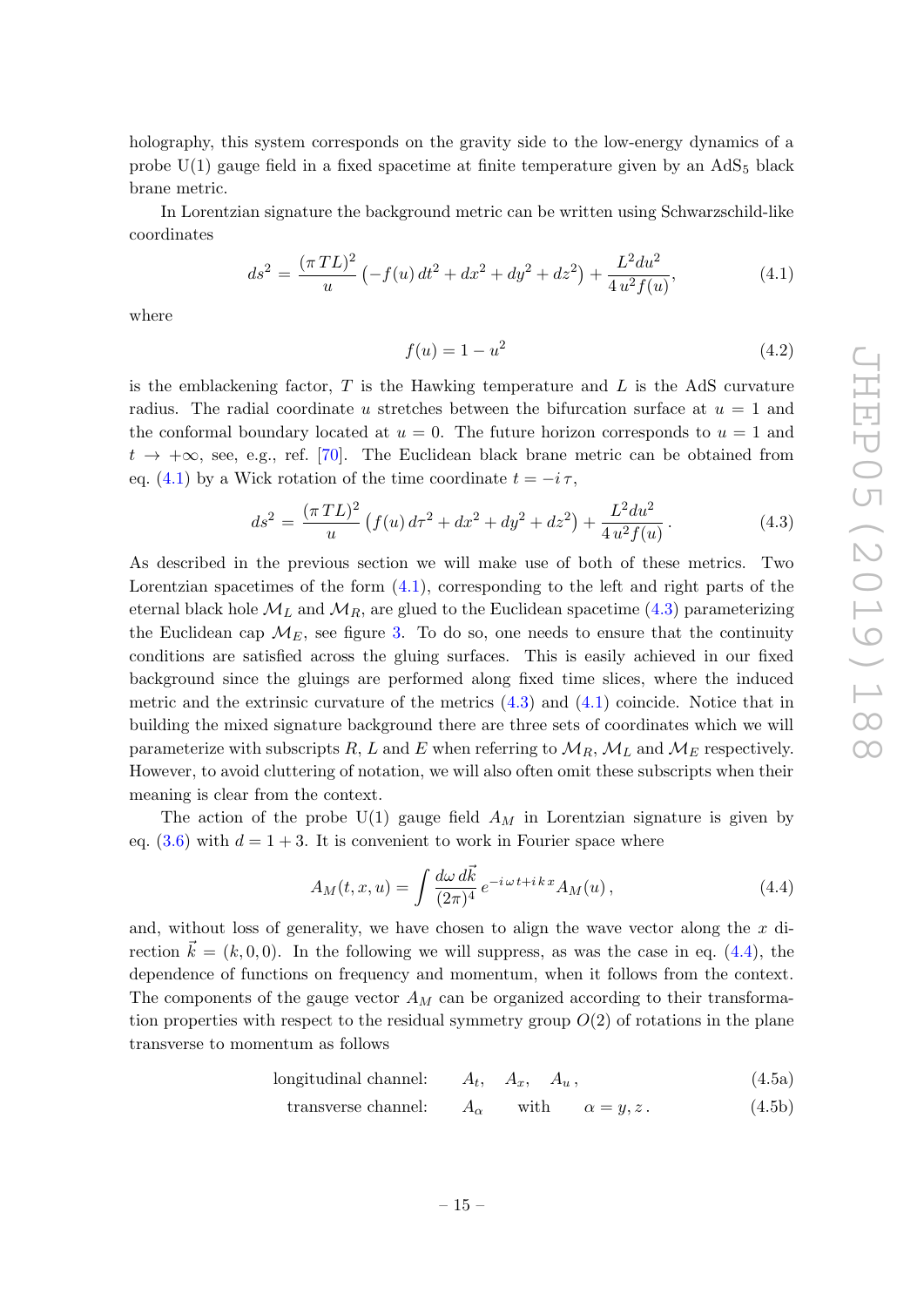As a result, the equations of motion,

<span id="page-17-2"></span>
$$
\nabla_M F^{MN} = 0,\t\t(4.6)
$$

separate between the two channels. In the reminder of this work we will consider the longitudinal channel [\(4.5a\)](#page-16-3) as it is the only one which exhibits a non-trivial hydrodynamic behavior.

We find it convenient to re-parameterize the fields as follows

<span id="page-17-1"></span>
$$
A_u(u) = -\phi'(u), \qquad B_t(u) = A_t(u) - i\,\omega\,\phi(u), \qquad B_x(u) = A_x(u) + i\,k\,\phi(u), \qquad (4.7)
$$

where ' denotes the derivative with respect to the radial coordinate u. The field  $\phi$  is a non-local Wilson line

<span id="page-17-0"></span>
$$
\phi(u) = -\int_{\delta}^{u} A_u(\tilde{u}) d\tilde{u}
$$
\n(4.8)

extending along geodesics at fixed  $(t, \vec{x})$  between two hypersurfaces located at fixed radii  $\delta$ and u. When these boundaries are stretched between the horizon  $\delta = 1$  and the conformal boundary  $u = 0$ , as it has been anticipated in the previous section around eq. [\(3.2\)](#page-14-0), the field [\(4.8\)](#page-17-0) can be interpreted as the holographic dual of the low-energy degree of freedom capturing the long-lived excitations of charged matter of the dual field theory side, see ref. [\[43\]](#page-39-3) and subsequent refs. [\[41,](#page-39-1) [42\]](#page-39-2). The only difference between eq. [\(4.8\)](#page-17-0) and the field appearing in the definition  $(2.7)$  is that the former is defined in Schwarzschild coordinates, thus boundary (target space) coordinates, while the latter is defined on the worldvolume. We could work with combinations in  $(4.7)$  pulled back to the horizon (i.e. the worldvolume) but we choose not to. Such combinations would differ only by an overall multiplicative factor which will be cancelled anyway given that we are interested in the physical quantities defined on the target spaces via pushforwards, as in eq. [\(2.22\)](#page-10-3).

Under bulk U(1) gauge transformations  $A_M \to A_M + \partial_M \Lambda$ , the field  $\phi$  defined in eq. [\(4.8\)](#page-17-0) transforms as a bifundamental field under what can be interpreted as independent gauge transformations on the two fixed radius hypersurfaces

$$
\phi(u) \to \phi(u) - \Lambda(u) + \Lambda(\delta), \tag{4.9}
$$

similarly to eq.  $(2.9)$ . The Wilson line  $(4.8)$  is clearly invariant under diagonal combinations of the boundary gauge transformations, those for which  $\Lambda(u) = \Lambda(\delta)$ , and transforms non trivially under the remaining transformations for which  $\Lambda(u) - \Lambda(\delta) \neq 0$ . As discussed shortly before, it is this reason why the field in eq. [\(4.8\)](#page-17-0) is sometimes referred to as the Goldstone mode of the broken  $U(1) \times U(1)$  global symmetry subgroup of the gauge invariances of the two boundaries down to the diagonal combination thereof.

Finally, the equations of motion  $(4.6)$  for the newly redefined variables  $(4.7)$  in the Lorentzian background [\(4.1\)](#page-16-0) are given by

$$
B''_t - \frac{\tilde{k}^2}{u f} B_t - \frac{\tilde{k}\,\tilde{\omega}}{u f} B_x = 0, \qquad (4.10a)
$$

$$
B''_x + \frac{f'}{f}B'_x + \frac{\tilde{\omega}^2}{u f^2}B_x + \frac{\tilde{k}\tilde{\omega}}{u f^2}B_t = 0, \qquad (4.10b)
$$

<span id="page-17-5"></span><span id="page-17-4"></span><span id="page-17-3"></span>
$$
\tilde{\omega} B_t' + \tilde{k} f B_x' = 0, \qquad (4.10c)
$$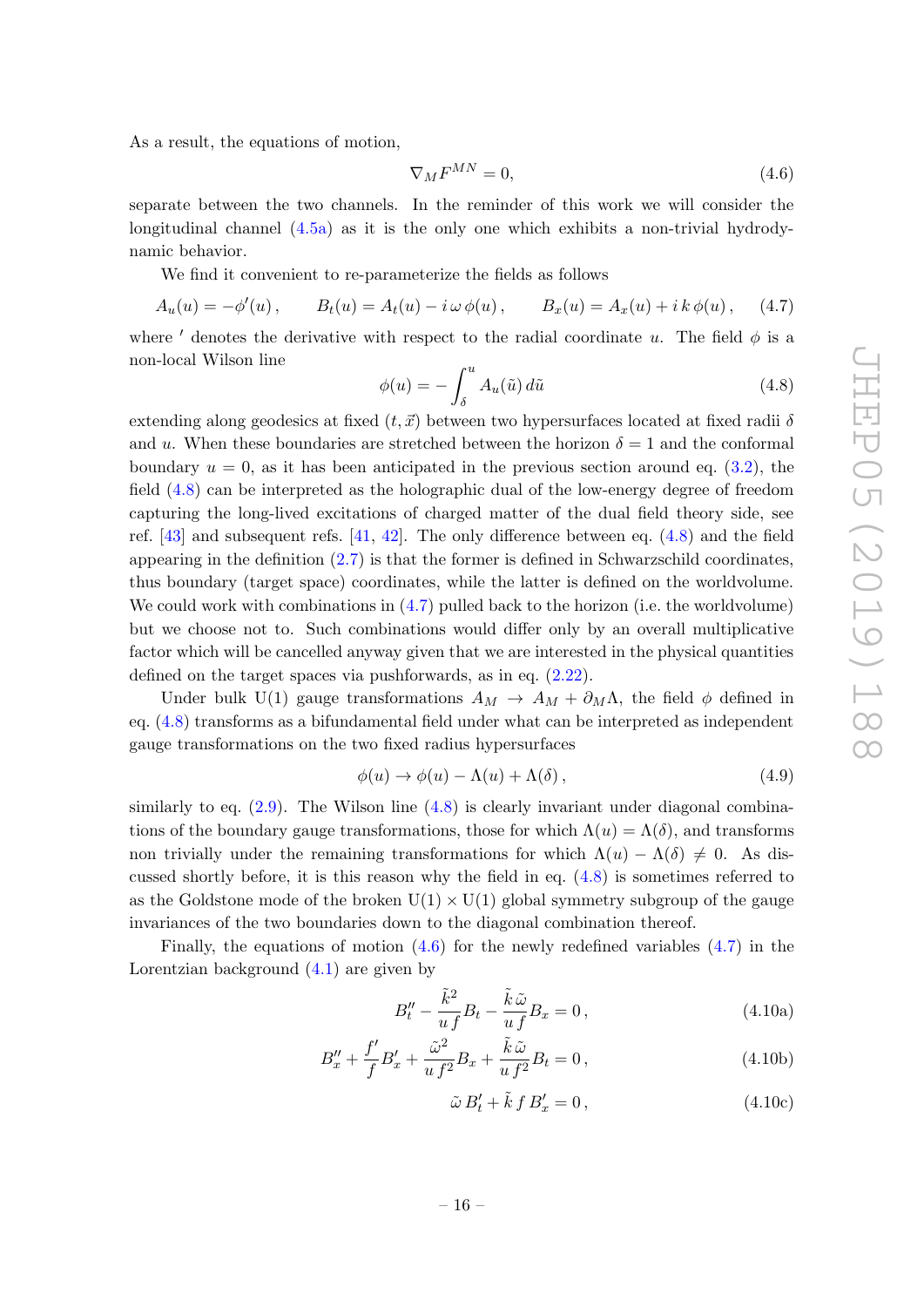where the dependence on  $u$  is implied and we have introduced the rescaled frequency and momentum

$$
\tilde{\omega} = \frac{\omega}{2\pi T} \quad \text{and} \quad \tilde{k} = \frac{k}{2\pi T} \,. \tag{4.11}
$$

The first two equations [\(4.10a\)](#page-17-3) and [\(4.10b\)](#page-17-4) are the dynamical equations for  $B_t$  and  $B_x$  while the last equation [\(4.10c\)](#page-17-5) is a constraint, i.e. the field equation projected along the geodesic on which the Wilson line  $(4.8)$  is defined. Our primary goal is to solve the dynamical equations while leaving the constraint unsolved. This will allow us to compute a partially on-shell bulk action which will be interpreted as the local effective action for the low-energy dynamics of charged matter in the dual field theory.

# <span id="page-18-0"></span>4.1 The bulk piecewise solution

Let us now derive the bulk solution by solving the field equations in the various parts of the spacetime and patching them together along the gluing surfaces at constant time. Performing the near horizon limit first  $u \to 1$  and then the hydrodynamic limit

$$
\tilde{\omega}, \tilde{k} \ll 1, \tag{4.12}
$$

the equations  $(4.10a)$  and  $(4.10b)$  admit a simple solution of the form

<span id="page-18-2"></span>
$$
B_t = a_c + a_l(1-u) \qquad \text{and} \qquad B_x = a_+(1-u)^{+i\tilde{\omega}/2} + a_-(1-u)^{-i\tilde{\omega}/2}, \tag{4.13}
$$

where  $a_c$ ,  $a_l$  and  $a_{\pm}$  are integration constants. The time component of  $B_t$  has a constant and linear behavior at the horizon, while  $B_x$  is a superposition of an ingoing and outgoing mode.

At higher orders in derivatives, the equations [\(4.10a\)](#page-17-3) and [\(4.10b\)](#page-17-4) are coupled and it is plausible to work with the following ansatz

<span id="page-18-1"></span>
$$
B_t = a_c m + a_l n + a_+ g_+ + a_- g_- \quad \text{and} \quad B_x = a_c p + a_l q + a_+ h_+ + a_- h_- , \tag{4.14}
$$

where  $m = m(\tilde{\omega}, \tilde{k}, u), n = n(\tilde{\omega}, \tilde{k}, u), \ldots$  are linearly dependent mode solutions. Only 4 solutions are independent, in fact by inserting expressions  $(4.14)$  into eq.  $(4.10a)$  we can immediately show that one can express p, q,  $h_{\pm}$  in terms of m, n,  $g_{\pm}$ . We require that near the horizon the solution  $(4.14)$  reproduces the behavior seen in eq.  $(4.13)$ , thus

$$
m = 1 + \lambda m^{(1)} + \dots, \tag{4.15a}
$$

<span id="page-18-3"></span>
$$
n = (1 - u) \left( 1 + \lambda n^{(1)} + \dots \right) , \qquad (4.15b)
$$

$$
g_{\pm} = \lambda \, g_{\pm}^{(1)} + \dots \,, \tag{4.15c}
$$

$$
p = \lambda p^{(1)} + \dots \,, \tag{4.15d}
$$

$$
q = (1 - u) \left( \lambda q^{(1)} + \dots \right) , \qquad (4.15e)
$$

$$
h_{\pm} = (1 - u)^{\pm \tilde{\omega}/2} \left( 1 + \lambda \, h_{\pm}^{(1)} + \dots \right) , \tag{4.15f}
$$

where  $\lambda$  is a bookkeeping parameter counting the number of derivatives and dots denote higher order terms in the hydrodynamic expansion. Thus, the general bulk solution in the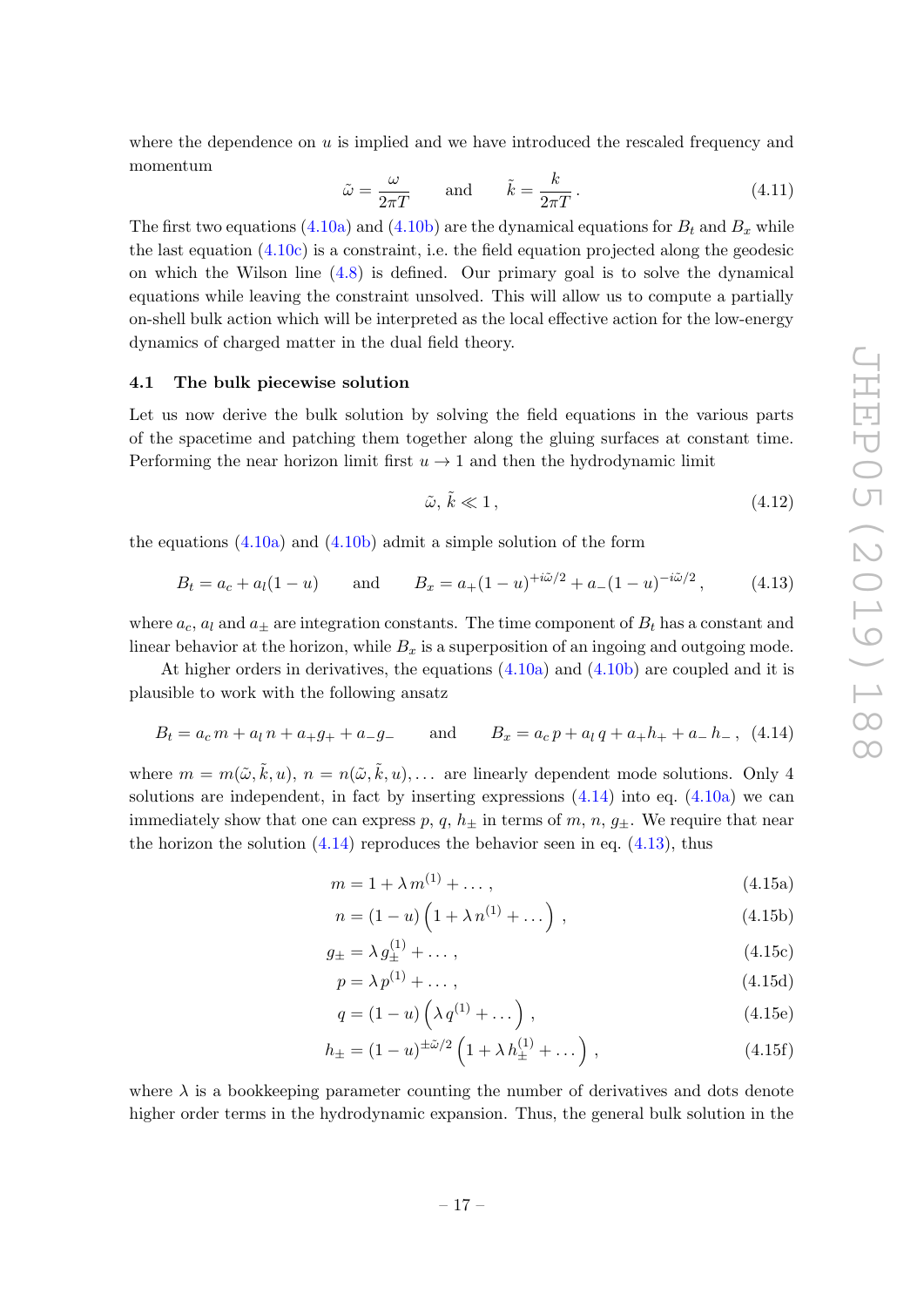various parts of the spacetime can be parameterized by 12 independent coefficients, 8 in the Lorentzian parts given by  $a_c^{R/L}$ ,  $a_l^{R/L}$  $l_l^{R/L}$  and  $a_{\pm}^{R/L}$ ,

$$
B_{st}(t_s, x, u) = \int \frac{d\omega \, d\vec{k}}{(2\pi)^4} e^{-i\omega t_s + i\,k\,x} \left( a_c^s \, m + a_l^s \, n + a_+^s g_+ + a_-^s g_- \right) \,,
$$
\n
$$
B_{s\,x}(t_s, x, u) = \int \frac{d\omega \, d\vec{k}}{(2\pi)^4} e^{-i\,\omega \, t_s + i\,k\,x} \left( a_c^s \, p + a_l^s \, q + a_+^s h_+ + a_-^s h_- \right) \,,
$$
\n
$$
(4.16)
$$

where  $s = R$ , L and 4 more in the Euclidean manifold given by  $a_c^E$ ,  $a_l^E$  and  $a_{\pm}^E$ ,

$$
B_{E\tau}(\tau, x, u) = \int \frac{d\omega \, d\vec{k}}{(2\pi)^4} e^{-\omega \, \tau + i \, k \, x} \left( a_c^E \, m + a_l^E \, n + a_\tau^E g_+ + a_\tau^E g_- \right) \,,
$$
\n
$$
B_{E\,x}(\tau, x, u) = \int \frac{d\omega \, d\vec{k}}{(2\pi)^4} e^{-\omega \, \tau + i \, k \, x} \left( a_c^E \, p + a_l^E \, q + a_\tau^E h_+ + a_\tau^E h_- \right) \,. \tag{4.17}
$$

We now impose Dirichlet boundary conditions on the conformal boundaries of the two Lorentzian parts of the spacetime and trivial (i.e. vanishing) boundary conditions on the Euclidean cap,

$$
B_{st}(t_s, x, u = 0) = B_{st}(t_s, x),
$$
  
\n
$$
B_{sx}(t_s, x, u = 0) = B_{sx}(t_s, x),
$$
  
\n
$$
B_{Ex}(\tau, x, u = 0) = 0
$$
  
\n
$$
B_{Ex}(\tau, x, u = 0) = 0
$$
  
\n(4.18)

where, again,  $s = R, L$ . We refrained from using another symbol for the sources, the distinction between the bulk gauge field and its boundary value should be clear from the context. Non-vanishing non-normalizable modes in the Euclidean part of the spacetime can be interpreted as considering excited initial states, see, e.g., refs. [\[71,](#page-40-8) [72\]](#page-40-9). Here, instead, we have restricted ourselves to the case where the initial state is simply thermal. The conditions [\(4.18\)](#page-19-0) imply relations among the integration constants

$$
a_c^s m^0 + a_l^s n^0 + a_+^s g_+^0 + a_-^s g_-^0 = B_{s,t}, \t a_c^s p^0 + a_l^s q^0 + a_+^s h_+^0 + a_-^s h_-^0 = B_{s,x},
$$
  
\n
$$
a_c^E m^0 + a_l^E n^0 + a_+^E g_+^0 + a_-^E g_-^0 = 0, \t a_c^E p^0 + a_l^E q^0 + a_+^E h_+^0 + a_-^E h_-^0 = 0,
$$
\n(4.19)

and we have introduced the shortcut notation where, for example,  $n^0 = n(\tilde{\omega}, \tilde{k}, u = 0)$ . Using these expressions it is possible to fix 6 of the integrations constants, say  $a_l^R$ ,  $a_l^L$ ,  $a_l^E$ ,  $a_-^R$ ,  $a_-^L$  and  $a_-^E$ , in terms of the other ones.

Another condition on the coefficients arises requiring the Euclidean cap not to have a singular gauge connection at the horizon, see, e.g., ref. [\[69\]](#page-40-6). This can be achieved by demanding that the time component of the gauge field vanishes at the horizon as we have discussed in the previous section. We thus impose

<span id="page-19-2"></span><span id="page-19-1"></span><span id="page-19-0"></span>
$$
a_c^E = 0.\t\t(4.20)
$$

Continuity conditions across the gluing surfaces imply that the same constraints should hold in the Lorentzian parts of the bulk spacetime given that these modes all meet at the bifurcation point,

<span id="page-19-3"></span>
$$
a_c^R = 0, \qquad a_c^L = 0. \tag{4.21}
$$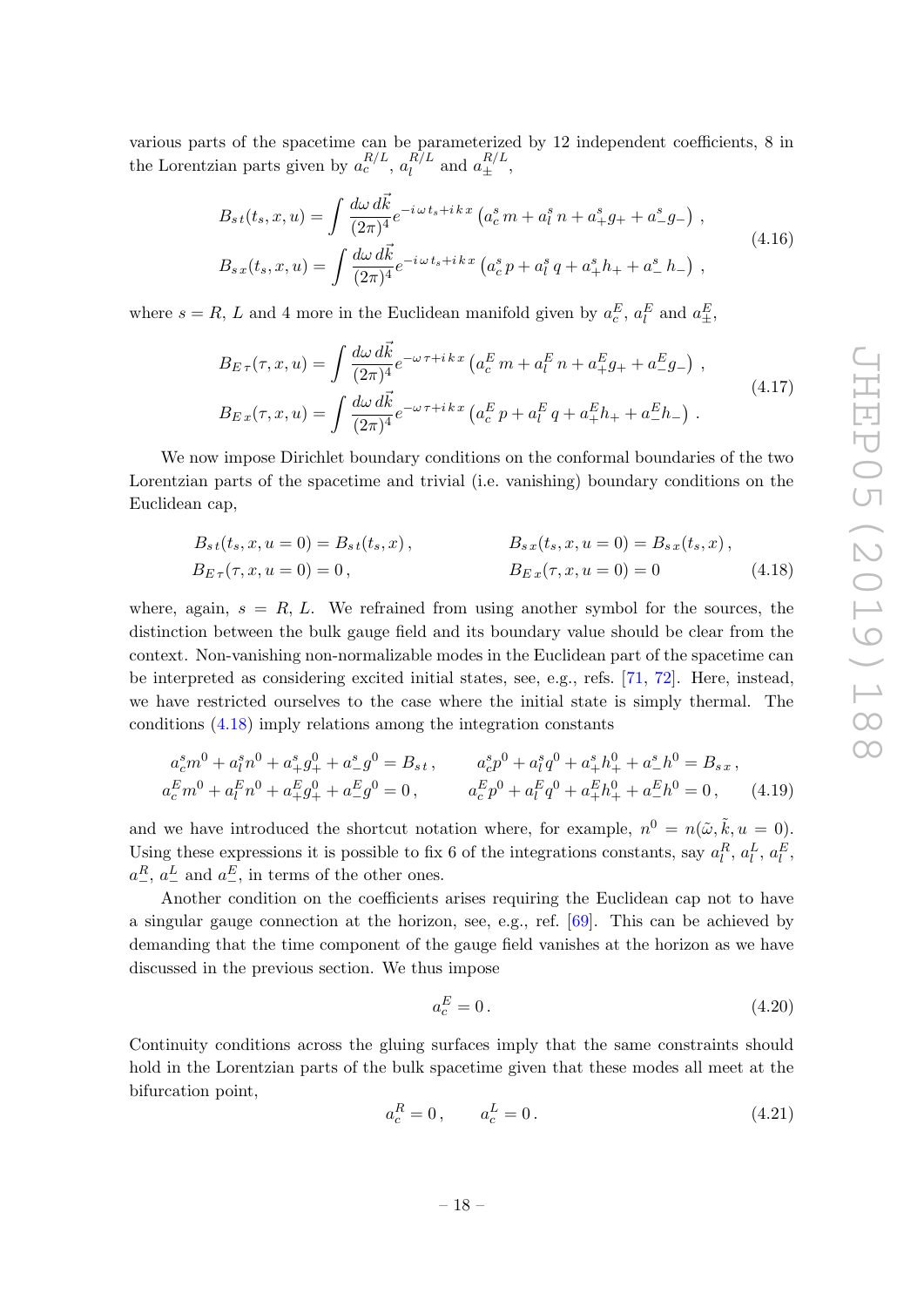The next step in constructing the full solution in our spacetime depicted in figure [3](#page-13-1) is to impose continuity of the gauge field along the surfaces at which the Lorentzian parts of the spacetime are glued to the Euclidean black hole. These conditions are simply given by

$$
B_{Lt}(t_L = 0, x, u) = B_{E\tau}(\tau = 0, x, u), \qquad B_{Rt}(t_R = 0, x, u) = B_{E\tau}(\tau = \beta, x, u),
$$
  
\n
$$
B_{Lx}(t_L = 0, x, u) = B_{Ex}(\tau = 0, x, u), \qquad B_{Rx}(t_R = 0, x, u) = B_{Ex}(\tau = \beta, x, u).
$$
 (4.22)

and imply the relations

<span id="page-20-2"></span><span id="page-20-1"></span><span id="page-20-0"></span>
$$
a_+^E = a_+^L, \qquad a_+^R = e^{-\omega/T} a_+^L, \tag{4.23}
$$

where  $\beta = 1/T$  is the period of the Euclidean cap. The requirement that also the time derivative of the fields across the gluing surfaces is continuous does not impose additional constraints.

To derive eq.  $(4.23)$  we used the fact that source insertions  $B_{st}$  and  $B_{sx}$  are vanishing at  $t_L = 0$  and  $t_R = 0$  to match the boundary condition on the Euclidean cap and have support only at later times. After imposing the relations  $(4.19)$ ,  $(4.20)$ ,  $(4.21)$  and  $(4.23)$ , the combinations in [\(4.22\)](#page-20-1) depend only on the external sources, as they should. For example, we have

$$
B_{Rx}(t_L = 0, x, u) - B_{Ex}(\tau = 1/T, x, u)
$$
  
\n
$$
= \int \frac{d\omega \, d\vec{k}}{(2\pi)^4} e^{ikx} \left(\Delta_-^{xt} B_{Rt}(\omega, k) + \Delta_-^{xx} B_{Rx}(\omega, k)\right)
$$
  
\n
$$
= \int dt' \, dx' \left(B_{Rt}(t', x') \int \frac{d\omega \, d\vec{k}}{(2\pi)^4} e^{+i\omega t'} e^{-ik(x'-x)} \Delta_-^{xt} + B_{Rx}(t', x') \int \frac{d\omega \, d\vec{k}}{(2\pi)^4} e^{+i\omega t'} e^{-ik(x'-x)} \Delta_-^{xx}\right)
$$
\n(4.24)

with  $\Delta^{xt}_{-}$  and  $\Delta^{xx}_{-}$  being functions of the modes  $m, h_+ \dots$  which we will define shortly. The combination in eq. [\(4.24\)](#page-20-2) is vanishing for  $t' > 0$  as long as  $\Delta^{xt}_{-}$  and  $\Delta^{xx}_{-}$  have no poles in the upper half of the complex  $\omega$ -plane where the integral is convergent. We have verified up to second order in the derivative expansion that  $\Delta_{-}^{xt}$  and  $\Delta_{-}^{xx}$  indeed satisfy the above requirement. It is also natural to expect that this feature holds also at higher orders in derivatives given that the propagators  $\Delta$ <sub>−</sub> have essentially an ingoing behavior near the horizon, although we have not verified this statement explicitly.

Finally, let us impose a gluing condition on the late time surface  $\hat{t}$  which is taken to  $t̄ \rightarrow +\infty$  in such a way that it coincides with the future horizons. The precise position of this late time hypersurface is not so important as long as it is later than any source insertion. Thus, we require

<span id="page-20-4"></span>
$$
B_{Lt}(t_L = \hat{t}, x, u) = B_{Rt}(t_R = \hat{t}, x, u), \qquad B_{Lx}(t_L = \hat{t}, x, u) = B_{Rx}(t_R = \hat{t}, x, u), \quad (4.25)
$$

which give

<span id="page-20-3"></span>
$$
a_{+}^{L} = (1 + \bar{n}(\omega)) \frac{(B_{Lx} - B_{Rx})n^{0} - (B_{Lt} - B_{Rt})q^{0}}{h_{+}^{0}n^{0} - g_{+}^{0}q^{0}},
$$
\n(4.26)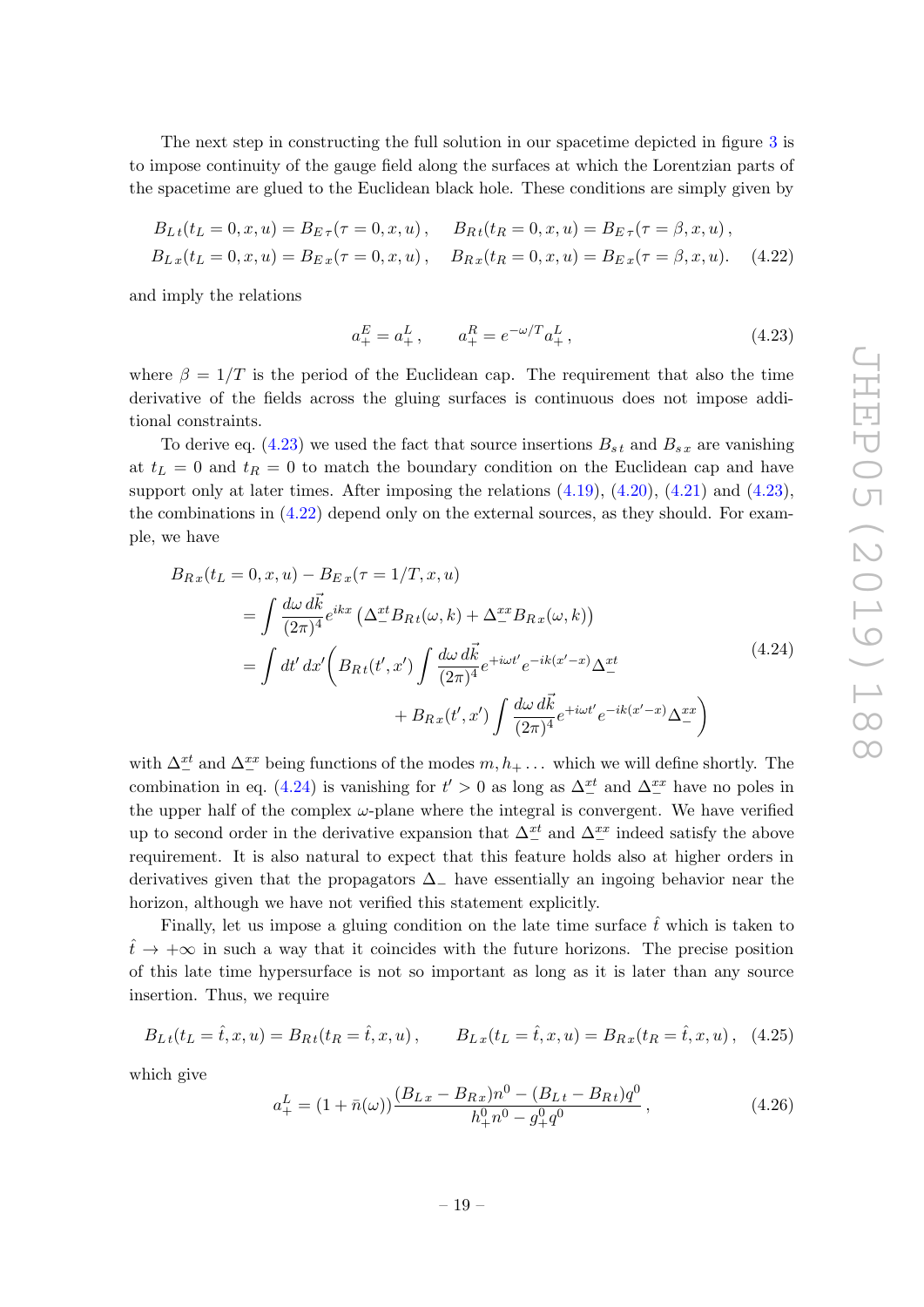where we have defined the Boltzmann distribution

<span id="page-21-0"></span>
$$
\bar{n}(\omega) = \frac{1}{e^{\omega/T} - 1} \,. \tag{4.27}
$$

In obtaining eq. [\(4.26\)](#page-20-3) we used similar arguments as the ones appearing around eq. [\(4.24\)](#page-20-2). The late time surface is located at times  $\hat{t}$  bigger than any possible other time where the sources might have been inserted making the domain of convergence of the integrals involved in eq.  $(4.25)$  being the lower half of the complex  $\omega$ -plane. We will have to make sure that after imposing the condition on the coefficients  $(4.26)$  the argument of the integrals has poles at most in the upper half complex  $\omega$ -plane.

Having fixed all the integration constants in terms of the boundary sources, we have succeeded in finding a regular formal bulk solution interpolating between the Lorentzian and Euclidean manifolds as a function of the sources  $B_{L t}$ ,  $B_{R t}$ ,  $B_{L x}$  and  $B_{R x}$  inserted on the left and right conformal boundaries. To summarize, the solution can be parameterized as follows

$$
B_{s\,\mu}(t_s, x, u) = \int \frac{d\omega \, d\vec{k}}{(2\pi)^4} e^{-i\omega t_s + ikx} \sum_{m=R,L} \sum_{\nu=t,x} \Delta_{sm}^{\mu\nu}(\tilde{\omega}, \tilde{k}, u) B_{m\,\nu}(\tilde{\omega}, \tilde{k}),
$$
  

$$
B_{E\,\mu}(\tau, x, u) = \int \frac{d\omega \, d\vec{k}}{(2\pi)^4} e^{-\omega \tau + ikx} \sum_{m=R,L} \sum_{\nu=t,x} \Delta_{Em}^{\mu\nu}(\tilde{\omega}, \tilde{k}, u) B_{m\,\nu}(\tilde{\omega}, \tilde{k}),
$$
(4.28)

where  $s = R, L, \mu = t, x$  (or  $\mu = \tau, x$ ) and  $\Delta_{sm}^{\mu\nu}$  and  $\Delta_{Em}^{\mu\nu}$  are the bulk to boundary propagators. For example,  $\Delta_{LL}^{tt}$  is the propagator which determines the bulk gauge field  $B_{L t}$  in  $\mathcal{M}_{L}$  under the influence of the source  $B_{L t}$  inserted at the conformal boundary of the same manifold. On the other hand,  $\Delta_{LR}^{tt}$  is the bulk to boundary propagator for the same bulk gauge field  $B_{L t}$  in  $\mathcal{M}_L$ , depending now on the source  $B_{R t}$  inserted on the conformal boundary of  $\mathcal{M}_R$  instead. The bulk to boundary propagators are explicitly given by

$$
\Delta_{LL}^{\mu\nu} = -\bar{n}(\omega)\Delta_{-}^{\mu\nu} + (1 + \bar{n}(\omega))\Delta_{+}^{\mu\nu}, \quad \Delta_{LR}^{\mu\nu} = (1 + \bar{n}(\omega))\left(\Delta_{-}^{\mu\nu} - \Delta_{+}^{\mu\nu}\right),
$$
  
\n
$$
\Delta_{RL}^{\mu\nu} = -\bar{n}(\omega)\left(\Delta_{-}^{\mu\nu} - \Delta_{+}^{\mu\nu}\right), \qquad \Delta_{RR}^{\mu\nu} = (1 + \bar{n}(\omega))\Delta_{-}^{\mu\nu} - \bar{n}(\omega)\Delta_{+}^{\mu\nu}, \qquad (4.29)
$$
  
\n
$$
\Delta_{EL}^{\mu\nu} = -(1 + \bar{n}(\omega))\left(\Delta_{-}^{\mu\nu} - \Delta_{+}^{\mu\nu}\right), \qquad \Delta_{ER}^{\mu\nu} = (1 + \bar{n}(\omega))\left(\Delta_{-}^{\mu\nu} - \Delta_{+}^{\mu\nu}\right),
$$

where we have defined the combinations

<span id="page-21-1"></span>
$$
\Delta_{\pm}^{tt} = \frac{h_{\pm}^0 n - q^0 g_{\pm}}{h_{\pm}^0 n^0 - g_{\pm}^0 q^0},
$$
\n
$$
\Delta_{\pm}^{tx} = \frac{n^0 g_{\pm} - g_{\pm}^0 n}{h_{\pm}^0 n^0 - g_{\pm}^0 q^0},
$$
\n
$$
\Delta_{\pm}^{xt} = \frac{h_{\pm}^0 q - q^0 h_{\pm}}{h_{\pm}^0 n^0 - g_{\pm}^0 q^0},
$$
\n
$$
\Delta_{\pm}^{xx} = \frac{n^0 h_{\pm} - g_{\pm}^0 q}{h_{\pm}^0 n^0 - g_{\pm}^0 q^0}.
$$
\n(4.30)

Before proceeding let us first observe a simple fact. When the external sources are set to be equal to one another on the two sides of the Lorentzian spacetime  $B_{Lx} = B_{Rx} = B_x$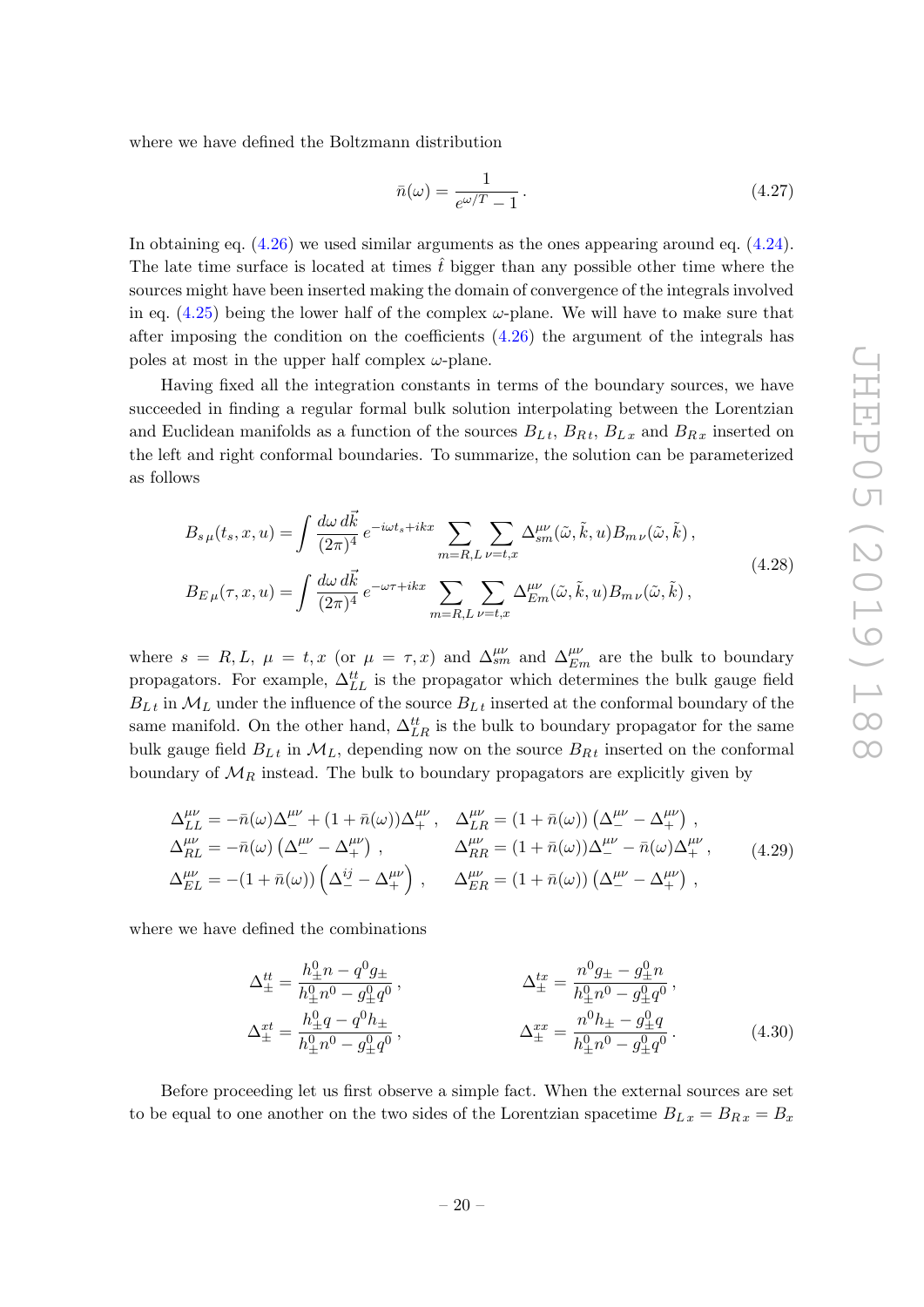and  $B_{Lt} = B_{Rt} = B_t$ , the bulk gauge field in  $\mathcal{M}_R$  depends only on the combination  $\Delta^{\mu\nu}_{-}$ ,

$$
B_{R\,\mu}(t_s, x, u)\Big|_{B_R=B_L=B} = \int \frac{d\omega \, d\vec{k}}{(2\pi)^4} e^{-i\omega t_R + i kx} \sum_{\nu=t,x} (\Delta_{RL}^{\mu\nu} + \Delta_{RR}^{\mu\nu}) B_{\nu}
$$
  

$$
= \int \frac{d\omega \, d\vec{k}}{(2\pi)^4} e^{-i\omega t_R + i kx} \sum_{\nu=t,x} \Delta_{\mu\nu}^{\mu\nu} B_{\nu} . \tag{4.31}
$$

We will see in what follows that  $\Delta^{\mu\nu}_{-}$  is related to ingoing modes on the right part of the bulk spacetime  $\mathcal{M}_R$ . Thus, as it has been previously observed in ref. [\[39\]](#page-38-12), selecting the sector with equal sources on the boundary is equivalent to selecting ingoing mode solutions and therefore a retarded propagation. This is not surprising and reflects the well known prescription to compute retarded correlators in holography by imposing ingoing boundary conditions at the horizon [\[58\]](#page-39-15).

Conversely, when the sources are set to be equal to one another up to a shift by  $\beta$  in imaginary time,  $B_{Rt} = e^{-\omega/T} B_{Lt} = B_t$  and  $B_{Rx} = e^{-\omega/T} B_{Lx} = B_x$ , we have

$$
B_{R\,\mu}(t_R, x, u)\Big|_{B_R = e^{-\omega/T} B_L = B} = \int \frac{d\omega \, d\vec{k}}{(2\pi)^4} e^{-i\omega t_R + i k x} \sum_{\nu = t, x} \Delta^{\mu\nu}_+ B_\nu \,, \tag{4.32}
$$

where the combination  $\Delta_+^{\mu\nu}$  will be related to the outgoing mode in the bulk. Thus, this subsector is equivalent to selecting outgoing mode solutions. We observe, therefore, a parallel between the two subsectors for which the Schwinger-Keldysh path integral for thermal states becomes trivial as discussed in section [2](#page-5-0) and the distinction between ingoing and outgoing modes in the bulk.

Let us conclude this section by commenting on a couple of important points. Notice that we have been cavalier in performing Fourier transforms. In fact, given that the sources have support only on a half time line between  $t = 0$  and  $\hat{t} \to \infty$ , the appropriate transformation would have been instead the Laplace transform. By working with Fourier transforms, we have abandoned the idea of finding a unique solution. We will be content here with determining a solution and not to *uniquely* determine it. The reason is that we could have as well extended the Lorentzian manifold from  $t = 0$  all the way to  $t = -\infty$ and worked with a spacetime where time runs from  $t = -\infty$  to  $t = +\infty$ . The initial state, i.e. the Euclidean cap, would have needed to be glued to the slice  $t = -\infty$ . We have verified that the resulting solution is equivalent to the one presented in the main text and that in this case it is unique as there are no normalizable modes compatible with the gluing conditions.

#### <span id="page-22-0"></span>4.2 The holographic Schwinger-Keldysh effective action

Now that we have the formal bulk piecewise solution [\(4.28\)](#page-21-0) at our disposal, we are ready to derive the Schwinger-Keldysh effective action describing diffusion of a U(1) charge current in the dual conformal field theory in a saddle point approximation and up to the quadratic order in the fields and sources.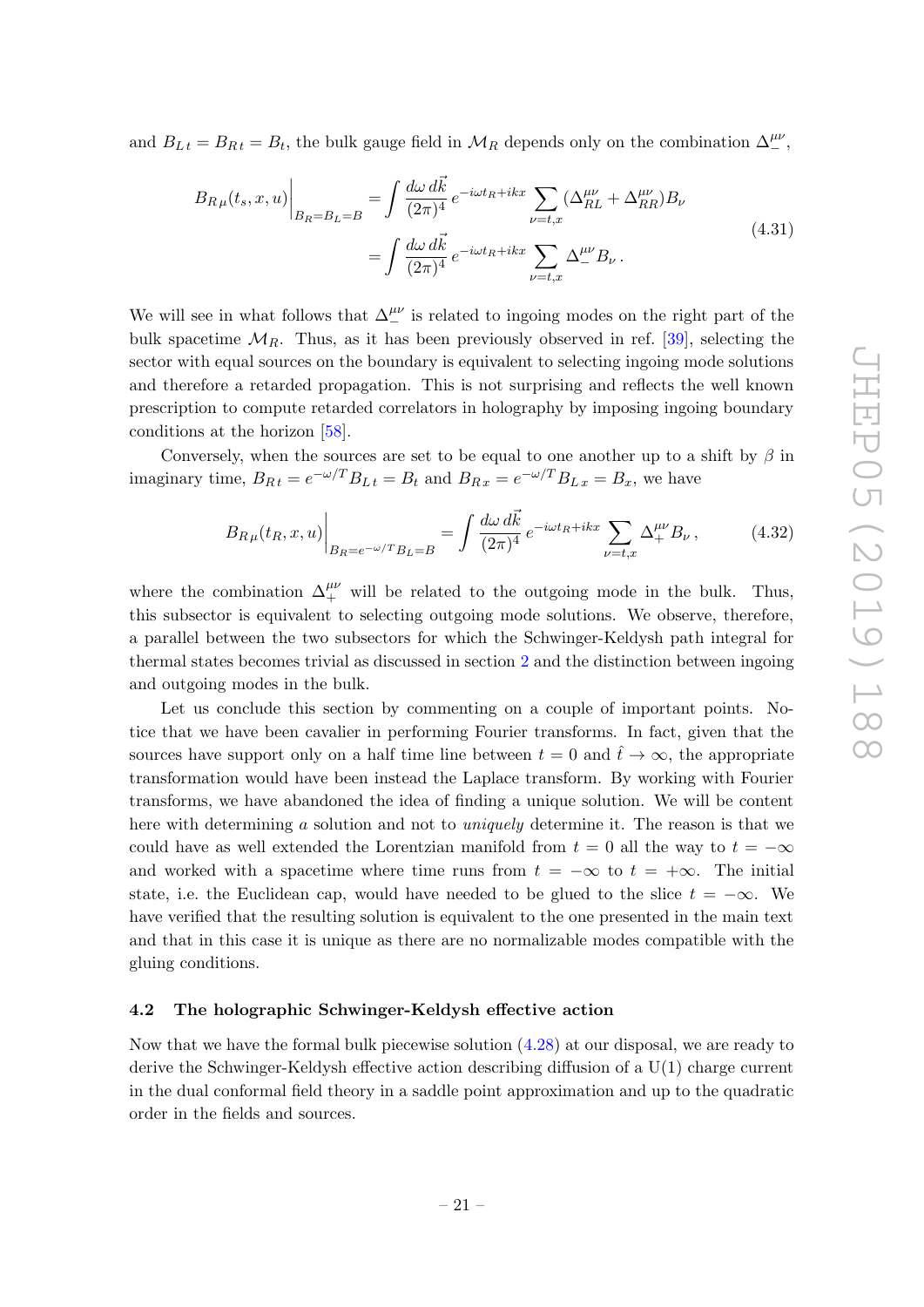We first compute the bulk action for the Maxwell field [\(2.16\)](#page-9-0) partially on-shell, that is using only the dynamical equations of motion given by eqs.  $(4.10a)$  and  $(4.10b)$ . The resulting action is simply given by a term of the form

<span id="page-23-1"></span>
$$
S_{\text{onshell}} = \frac{\pi^2 T^2 L}{g_A^2} \int_{\partial \mathcal{M}} \frac{d\omega \, d\vec{k}}{(2\pi)^4} \left( B_t(-\tilde{\omega}, -\tilde{k}, u) \, \partial_u B_t(\tilde{\omega}, \tilde{k}, u) - f(u) B_x(-\tilde{\omega}, -\tilde{k}, u) \, \partial_u B_x(\tilde{\omega}, \tilde{k}, u) \right), \quad (4.33)
$$

where  $\partial M$  is the boundary of the manifold M. Secondly, we evaluate the on-shell action on the boundary of the spacetime by taking the following combination

<span id="page-23-0"></span>
$$
i S_{\text{eff}} = i S_{\text{onshell}} \Big|_{u_R = 0} - i S_{\text{onshell}} \Big|_{u_L = 0} - S_{\text{onshell}} \Big|_{u_E = 0}, \tag{4.34}
$$

where the minus sign in front of the contribution of the left-hand side of the Lorentzian spacetime comes from the fact that we take time to run backwards in  $\mathcal{M}_L$  to match the field theory contour in figure [1.](#page-6-0) Given that there are no sources inserted at the conformal boundary of the Euclidean cap, the on-shell action corresponding to the Euclidean region will be actually vanishing.

Inserting the solution [\(4.28\)](#page-21-0) we found in the previous section into the expression [\(4.34\)](#page-23-0) leads to

$$
S_{\text{eff}} = \int \frac{d\omega \, d\vec{k}}{(2\pi)^4} \sum_{\mu=t,x} \sum_{\nu=t,x} \left( B_{a\,\mu}(-\tilde{\omega}, -\tilde{k}) \Pi_{-}^{\mu\nu}(\tilde{\omega}, \tilde{k}) B_{r\,\nu}(\tilde{\omega}, \tilde{k}) + B_{r\,\mu}(-\tilde{\omega}, -\tilde{k}) \Pi_{+}^{\mu\nu}(\tilde{\omega}, \tilde{k}) B_{a\,\nu}(\tilde{\omega}, \tilde{k}) + \frac{1}{2} B_{a\,\mu}(-\tilde{\omega}, -\tilde{k}) \coth(\pi\tilde{\omega}) \left( \Pi_{-}^{\mu\nu}(\tilde{\omega}, \tilde{k}) - \Pi_{+}^{\mu\nu}(\tilde{\omega}, \tilde{k}) \right) B_{a\,\nu}(\tilde{\omega}, \tilde{k}) \right),
$$
\n(4.35)

where the summation only over  $t$  and  $x$  indices comes from restricting to the longitudinal channel (the only one with the gapless excitations), see eq. [\(4.5a\)](#page-16-3). Note that given eq.  $(4.33)$ , the terms mixing t and x come into play from subleading behavior of B's at the UV boundary  $\partial M$ . In eq. [\(4.35\)](#page-23-2) we have also defined the average and difference combinations of the pullback sources, see also eq. [\(2.7\)](#page-7-0),

<span id="page-23-2"></span>
$$
B_r = \frac{1}{2} (B_R + B_L) , \qquad B_a = B_R - B_L , \qquad (4.36)
$$

and, on top, we also defined the following quantities

<span id="page-23-4"></span>
$$
\Pi_{\pm}^{tt} = -G_{\pm}^{tt}, \qquad \Pi_{\pm}^{tx} = -G_{\pm}^{tx}, \qquad \Pi_{\pm}^{xt} = G_{\pm}^{xt}, \qquad \Pi_{\pm}^{xx} = G_{\pm}^{xx}, \tag{4.37}
$$

with

<span id="page-23-3"></span>
$$
G_{\pm}^{\mu\nu} = \frac{\pi^2 T^2 L}{g_A^2} \partial_u \Delta_{\pm}^{\mu\nu} \Big|_{u=0} \,. \tag{4.38}
$$

Given the  $\Delta^{\mu\nu}_{\pm}$ 's defined in [\(4.30\)](#page-21-1), we explicitly have

$$
G_{\pm}^{tt} = \frac{\pi^2 T^2 L}{g_A^2} \frac{h_{\pm}^0 n' - q^0 g_{\pm}'}{h_{\pm}^0 n^0 - g_{\pm}^0 q^0} \Big|_{u=0}, \qquad G_{\pm}^{tx} = \frac{\pi^2 T^2 L}{g_A^2} \frac{n^0 g_{\pm}' - g_{\pm}^0 n'}{h_{\pm}^0 n^0 - g_{\pm}^0 q^0} \Big|_{u=0},
$$
  
\n
$$
G_{\pm}^{xt} = \frac{\pi^2 T^2 L}{g_A^2} \frac{h_{\pm}^0 q' - q^0 h_{\pm}'}{h_{\pm}^0 n^0 - g_{\pm}^0 q^0} \Big|_{u=0}, \qquad G_{\pm}^{xx} = \frac{\pi^2 T^2 L}{g_A^2} \frac{n^0 h_{\pm}' - g_{\pm}^0 q'}{h_{\pm}^0 n^0 - g_{\pm}^0 q^0} \Big|_{u=0}, \qquad (4.39)
$$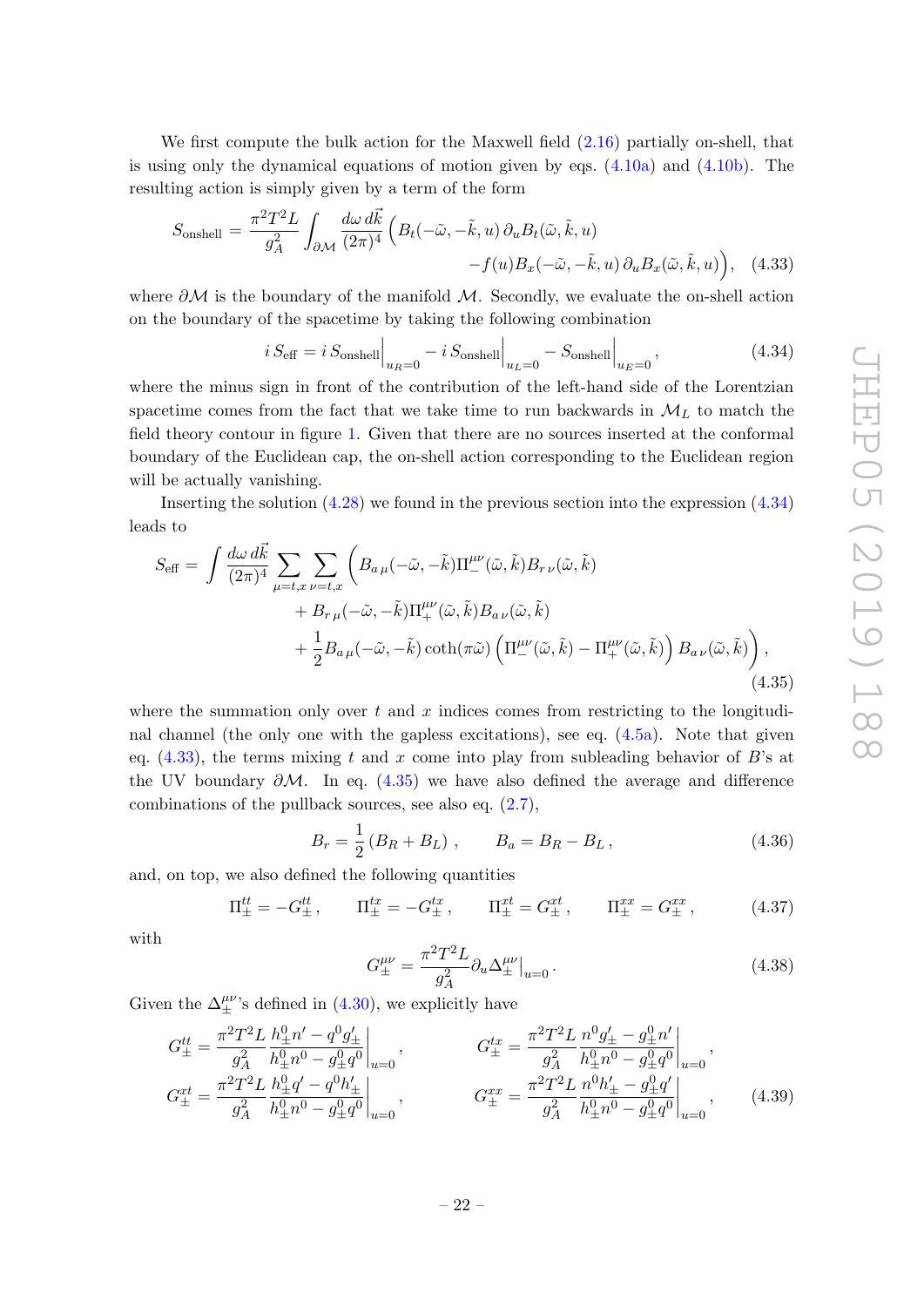where  $\prime$  denotes a derivative with respect to the radial coordinate u. Note that the only dependence on the sources and gapless modes comes into eq. [\(4.35\)](#page-23-2) obviously through B's and the functions [\(4.39\)](#page-23-3) depend only on  $\tilde{\omega}$ ,  $\tilde{k}$  and otherwise, trivially, on T. One important thing that we want to stress here is that the coefficients in front of various Bterms in eq.  $(4.35)$  are not Green's functions given by eq.  $(2.4)$ , since the Goldstone field has not been yet integrated out (i.e. put on-shell). In particular, these coefficients, given by simple derivative expansions, do not have visible singularities as opposed to Green's functions, which we would expect to have a diffusive pole.

Let us now integrate out the dynamical degrees of freedom by imposing their equations of motion

$$
\frac{\delta S_{\text{eff}}}{\delta \phi_r} = 0 \quad \text{and} \quad \frac{\delta S_{\text{eff}}}{\delta \phi_a} = 0. \tag{4.40}
$$

As anticipated above, the holographic Schwinger-Keldysh effective action [\(4.35\)](#page-23-2) put on shell becomes the generating functional for connected correlators

$$
W = \int \frac{d\omega \, d\vec{k}}{(2\pi)^4} \left( Z_a(-\tilde{\omega}, -\tilde{k}) \, \Pi_-(\tilde{\omega}, \tilde{k}) \, Z_r(\tilde{\omega}, \tilde{k}) + Z_r(-\tilde{\omega}, -\tilde{k}) \, \Pi_+(\tilde{\omega}, \tilde{k}) \, Z_a(\tilde{\omega}, \tilde{k}) \right. \\
\left. + \frac{1}{2} Z_a(-\tilde{\omega}, -\tilde{k}) \, \coth(\pi\tilde{\omega}) \left( \Pi_-(\tilde{\omega}, \tilde{k}) - \Pi_+(\tilde{\omega}, \tilde{k}) \right) \, Z_a(\tilde{\omega}, \tilde{k}) \right),
$$
\n(4.41)

with

$$
\Pi_{\pm} = \frac{G_{\pm}^{tt} G_{\pm}^{xx} - G_{\pm}^{tx} G_{\pm}^{xt}}{\tilde{\omega}^2 G_{\pm}^{tt} - \tilde{k}\tilde{\omega} \left(G_{\pm}^{tx} - G_{\pm}^{xt}\right) - \tilde{k}^2 G_{\pm}^{xx}},\tag{4.42}
$$

and we have defined the fully gauge-invariant variable for sources

<span id="page-24-1"></span><span id="page-24-0"></span>
$$
Z = -i\,\tilde{k}\,A_t - i\,\tilde{\omega}\,A_x\,. \tag{4.43}
$$

By varying  $(4.41)$  with respect to the external gauge invariant sources Z, the formal expressions for the corresponding retarded, advanced and symmetric two-point functions in momentum space are given by

$$
G_{ret}(\tilde{\omega}, \tilde{k}) = i \left( \Pi_{-}(\tilde{\omega}, \tilde{k}) + \Pi_{+}(-\tilde{\omega}, -\tilde{k}) \right),
$$
  
\n
$$
G_{adv}(\tilde{\omega}, \tilde{k}) = i \left( \Pi_{+}(\tilde{\omega}, \tilde{k}) + \Pi_{-}(-\tilde{\omega}, -\tilde{k}) \right),
$$
  
\n
$$
G_{sym}(\tilde{\omega}, \tilde{k}) = \frac{1}{2} \coth(\pi \tilde{\omega}) \left( \Pi_{-}(\tilde{\omega}, \tilde{k}) - \Pi_{+}(\tilde{\omega}, \tilde{k}) + \Pi_{+}(-\tilde{\omega}, -\tilde{k}) - \Pi_{-}(-\tilde{\omega}, -\tilde{k}) \right),
$$
\n(4.44)

cf. eq. [\(2.4\)](#page-6-2). It is straightforward to verify that the usual fluctuation-dissipation theorem for two-point thermal correlators is satisfied

$$
i G_{sym}(\tilde{\omega}, \tilde{k}) = \frac{1}{2} \coth(\pi \tilde{\omega}) \left( G_{ret}(\tilde{\omega}, \tilde{k}) - G_{adv}(\tilde{\omega}, \tilde{k}) \right), \qquad (4.45)
$$

and that

$$
G_{ret}(\tilde{\omega}, \tilde{k}) = G_{adv}(-\tilde{\omega}, -\tilde{k}).
$$
\n(4.46)

The usual current-current two-point functions can now be easily recovered from the ex-pressions [\(4.44\)](#page-24-1) by multiplying with appropriate  $\tilde{\omega}$  and  $\tilde{k}$  factors.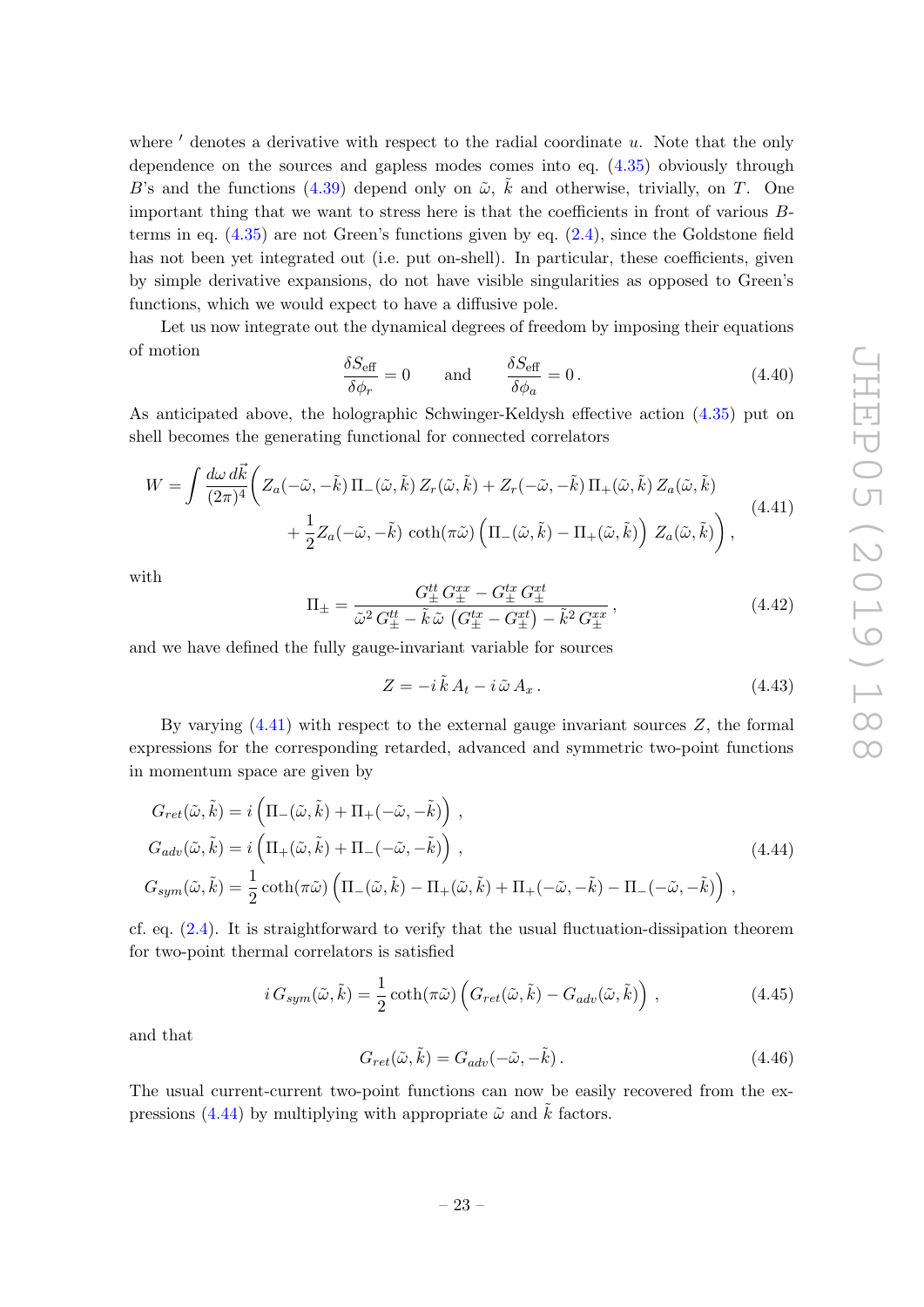#### <span id="page-25-0"></span>4.3 The Schwinger-Keldysh effective action up to second order

While the discussion in previous section was formal, it is certainly of interest to have a look at the explicit form of the effective action up to third order in derivatives which gives rise to constitutive relations at second order.<sup>[13](#page-25-1)</sup> Consider the modes  $(4.15a)$  and their solutions. To first order in a hydrodynamic expansion, the solutions take the form

$$
h_{\pm} = (1 - u)^{\pm \frac{i\tilde{\omega}}{2}} \left( 1 \pm \frac{i\tilde{\omega}}{2} \ln \left( \frac{2}{1 + u} \right) \right), \qquad n = 1, \qquad g_{\pm} = 0, \qquad q = 0. \tag{4.47}
$$

We refer interested reader to appendix [B](#page-35-1) for an analytic form of second order formulae. Inserting these expressions into eqs.  $(4.39)$  and  $(4.37)$  we find

$$
\Pi_{\pm}^{tt} = \frac{\pi^2 T^2 L}{g_A^2} \left( 1 - 2\tilde{k}^2 \ln(2) \right) , \qquad \Pi_{\pm}^{tx} = \Pi_{\pm}^{xt} = -\frac{\pi^2 T^2 L}{g_A^2} \tilde{k} \tilde{\omega} \ln(2) ,
$$
\n
$$
\Pi_{\pm}^{xx} = \frac{\pi^2 T^2 L}{g_A^2} \left( \pm i \tilde{\omega} - \tilde{\omega}^2 \ln(2) \right) , \qquad (4.48)
$$

which, as anticipated in the previous section, are just given by truncated Taylor series in frequency and momentum, i.e. do not have any singularities at the level of their expansions. Substituting these expressions into the effective action [\(4.35\)](#page-23-2) and taking the hydrodynamic limit to third order gives eq. [\(B.3\)](#page-36-0) from the appendix. Here we just quote its real space form, which is

$$
S_{\text{eff}} = \frac{2\pi^2 T^2 L}{g_A^2} \int d^4x \left( B_{rt} B_{at} - \frac{1}{2\pi T} B_{ax} \partial_t B_{rx} + \frac{i}{2\pi} B_{ax} B_{ax} + \frac{\ln(2)}{2\pi^2 T^2} B_{at} \partial_x^2 B_{rt} + \frac{\ln(2)}{4\pi^2 T^2} \partial_t B_{ax} \partial_x B_{rt} + \frac{\ln(2)}{4\pi^2 T^2} \partial_x B_{at} \partial_t B_{rx} + \frac{\ln(2)}{4\pi^2 T^2} B_{ax} \partial_t^2 B_{rx} \right). \tag{4.49}
$$

Eq. [\(4.49\)](#page-25-2) is our final result for the effective action for diffusion to third order (second order constitutive relations) for holographic field theories and to quadratic order in amplitudes. It obviously satisfies all the symmetries presented in section [2](#page-5-0) at tree level, i.e. the Schwinger-Keldysh symmetry  $(2.12)$ , the KMS symmetry  $(2.14)$ , etc., as it should.

The constitutive relations that can be extracted from the effective action [\(4.49\)](#page-25-2) are

<span id="page-25-2"></span>
$$
J^{t} = \frac{2\pi^{2}T^{2}L}{g_{A}^{2}}\mu + \frac{\ln(2)L}{g_{A}^{2}}\partial_{x}^{2}\mu + \frac{\ln(2)L}{2g_{A}^{2}}\partial_{x}V_{x},
$$
\n(4.50)

$$
J^x = \frac{\pi T L}{g_A^2} V_x - \frac{\ln(2)L}{2g_A^2} \partial_t E_x, \qquad (4.51)
$$

where we have identified the chemical potential  $\mu = B_{rt}$ , the electric field  $E_x = \partial_x B_{rt}$  –  $\partial_t B_{rx}$  and the vector  $V_x = E_x - \partial_x \mu = -\partial_t B_{rx}$ . Although it is tantalizing to directly compare the resulting effective action and constitutive relations with the general expressions at the end of section [2,](#page-5-0) one should bear in mind that the expressions derived here are given in a particular reference frame. Hydrodynamic variables, like the chemical potential, can always be redefined order by order by performing a transformation  $\mu \to \mu + \delta \mu$  where

<span id="page-25-1"></span><sup>&</sup>lt;sup>13</sup>Remember  $B_a \sim \partial$ .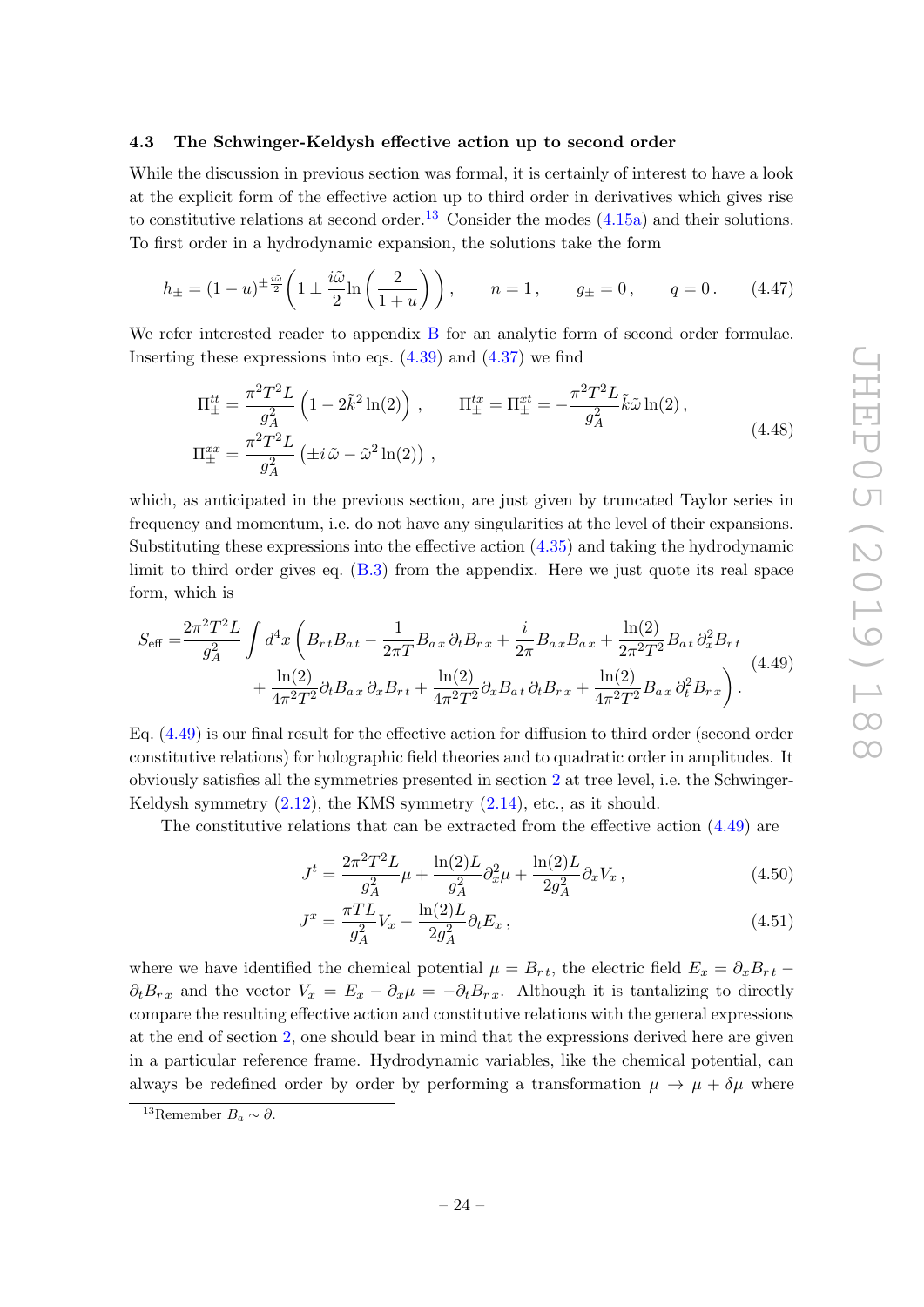$\delta\mu$  is of higher order in derivatives. In this way it is always possible to reabsorb certain transport coefficients into redefinitions of lower order ones. One possible way to extract physically independent transport coefficients is to consider frame invariant combinations of the constitutive relations, as in ref. [\[73\]](#page-40-10).

The alternative is to instead inspect the poles of the field theory correlators and this is the route that we will take. Up to fist order in the hydrodynamic expansion, the relevant correlators [\(4.44\)](#page-24-1) are

$$
G_{ret} = i \frac{\sigma}{D k^2 - i \omega}, \qquad G_{adv} = i \frac{\sigma}{D k^2 + i \omega}, \qquad G_{sym} = i \frac{T \sigma}{D^2 k^4 + \omega^2}, \qquad (4.52)
$$

where we have identified the susceptibility and the diffusion constant as

$$
\chi = \frac{2\pi^2 T^2 L}{g_A^2}, \qquad D = \frac{\sigma}{\chi} = \frac{1}{2\pi T}.
$$
 (4.53)

These values match known results derived from holography by other means, see, e.g., [\[74,](#page-40-11) [75\]](#page-40-12).

From the third order effective action [\(4.49\)](#page-25-2) we can compute the corresponding generating functional and extract, say, the diffusive pole to second order in the hydrodynamic expansion

<span id="page-26-2"></span>
$$
\omega = -\frac{i}{2\pi T} k^2 \left( 1 + \frac{\ln(2)}{(2\pi T)^2} k^2 \right) ,\qquad(4.54)
$$

which agrees with known results in literature, see, e.g., [\[74\]](#page-40-11). A comparison with the field theory result  $(2.24)$  gives us<sup>[14](#page-26-1)</sup>

$$
\frac{1}{\chi}(k_1 - 2k_2 + k_3 - sD) = \frac{\ln(2)}{(2\pi T)^2}.
$$
\n(4.55)

To close this section, let us re-stress that the key novelty of the presented approach are not things like eq.  $(4.54)$ , which has been already known for a long time, but rather the ability to reproduce from an ab initio calculation structures postulated earlier using an effective field theory reasoning.

#### <span id="page-26-0"></span>5 The near-horizon region and the Schwinger-Keldysh effective action

In this section we derive the Schwinger-Keldysh effective action describing diffusion on an intermediate radial cut-off of the bulk spacetime, which interpolates between the horizons and the conformal boundaries. Fluid dynamics on finite cutoff hypersurfaces for black holes in holography and beyond was considered before in refs. [\[76](#page-40-13)[–81\]](#page-41-0) and here we focus on the charge dynamics to understand its role, via semi-holography [\[43,](#page-39-3) [45,](#page-39-5) [82\]](#page-41-1), in calculations of Schwinger-Keldysh effective actions.

<span id="page-26-1"></span><sup>14</sup>We thank P. Kovtun for discussions on this point.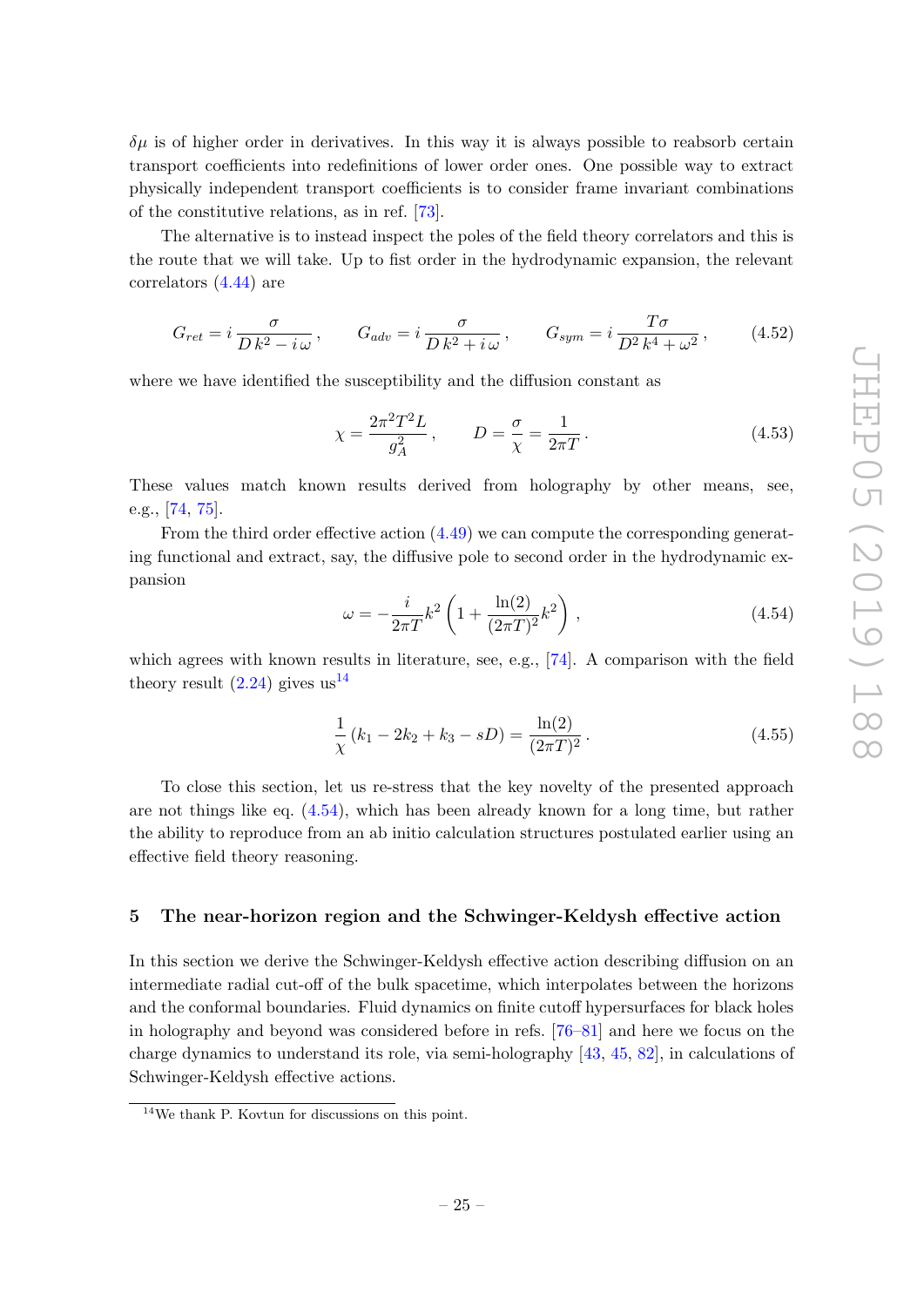# <span id="page-27-0"></span>5.1 The infrared Schwinger-Keldysh effective action

The ansatz for the gauge field in the bulk is similar to the one discussed around eqs. [\(4.14\)](#page-18-1) and [\(4.15a\)](#page-18-3). The Dirichlet boundary conditions are now fixed on timelike hypersurfaces at finite radius  $u = \delta$  as follows

$$
B_{s\,\mu}^{\delta}(t_s, x) = B_{s\,\mu}(t_s, x, u = \delta), \qquad B_{E\,\mu}^{\delta}(\tau, x) = B_{E\,\mu}(\tau, x, u = \delta), \tag{5.1}
$$

where  $s = R, L$  and  $\mu = t, x$  as usual. This time we have allowed non-vanishing sources on the (finite cutoff) boundary of the Euclidean manifold as well. As previously, we impose that the gauge field at the horizon is vanishing, namely we require eqs.  $(4.20)$  and  $(4.21)$ , to secure regularity of the gauge field at the tip of the Euclidean cigar. Gluing conditions along the fixed time slices at  $t = 0$  and at  $t = +\infty$ , similarly to eqs. [\(4.23\)](#page-20-0) and [\(4.26\)](#page-20-3), imply

$$
a_{+}^{E} = a_{+}^{L}, \t a_{+}^{R} = e^{-\omega/T} a_{+}^{L},
$$
  
\n
$$
a_{+}^{L} = (1 + \bar{n}(\omega)) \frac{(B_{Lx} - B_{Rx})n^{\delta} - (B_{Lt} - B_{Rt})q^{\delta}}{h_{+}^{\delta}n^{\delta} - g_{+}^{\delta}q^{\delta}},
$$
\n
$$
(5.2)
$$

where we have defined the shortcut notation for, e.g.,  $h_+^{\delta} = h_+(\tilde{\omega}, \tilde{k}, u = \delta)$ .

The solution in the Lorentzian parts of the bulk spacetime can be written similarly to eq. [\(4.28\)](#page-21-0) as

$$
B_{s\,\mu}(t,x,u) = \int \frac{d\omega \, d\vec{k}}{(2\pi)^4} e^{-i\,\omega \,t_s + i\,k\,x} \sum_{m=R,L} \sum_{\nu=t,x} \Delta_{sm}^{\delta\,\mu\nu}(\tilde{\omega},\tilde{k},u) B_{m\,\nu}^{\delta}(\tilde{\omega},\tilde{k})\,,\tag{5.3}
$$

where the bulk to boundary propagators now depend on the position of the radial cutoff  $\delta$ ,

$$
\Delta_{LL}^{\delta \ \mu\nu} = -\bar{n}(\omega)\Delta_{-}^{\delta \ \mu\nu} + (1 + \bar{n}(\omega))\Delta_{+}^{\delta \ \mu\nu}, \quad \Delta_{LR}^{\delta \ \mu\nu} = (1 + \bar{n}(\omega))\left(\Delta_{-}^{\delta \ \mu\nu} - \Delta_{+}^{\delta \ \mu\nu}\right),
$$

$$
\Delta_{RL}^{\delta \ \mu\nu} = -\bar{n}(\omega)\left(\Delta_{-}^{\delta \ \mu\nu} - \Delta_{+}^{\delta \ \mu\nu}\right), \qquad \Delta_{RR}^{\delta \ \mu\nu} = (1 + \bar{n}(\omega))\Delta_{-}^{\delta \ \mu\nu} - \bar{n}(\omega)\Delta_{+}^{\delta \ \mu\nu}, \quad (5.4)
$$

and we have defined the combinations

<span id="page-27-1"></span>
$$
\Delta_{\pm}^{\delta \, tt} = \frac{h_{\pm}^{\delta} n - q^{\delta} g_{\pm}}{h_{\pm}^{\delta} n^{\delta} - g_{\pm}^{\delta} q^{\delta}}, \qquad \Delta_{\pm}^{\delta \, tx} = \frac{n^{\delta} g_{\pm} - g_{\pm}^{\delta} n}{h_{\pm}^{\delta} n^{\delta} - g_{\pm}^{\delta} q^{\delta}}, \n\Delta_{\pm}^{\delta \, xt} = \frac{h_{\pm}^{\delta} q - q^{\delta} h_{\pm}}{h_{\pm}^{\delta} n^{\delta} - g_{\pm}^{\delta} q^{\delta}}, \qquad \Delta_{\pm}^{\delta \, xx} = \frac{n^{\delta} h_{\pm} - g_{\pm}^{\delta} q}{h_{\pm}^{\delta} n^{\delta} - g_{\pm}^{\delta} q^{\delta}}.
$$
\n(5.5)

The solution in the Euclidean manifold can be written in an analogous fashion.

The infrared Schwinger-Keldysh effective action can be now derived evaluating the partially on-shell effective action in the various parts of the spacetime, as we have done around eq. [\(4.34\)](#page-23-0). The result is

$$
S_{\text{eff}}^{\delta} = \int \frac{d\omega \, d\vec{k}}{(2\pi)^4} \sum_{\mu=t,x} \sum_{\nu=t,x} \left( B_{a\,\mu}^{\delta}(-\tilde{\omega}, -\tilde{k}) \Pi_{-}^{\delta\,\mu\nu}(\tilde{\omega}, \tilde{k}) B_{r\,\nu}^{\delta}(\tilde{\omega}, \tilde{k}) + B_{r\,\mu}^{\delta}(-\tilde{\omega}, -\tilde{k}) \Pi_{+}^{\delta\,\mu\nu}(\tilde{\omega}, \tilde{k}) B_{a\,\nu}^{\delta}(\tilde{\omega}, \tilde{k}) + \frac{1}{2} B_{a\,\mu}^{\delta}(-\tilde{\omega}, -\tilde{k}) \coth(\pi\tilde{\omega}) \left( \Pi_{-}^{\delta\,\mu\nu}(\tilde{\omega}, \tilde{k}) - \Pi_{+}^{\delta\,\mu\nu}(\tilde{\omega}, \tilde{k}) \right) B_{a\,\nu}^{\delta}(\tilde{\omega}, \tilde{k}) \right),
$$
\n(5.6)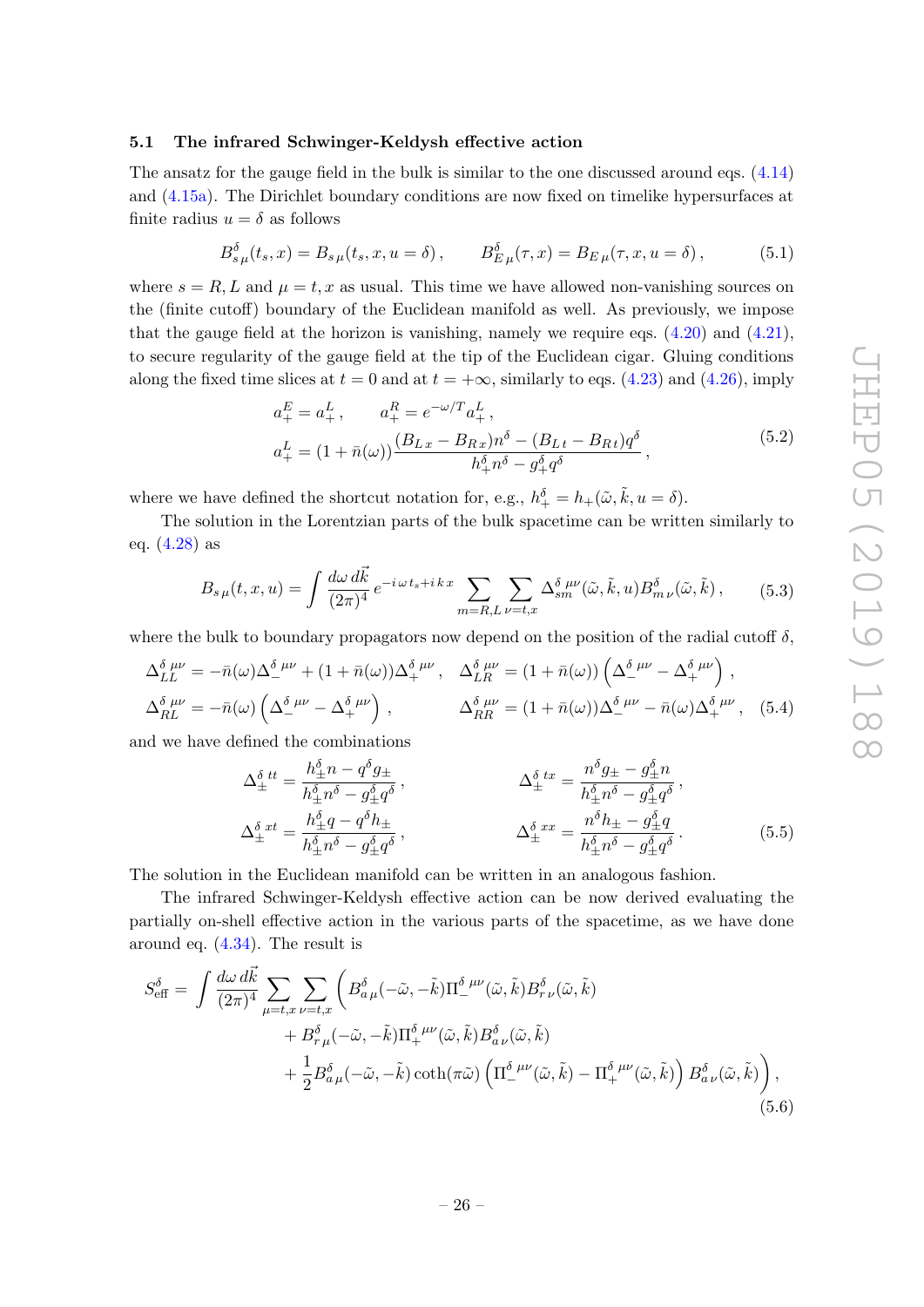where we have defined

$$
\Pi_{\pm}^{\delta \;tt} = -G_{\pm}^{\delta \;tt}, \quad \Pi_{\pm}^{\delta \;tx} = -G_{\pm}^{\delta \;tx}, \quad \Pi_{\pm}^{\delta \;xt} = (1 - \delta^2)G_{\pm}^{\delta \;xt}, \quad \Pi_{\pm}^{\delta \;xx} = (1 - \delta^2)G_{\pm}^{\delta \;xx}, \tag{5.7}
$$

and

<span id="page-28-0"></span>
$$
G_{\pm}^{\delta \ \mu\nu} = \frac{\pi^2 T^2 L}{g_A^2} \partial_u \Delta_{\pm}^{\delta \ \mu\nu} \big|_{u=\delta} \,. \tag{5.8}
$$

In writing eq.  $(5.6)$  we have omitted the contribution of the Euclidean cap for simplicity which is not vanishing in this case. Notice that by sending the intermediate cut-off to the conformal boundary  $\delta \to 0$  the original Schwinger-Keldysh effective action [\(4.35\)](#page-23-2) is recovered. Moreover, we can clearly see that the same characteristics of the full effective action of the dual field theory are retained in the infrared. For instance, the effective action is at least linear in the a-type sources to satisfy the Schwinger-Keldysh symmetry of the underlying path integral.

Let us now consider the limit where the intermediate radial cutoff is taken to be very close to the horizon  $\delta \to 1$ . The Schwinger-Keldysh effective action [\(5.6\)](#page-27-1) becomes

$$
S_{\text{eff}}^{\text{IR}} = \frac{\pi^2 T^2 L}{g_A^2} \int \frac{d\omega \, d\vec{k}}{(2\pi)^4} \left( \frac{1}{(1-\delta)} \left( B_{rt}^{\delta}(-\tilde{\omega}, -\tilde{k}) B_{at}^{\delta}(\tilde{\omega}, \tilde{k}) + B_{rt}^{\delta}(\tilde{\omega}, \tilde{k}) B_{at}^{\delta}(-\tilde{\omega}, -\tilde{k}) \right) \right) - i \tilde{\omega} B_{rx}^{\delta}(-\tilde{\omega}, -\tilde{k}) B_{ax}^{\delta}(\tilde{\omega}, \tilde{k}) + i \tilde{\omega} B_{rx}^{\delta}(\tilde{\omega}, \tilde{k}) B_{ax}^{\delta}(-\tilde{\omega}, -\tilde{k}) \qquad (5.9) + i \tilde{\omega} \coth(\pi \tilde{\omega}) B_{ax}^{\delta}(-\tilde{\omega}, -\tilde{k}) B_{ax}^{\delta}(\tilde{\omega}, \tilde{k}) \right).
$$

This effective action is universal and simple in the sense that it is given to all orders in a hydrodynamic expansion since in deriving it we have not used the explicit mode solutions but only their near horizon behaviors. In this way this object can be thought of as a simple effective action incorporating already all the symmetries of the full Schwinger-Keldysh effective action even if it is restricted to some near horizon region.

To make comparison with known results we need to rescale the coordinates in a way that the induced metric on the intermediate radial cutoff  $\delta$  is (conformally) flat

$$
ds^{2} = \frac{(\pi TL)^{2}}{u} \left( -f(u)dt^{2} + dx^{2} + dy^{2} + dz^{2} \right) = \frac{(\pi TL)^{2}}{u} \left( -d\bar{t}^{2} + dx^{2} + dy^{2} + dz^{2} \right) ,
$$
\n(5.10)

with  $\bar{t}=\sqrt{f_\delta} t$  and  $f_\delta = (1-\delta^2)$ . With this redefinition the various field theory quantities scale as

$$
\bar{\omega} = \omega / \sqrt{f_{\delta}}, \qquad \bar{T} = T / \sqrt{f_{\delta}}, \qquad B_{\bar{t}} = B_t / \sqrt{f_{\delta}}, \qquad (5.11)
$$

and the near horizon effective action becomes

$$
\bar{S}_{\text{eff}}^{\text{IR}} = \frac{\pi^2 f_\delta \bar{T}^2 L}{g_A^2} \int \frac{d\bar{\omega} \, d\vec{k}}{(2\pi)^4} \sqrt{f_\delta} \left( 2 \left( B_{r\bar{t}}^\delta (-\tilde{\omega}, -\tilde{k}) B_{a\bar{t}}^\delta (\tilde{\omega}, \tilde{k}) + B_{r\bar{t}}^\delta (\tilde{\omega}, \tilde{k}) B_{a\bar{t}}^\delta (-\tilde{\omega}, -\tilde{k}) \right) \right) \n- i \frac{\bar{\omega}}{2\pi \bar{T}} B_{r\bar{x}}^\delta (-\tilde{\omega}, -\tilde{k}) B_{a\bar{x}}^\delta (\tilde{\omega}, \tilde{k}) + i \frac{\bar{\omega}}{2\pi \bar{T}} B_{r\bar{x}}^\delta (\tilde{\omega}, \tilde{k}) B_{a\bar{x}}^\delta (-\tilde{\omega}, -\tilde{k}) \n+ i \frac{\bar{\omega}}{2\pi \bar{T}} \coth \left( \frac{\bar{\omega}}{2\bar{T}} \right) B_{a\bar{x}}^\delta (-\tilde{\omega}, -\tilde{k}) B_{a\bar{x}}^\delta (\tilde{\omega}, \tilde{k}) \right), \tag{5.12}
$$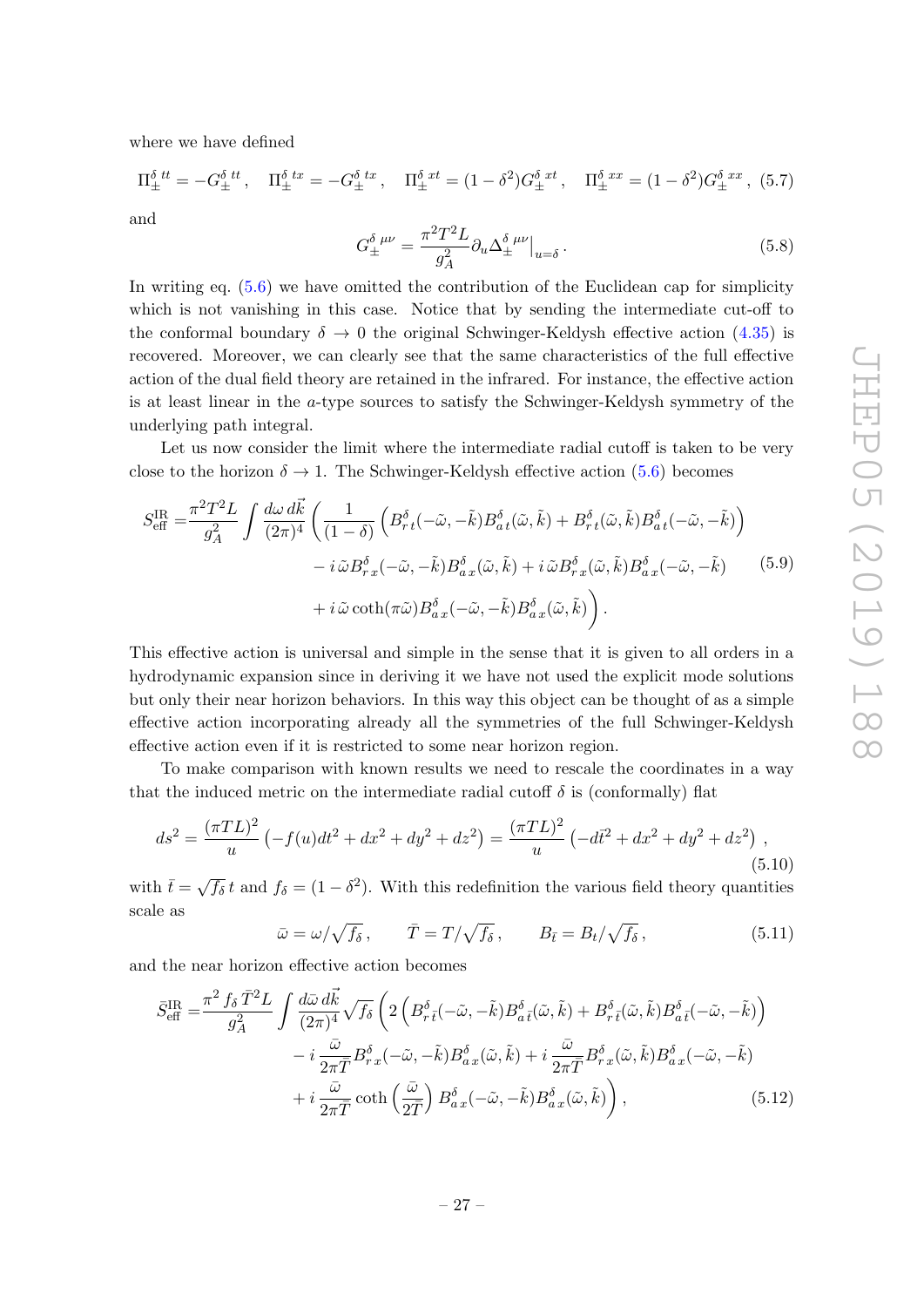which is effectively living on the worldvolume. The diffusion constant in these coordinates is given by

$$
D = \frac{\sigma}{\chi} = \frac{1}{4\pi\bar{T}}\tag{5.13}
$$

and matches the well-known result of ref. [\[76\]](#page-40-13) with an *exact* dispersion relation  $\bar{\omega} = -i D k^2$ . The diffusion constant on a finite radial cutoff can also be easily extracted  $D = 1/2\pi \bar{T}(1+\delta)$ which interpolates between the field theory result defined on the conformal boundary and the one on the horizon, see, again, ref. [\[76\]](#page-40-13).

#### <span id="page-29-0"></span>5.2 The infrared/ultraviolet coupling

Having the infrared Schwinger-Keldysh effective action [\(5.9\)](#page-28-0) as a simple object incorporating the near horizon physics we would like to show that the remaining part of the spacetime between the horizon and the conformal boundary acts as a mere transfer of this information to the dual conformal field theory.

To see this, let us use the finite radial cutoff to separate the bulk spacetime into an IR region ranging between the cutoff and the horizon and a UV region extending from the cutoff to the conformal boundary, see, e.g., [\[43](#page-39-3)[–45\]](#page-39-5). The names associated to the different regions in spacetime parallel the field theory interpretation where, through the UV/IR relation in holography, short/large scale physics in the bulk corresponds to the IR/UV regime in the dual field theory. With this division of the bulk spacetime, also the bulk action separates artificially into an IR and an UV contribution

$$
S = SIR + SUV.
$$
 (5.14)

We have to imagine that the intermediate timelike cutoff hypersurface acts as a boundary to the IR spacetime and as a second boundary to the UV spacetime on which we impose Dirichlet boundary conditions  $B^{\delta}$ . The full action is then recovered when imposing continuity conditions along the cutoff hypersurface

<span id="page-29-2"></span><span id="page-29-1"></span>
$$
\frac{\delta S^{\text{IR}}}{\delta B^{\delta}} = \frac{\delta S^{\text{UV}}}{\delta B^{\delta}}.
$$
\n(5.15)

The IR effective action where the cutoff is taken very close to the horizon is given by eq. [\(5.9\)](#page-28-0). The question is whether it is indeed sufficient to recover the full Schwinger-Keldysh effective action [\(4.35\)](#page-23-2) once also the UV part of the effective action is known. The UV effective action can be computed considering a double-Dirichlet problem along the lines of what we did in ref. [\[41\]](#page-39-1) for linearized gravity perturbations, see also ref. [\[42\]](#page-39-2). For instance, we first solve the dynamical equations of motion  $(4.10a)$  and  $(4.10b)$  for the bulk gauge field subject to two Dirichlet boundary conditions,  $B^{\delta}$  at the intermediate cutoff  $u = \delta$  and B at the conformal boundary  $u = 0$ . Up to leading order in a hydrodynamic expansion the solution is simply given by

$$
B_t(\tilde{\omega}, \tilde{k}, u) = \left(1 - \frac{u}{\delta}\right)B_t + \frac{u}{\delta}B_t^{\delta},
$$
  
\n
$$
B_x(\tilde{\omega}, \tilde{k}, u) = \left(1 - \frac{\text{ArcTanh}(u)}{\text{ArcTanh}(\delta)}\right)B_x + \frac{\text{ArcTanh}(u)}{\text{ArcTanh}(\delta)}B_x^{\delta}.
$$
\n(5.16)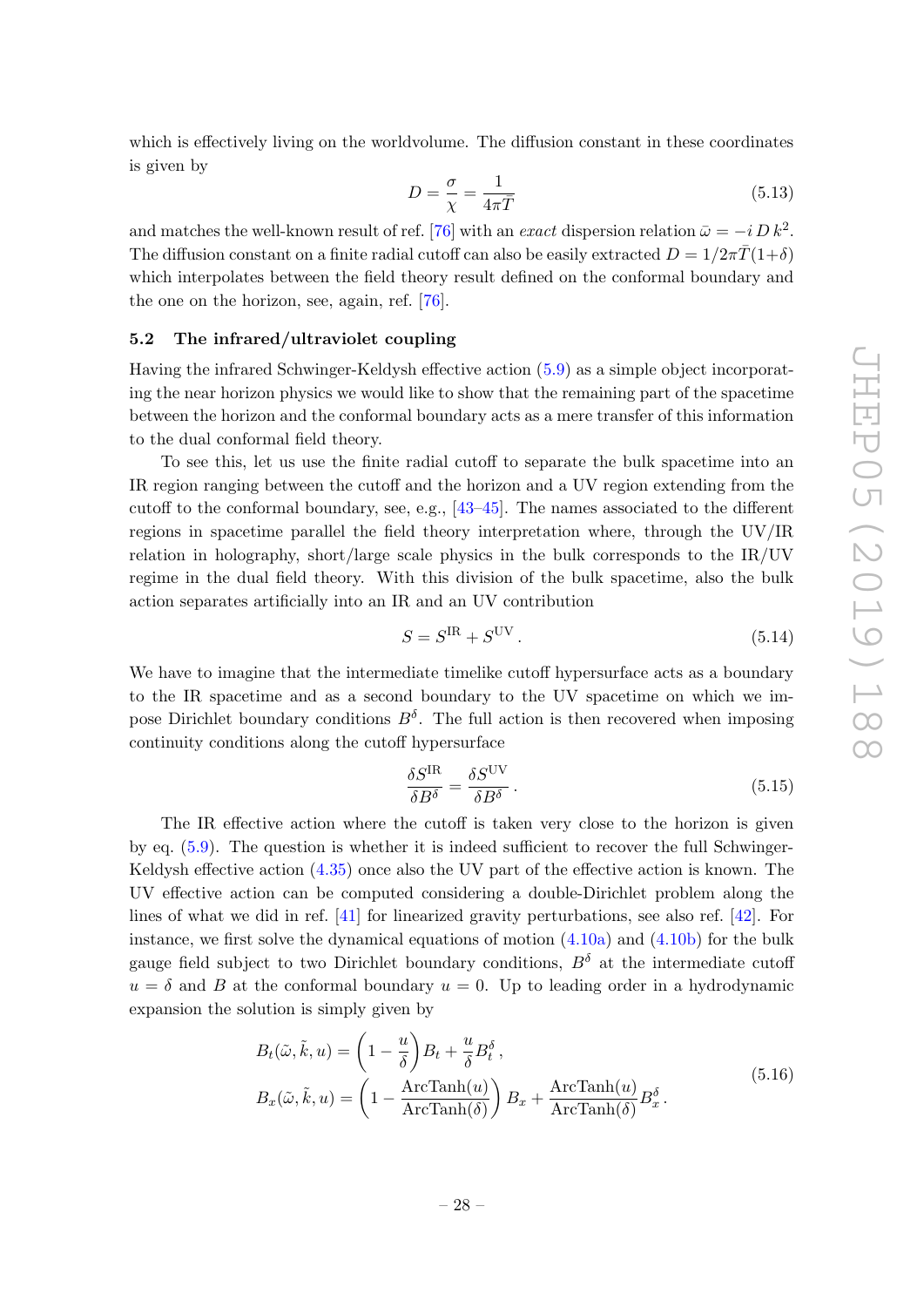Subsequently, we evaluate the partially on-shell bulk action [\(4.33\)](#page-23-1) on the solution [\(5.16\)](#page-29-1) where, this time, the boundary  $\partial \mathcal{M}$  is taken to be the intermediate cutoff and the conformal boundary. Thus, taking three such combinations

<span id="page-30-1"></span>
$$
iS_{\text{eff}}^{\text{UV}} = iS_{\text{onshell}}\Big|_{u_R=0}^{u_R=\delta} - iS_{\text{onshell}}\Big|_{u_L=0}^{u_L=\delta} - S_{\text{onshell}}\Big|_{u_E=0}^{u_E=\delta}
$$
(5.17)

gives us the total effective action in the UV region of our mixed signature spacetime

$$
S_{\text{eff}}^{\text{UV}} = \frac{\pi^2 T^2 L}{g_A^2} \int \frac{d\omega \, d\vec{k}}{(2\pi)^4} \left( \frac{1}{\delta} \left( B_{Rt}(-\tilde{\omega}, -\tilde{k}) - B_{Rt}^{\delta}(-\tilde{\omega}, -\tilde{k}) \right) \left( B_{Rt}(\tilde{\omega}, \tilde{k}) - B_{Rt}^{\delta}(\tilde{\omega}, \tilde{k}) \right) \right) - \frac{1}{\text{ArcTanh}(\delta)} \left( B_{Rx}(-\tilde{\omega}, -\tilde{k}) - B_{Rx}^{\delta}(-\tilde{\omega}, -\tilde{k}) \right) \left( B_{Rx}(\tilde{\omega}, \tilde{k}) - B_{Rx}^{\delta}(\tilde{\omega}, \tilde{k}) \right) - (R \to L) \right), \tag{5.18}
$$

where we have neglected the Euclidean contribution for simplicity. Gluing conditions along fixed time slices can be easily satisfied requiring that the various Dirichlet values are equal at the crossing points.

Notice that taking strictly a near horizon limit of  $S_{\text{eff}}^{\text{UV}}$  in eq. [\(5.18\)](#page-30-1) gives a very simple effective action which only depends on the time component of the gauge field  $B_t$ . However, given that the IR effective action  $S_{\text{eff}}^{\text{IR}}$  in eq. [\(5.9\)](#page-28-0) is divergent in this limit, we will posit to stay slightly away from the horizon. In this way we can safely impose the continuity condition [\(5.15\)](#page-29-2) among the IR and UV effective actions. Integrating out the Dirichlet values at the finite cutoff, taking the hydrodynamic limit first and the near horizon limit second, we recover the Schwinger-Keldysh effective action up to second order in a derivative expansion [\(4.49\)](#page-25-2). We have also verified that the same holds to third order when the UV effective action  $S_{\text{eff}}^{\text{UV}}$  is given to second order while keeping the universal IR effective action  $S_{\text{eff}}^{\text{IR}}$  in eq. [\(5.9\)](#page-28-0). This strongly suggest the picture advocated at the beginning of this subsection, that is the near horizon part of the spacetime can be approximated by a simple term [\(5.9\)](#page-28-0) which alone includes the dissipative effects, KMS conditions etc, while the UV part of the spacetime pushes that information to the conformal boundary where the dual field theory is defined.

#### <span id="page-30-0"></span>5.3 Interpretation of the infrared theory

As we just stated, the IR effective action in eq. [\(5.9\)](#page-28-0) is believed to be solely responsible for most of the interesting physics that underlies the full effective action. It is therefore worthwhile to try to provide a different perspective on this IR theory. In general, whenever we have a black hole or black brane with a horizon at some value  $r = r<sub>S</sub>$  of a radial coordinate r, we write  $r = r_S + \epsilon \rho$  and consider the limit  $\epsilon \to 0$  in order to take a near horizon limit. In this limit the metric behaves schematically as

$$
ds^2 \sim \epsilon \left( d\rho^2 - \rho^2 d\mathcal{T}^2 \right) + d\Omega_H + \dots \tag{5.19}
$$

where  $\rho$  and  $\mathcal T$  are two-dimensional Rindler coordinates and  $\Omega_H$  is the metric on the horizon.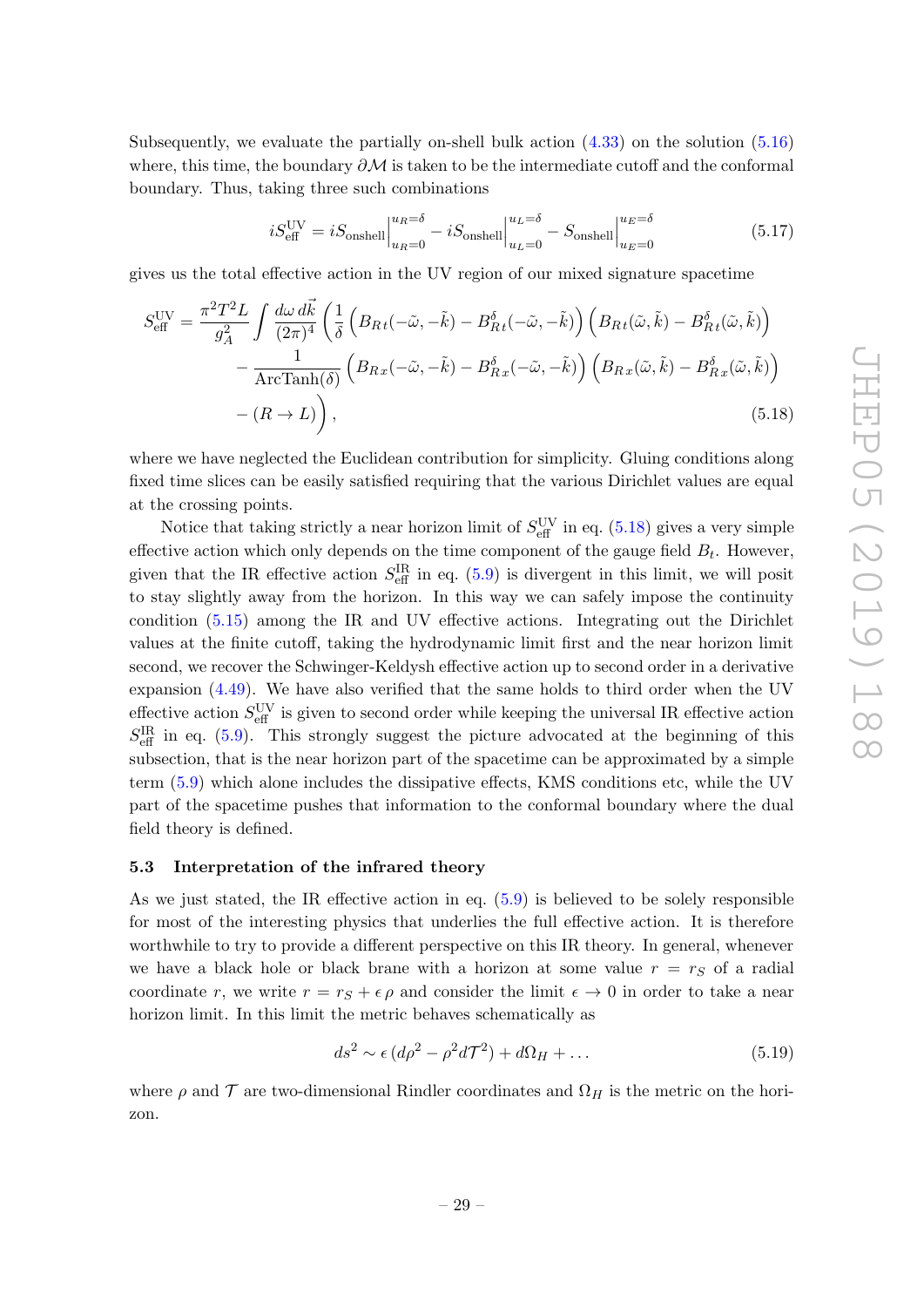We first observe that time derivatives with respect to  $\mathcal T$  will come with an extra factor of  $1/\sqrt{\epsilon}$  compared to spatial derivatives along the horizon, and as a result the former will dominate. This is why in the IR effective action the momenta k do not appear explicitly and the action is ultra-local along the horizon. It also explains why the IR effective action can be obtained from a Kaluza-Klein reduction of the full theory along the horizon directions. For the case studied in this paper, a higher dimensional gauge field gives rise to some scalar fields and one gauge field in two dimensions. More precisely,  $B_t$  corresponds to a two-dimensional gauge field, and  $B_x$  to a two-dimensional scalar. In two dimensions these fields do not mix and indeed, in the IR effective action they do not mix.

The two-dimensional action for scalars is conformally invariant and does therefore not explicitly depend on the parameter  $\epsilon$ . Since  $\epsilon \sim (1-\delta)$ , this explains the absence of a factor of  $1 - \delta$  in the part of the effective action that depends on  $B_x$ . The two-dimensional action for gauge fields on the other hand will scale as  $1/\epsilon \sim 1/(1-\delta)$ , which explains the corresponding factor in the terms of the IR effective action that contains  $B_t$ .

Besides all this, there is also an emergent conformal symmetry in the near-horizon limit. Rindler spacetime is just a wedge of two-dimensional Minkowski spacetime and inherits its conformal symmetries. We are considering the effective action with some cutoff  $\rho_c = \text{const}$ , but, as is familiar from boundary states in conformal field theory, this boundary will preserve half of the conformal symmetries. In terms of light-cone coordinates  $x^{\pm} = \rho e^{\pm T}$ , if we map  $x^+ \to g(x^+)$  and  $x^- \to \rho_c^2/g(\rho_c^2/x_-)$  for any function g then the boundary  $x^+x^- = \rho_c^2$  will be mapped to itself.

If we interpret the IR effective action as a quantum mechanical effective action for each value of the momenta k, with only  $\omega$ -dependence, then this effective action will inherit the above conformal invariance (at least for the scalar degrees of freedom). In other words, we can reinterpret part of eq. [\(5.9\)](#page-28-0) as the effective action of finite temperature conformally invariant quantum mechanics.

Indeed, if we look at  $B_x$ , this corresponds to a massless scalar in two-dimensions which has scaling dimension zero. At zero temperature, the retarded and advanced twopoint functions would presumably just be theta-functions of the time difference, and the Wightman two-point function would most likely be as in two-dimensions, i.e. be of the form  $\sim$  log  $|\mathcal{T}_1 - \mathcal{T}_2|$ . We can then obtain the finite temperature two-point functions in conformal quantum mechanics by a replacement of the form  $\mathcal{T}_1 - \mathcal{T}_2 \rightarrow a \sinh[(\mathcal{T}_1 - \mathcal{T}_2)/a]$ . Indeed, taking such two-point functions and performing a Fourier transformation leads to an effective action which is of the same form as that given for  $B_x$  in eq. [\(5.9\)](#page-28-0).

The action for  $B_t$  is given by two-dimensional Yang-Mills theory which is not conformally invariant. The above consideration therefore does not immediately yield a useful constraint on the terms in the effective action that contain  $B_t$ . The Yang-Mills action on two-dimensional Rindler spacetime does however have a symmetry under  $\mathcal{T} \to \lambda \mathcal{T}$ ,  $A_{\rho} \to \sqrt{\lambda} A_{\rho}$  and  $A_{\tau} \to A_{\tau}/\sqrt{\lambda}$  which implies that the effective action for  $B_t$  should behave under scale transformation as if  $B_t$  was an operator with scaling dimension  $1/2$ . This is indeed consistent with the IR effective action.

We postpone a detailed study of this IR theory and the origin of the emergent conformally invariant quantum mechanical system to future work.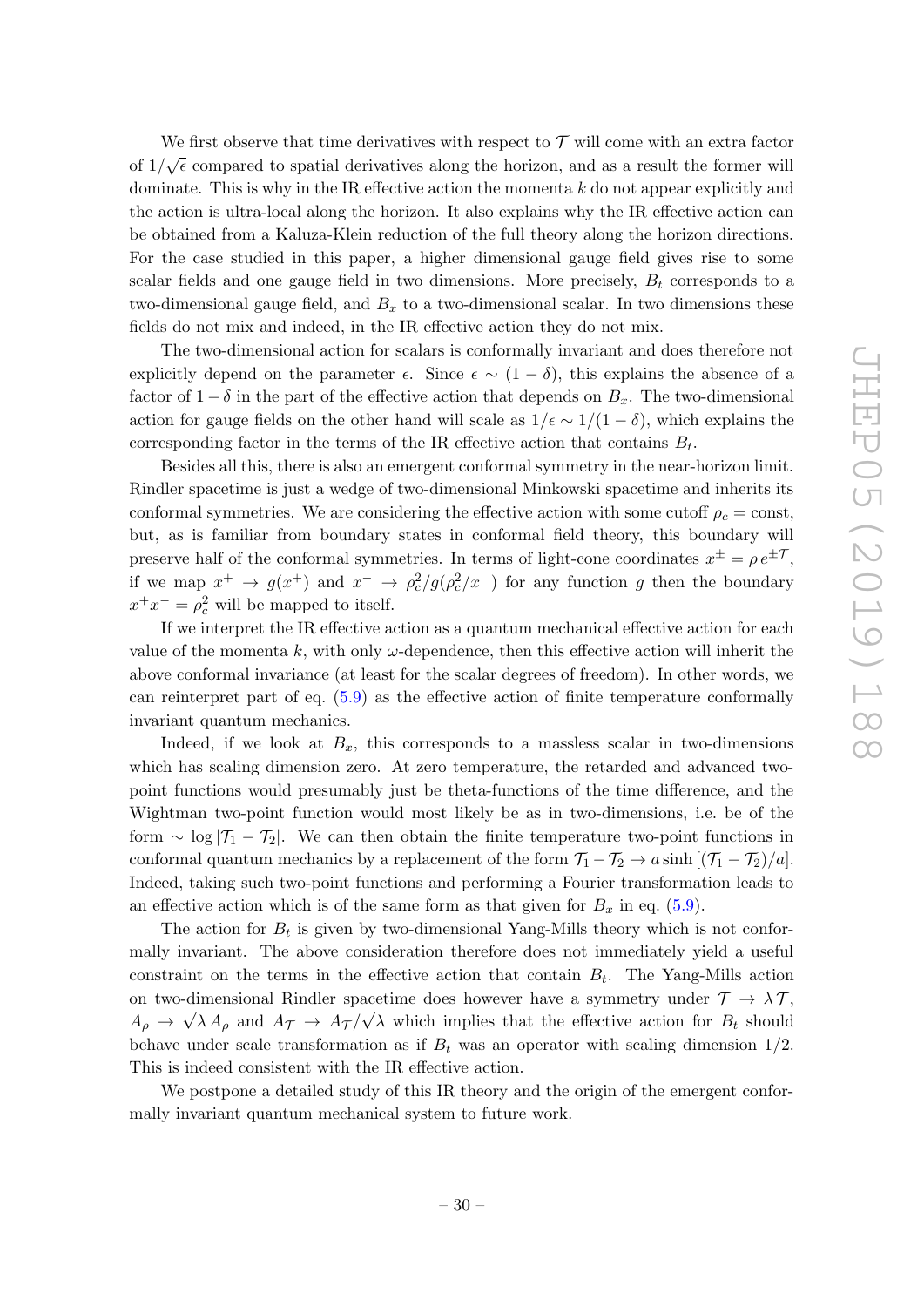#### <span id="page-32-0"></span>6 Discussion

Motivated by recent developments in Schwinger-Keldysh effective field theories for hydrodynamics we have explicitly derived the low-energy local effective action capturing the dynamics of a conserved U(1) charge current in strongly coupled conformal quantum field theories at large- $N$  using holographic techniques. Our results match existing literature both in field theory as far as the formal structure of the effective action is concerned and in holography for the actual values of the transport coefficients.

One main virtue of our approach, which utilizes real-time holography techniques developed in refs. [\[37,](#page-38-10) [38\]](#page-38-11), is that it allows to obtain analyticity conditions on the thermal correlators (KMS conditions) without relying on particular analytic continuations of fields across horizons. The KMS conditions arise naturally in this holographic setup as a result of the gluing conditions of the Lorentzian spacetimes with the Euclidean cap along fixed initial and final time slices, see also ref. [\[40\]](#page-39-0).

Our derivation so far has been limited to the simplest case of a probe gauge field without backreaction on the bulk metric and, as such, it is not capturing the dynamics of a conserved stress-energy tensor. One obvious obstruction to achieve a fully-fledged fluid dynamical behavior is the need for a more careful treatment of the matching conditions at the fixed time slices which now would be fluctuating. We expect our construction to generalize at least to linearized order in the gravitational field perturbations, capturing the linearized fluid dynamic effective action for the dual charged conformal fluids at strong coupling. Such construction would need a full understanding of the gauge field dynamics on top of a Reisner-Nordstrom background with backreaction. Looking ahead, deriving the nonlinear Schwinger-Keldysh effective action for fluid dynamics from gravity would require further refinements of the procedure presented in this paper. Such a result could be viewed as an alternative derivation of the fluid/gravity correspondence [\[83\]](#page-41-2).

One feature that we have not seen in our construction is a geometrical interpretation of the ghost fields which we have completely neglected in this work. This is not so surprising since we have only restricted ourselves to the tree level effective actions in the  $1/N$  expansion. The ghost fields appear in order to interpret the vanishing of the effective action for particular source configurations as a consequence of certain BRST symmetries, see refs.  $[14-18]$  $[14-18]$ , see also refs.  $[16-18, 20, 21, 23, 24]$  $[16-18, 20, 21, 23, 24]$  $[16-18, 20, 21, 23, 24]$  $[16-18, 20, 21, 23, 24]$  $[16-18, 20, 21, 23, 24]$  $[16-18, 20, 21, 23, 24]$  $[16-18, 20, 21, 23, 24]$  $[16-18, 20, 21, 23, 24]$  $[16-18, 20, 21, 23, 24]$  for a supersymmetric implementation of these symmetries. As we saw, the relevant source configurations have a very simple IR interpretation, as they correspond to purely left-moving and purely right-moving field configurations in the near-horizon Rindler region. This suggests that, by gauge fixing the 2-dimensional diffeomorphisms of the IR Rindler geometry, the relevant ghosts may naturally appear. This is quite familiar from the standard treatment of the string world-sheet, where one also gauge fixes the 2-dimensional diffeomorphisms and as a result the left- and right-moving stress tensor become BRST exact. We hope to report on this direction in more detail in the future and to see how the results parallel the discussion in ref. [\[50\]](#page-39-10).

Another important aspect that we have not addressed in this work is the entropy current. One of the major results in Schwinger-Keldysh effective field theories for hydrodynamics is the possibility to define the entropy current as a Noether current of a symmetry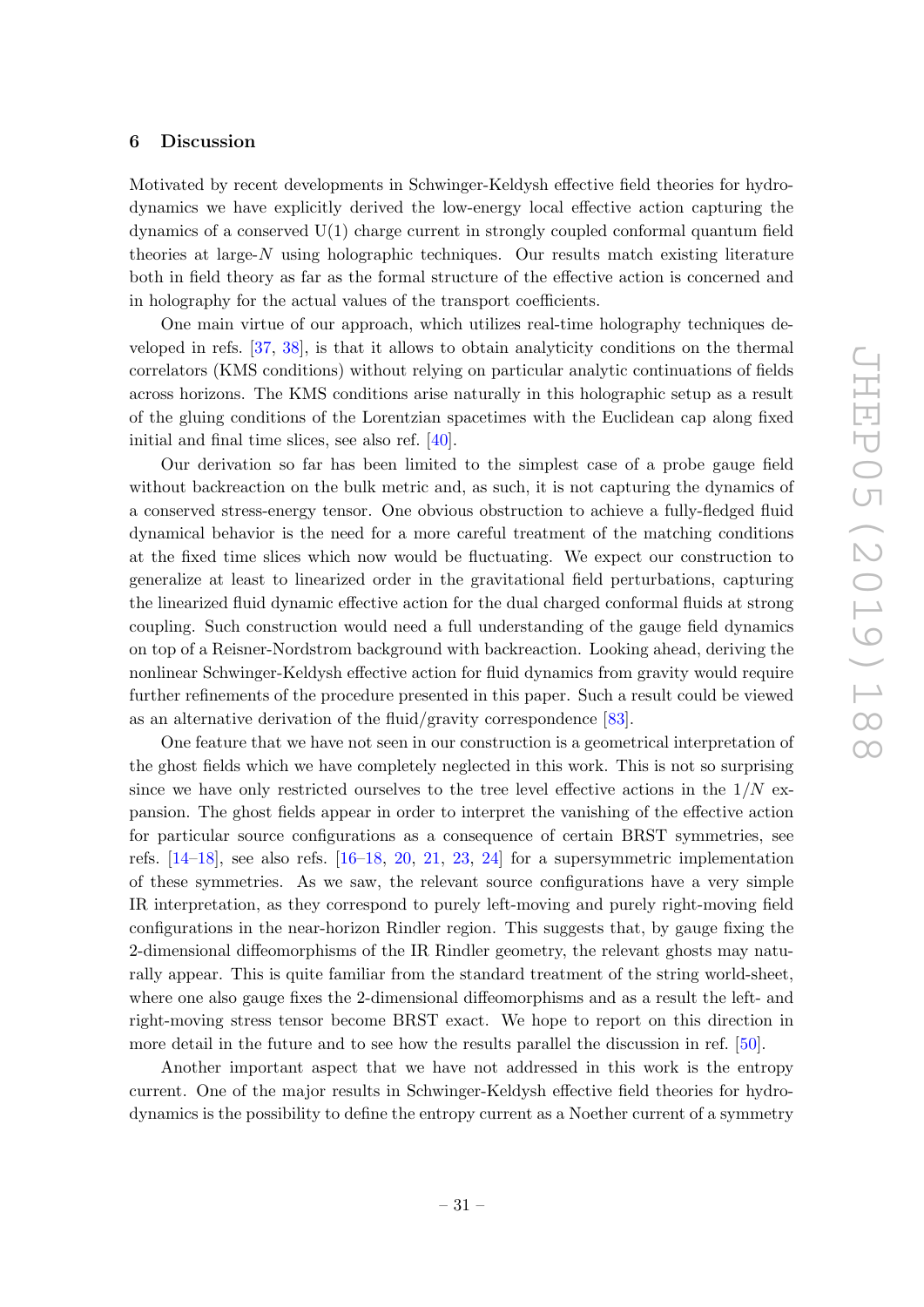of the Schwinger-Keldysh effective action [\[31\]](#page-38-4), see also [\[24,](#page-38-0) [32,](#page-38-5) [33\]](#page-38-6) for a supersymmetric implementation. Such a symmetry should have a dual version in the bulk and we postpone this derivation to future work.

It is important to notice that our results obtained from holography are given at finite  $\hbar$ . An effective action and an entropy current for diffusion using Schiwnger-Keldysh techniques at finite  $\hbar$  have been constructed in refs. [\[20,](#page-37-12) [32\]](#page-38-5). Extending these results to the full fluid dynamics case is problematic and one needs to rely on an approximation where quantum fluctuations are neglected. This can be achieved by going to the so-called statistical mechanics limit where  $\hbar \to 0$ , see refs. [\[15,](#page-37-15) [22,](#page-38-16) [24\]](#page-38-0), or, equivalently, to a hightemperature regime, see refs. [\[14,](#page-37-10) [16,](#page-37-14) [23\]](#page-38-14). In holographic theories, however, such a limit cannot be performed while keeping a well defined hydrodynamic expansion. The mean free path in holographic field theories is  $l_{mfp} \sim \hbar/T$ , therefore there is no separation of scales between the gradient expansion and quantum fluctuations. The current work and future developments to include full fluid dynamics might provide an invaluable testing ground to understand how to go beyond the statistical limit in constructing Schwinger-Keldysh effective field theories for hydrodynamics which is currently an open problem.

In this work, we have also been able to show that all the nice properties of the field theory Schwinger-Keldysh effective action reside in the near horizon region of the dual black hole spacetime. We have done so by defining a simple, universal, near horizon Schwinger-Keldysh-like effective action valid to all orders in a hydrodynamic expansion which has the same symmetry structure as the original one (Schwinger-Keldysh symmetry, KMS symmetry, etc.). We have then coupled this object to the remaining bulk spacetime extending between the horizon and the conformal boundaries and showed that the full Schwinger-Keldysh effective action for the probe gauge field is recovered to second order in a hydrodynamic expansion. This procedure can be thought of as a generalization of the membrane paradigm viewed as a simple boundary condition, see, e.g., refs. [\[46,](#page-39-6) [84\]](#page-41-3), to a membrane paradigm as an action principle given in the IR part of the spacetime. A natural generalization of this framework is to revisit the IR effective action and its relation to a membrane paradigm in the presence of dynamical gravity. The general scaling arguments given in subsection [5.3](#page-30-0) can perhaps be applied to gravity as well. Since a higher dimensional metric yields some scalars, gauge fields, and a 2-dimensional metric in two-dimensions, the main new ingredient is to understand the appropriate boundary conditions for the fluctuations of the 2-dimensional metric.

The division of the bulk spacetime between a simple infrared near horizon region and the remaining ultraviolet spacetime is a precise implementation of the idea of semi-holography [\[82\]](#page-41-1). It is then natural to ask what are the different possible near horizon Schwinger-Keldysh-like actions when the near horizon region itself is different from the simple case analyzed in this work. For instance, what would it be for near-extremal black holes? Near extremal black holes develop a long  $AdS<sub>2</sub>$  throat region, and one might try to separate the bulk spacetime in an IR region which contains the  $AdS<sub>2</sub>$  throat and the rest. In this case, the IR region can perhaps be well approximated by the Schwarzian theory describing nearly  $AdS<sub>2</sub>$  physics, see, e.g., ref. [\[85\]](#page-41-4). We cannot, however, go arbitrarily close to the horizon, as this would not preserve the nearly  $AdS<sub>2</sub>$  property of the metric. We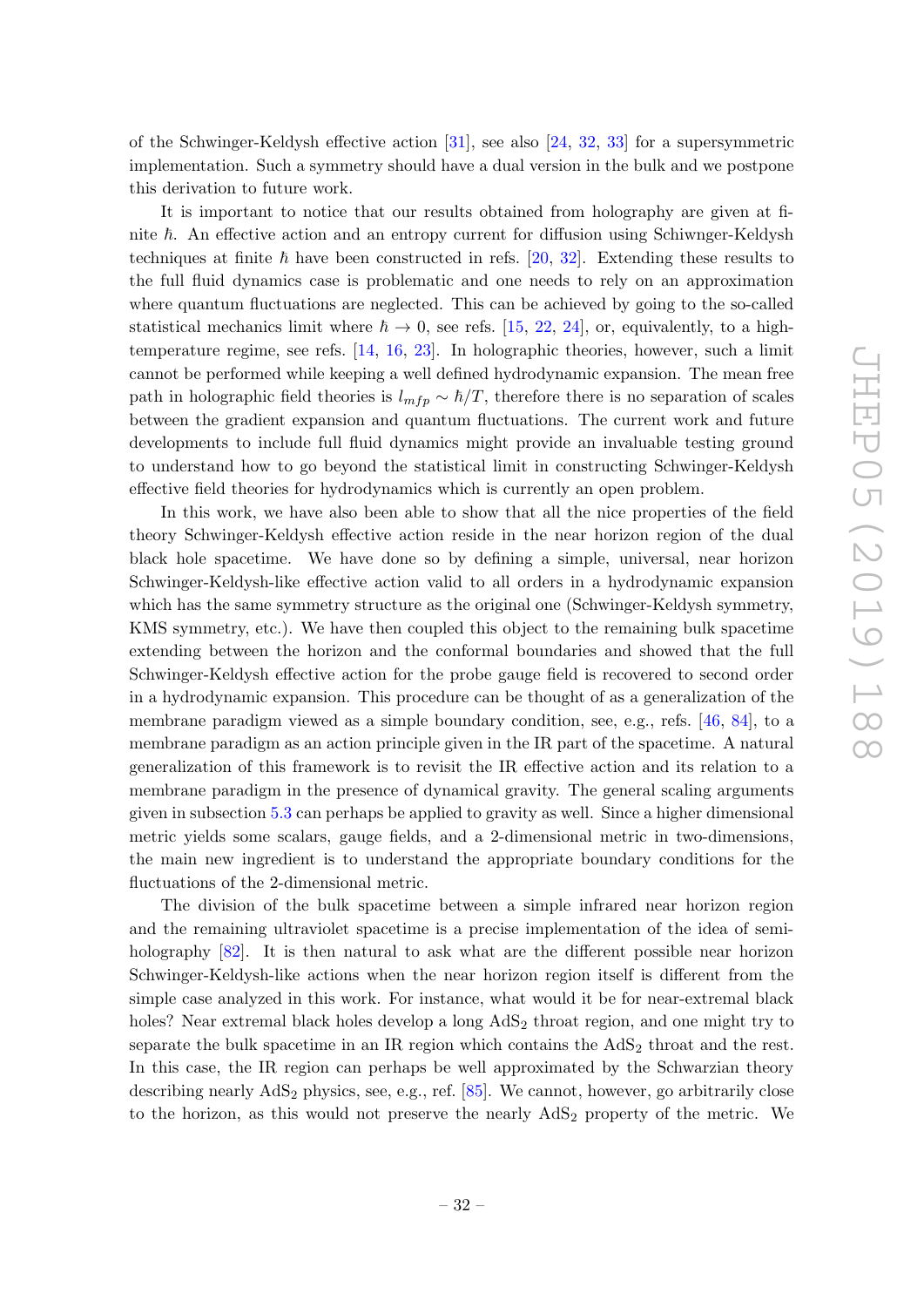therefore do not expect a precise membrane paradigm-like description similar to the one for Rindler space, and that in order to reproduce the complete physical picture higher order corrections to the IR theory need to be kept. This is in line with the observations in, e.g., refs. [\[86\]](#page-41-5) and [\[87\]](#page-41-6).

Another natural extension of our work is to dual field theory contours defined on multiple time segments. The effective field theories arising in these scenarios would include out-of time ordered correlators, observables which acquired much recent attention as probes of early-time chaotic behavior leading to the celebrated result that black holes are the maximally chaotic systems in nature [\[88\]](#page-41-7). More recently, much effort has been put into framing quantum chaos into an effective field theory language [\[89\]](#page-41-8), see also refs. [\[90,](#page-41-9) [91\]](#page-41-10) for the case of underlying two-dimensional conformal field theories. Our techniques can be used to test these developments via simple holographic derivations and possibly guide to a better understanding of universal features of quantum chaos.

Finally, it would be very interesting to use our construction to understand the largeorder behaviour of hydrodynamic gradient expansion of the Schwinger-Keldysh effective action. What is well-established by now is that for two classes of non-linear solutions of relativistic hydrodynamics the energy-momentum tensor expanded in gradients receives numerical contributions scaling like  $n!$  from the combined terms having n derivatives of fluid variables, see ref. [\[12\]](#page-37-11) for a review. What was also seen, see refs. [\[92\]](#page-41-11) and [\[93\]](#page-41-12), is that hydrodynamic dispersion relations like eq. [\(4.54\)](#page-26-2) exhibit finite radius of convergence of the small- $k$  expansion. In both cases, one can link the zero and finite radia of convergence to the presence of fast-decaying excitations not captured directly by hydrodynamics in the gradient expansion. In holography, these short-lived excitations are transient quasinormal modes of black branes. Exploring what happens at the level of an effective action is an interesting open problem that might lead to a new chapter in the studies of hydrodynamics at large orders, as well as understanding effective actions beyond the derivative expansion.

#### Acknowledgments

We would like to thank N. Iqbal, K. Jensen, P. Kovtun, S. Minwalla, B. van Rees, K. Skenderis and A. Yarom for discussions. The work of NPF is supported in part by the National Science Foundation of Belgium (FWO) grant G.001.12 Odysseus and by the European Research Council grant no. ERC-2013-CoG 616732 HoloQosmos. NPF would also like to acknowledge Technion and University of Haifa where part of this work was done. This group was supported in part by the Israel Science Foundation under grant 504/13 and in part at the Technion by a fellowship from the Lady Davis Foundation. MPH and the Gravity, Quantum Fields and Information group at AEI are supported by the Alexander von Humboldt Foundation and the Federal Ministry for Education and Research through the Sofja Kovalevskaja Award. NPF would also like to aknowledge KITP for hospitality during the final stage of this project.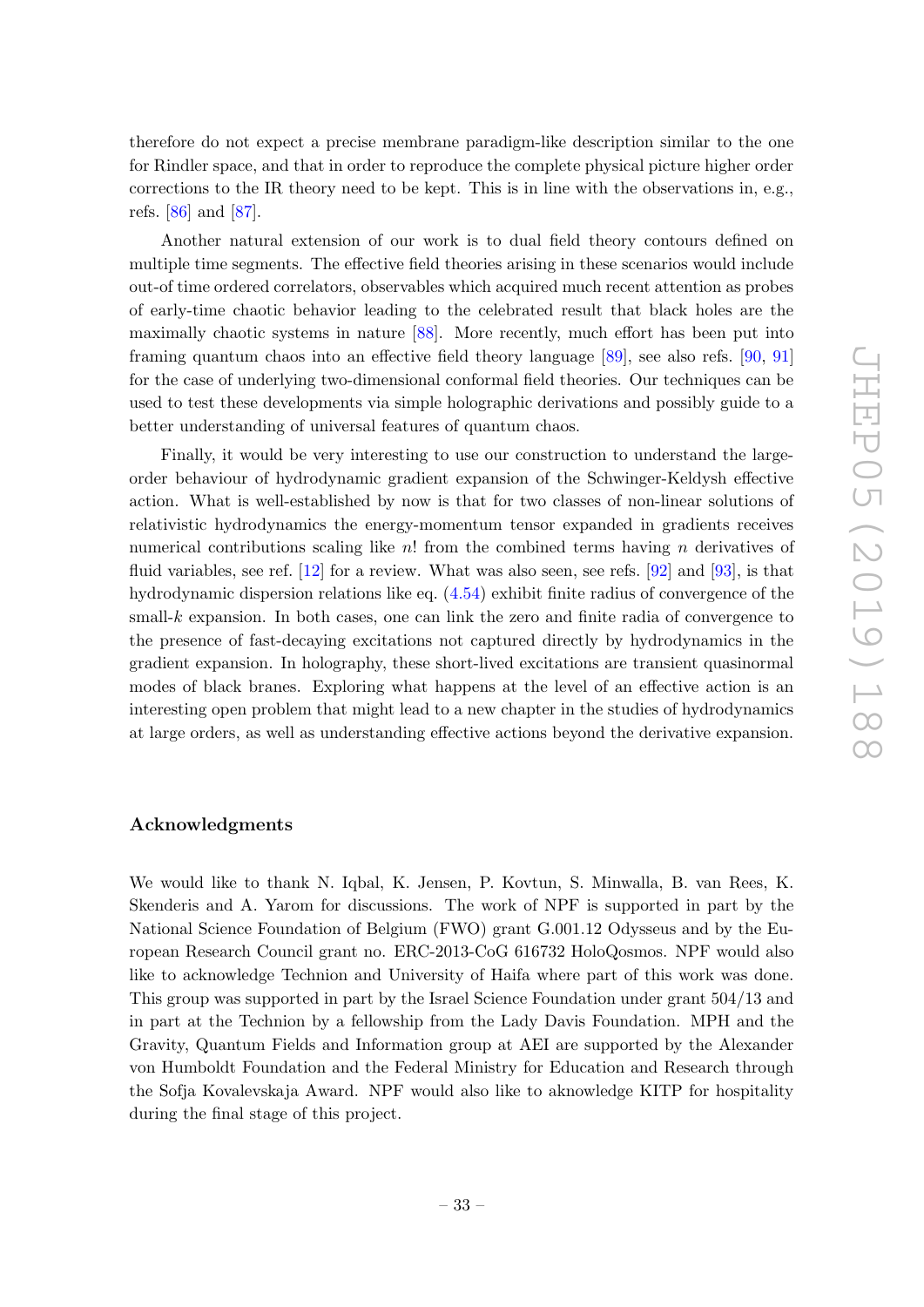### <span id="page-35-0"></span>A Quadratic effective action for diffusion

Let us here justify in more detail the expression  $(2.23)$  from the main text for the effective action for diffusion up to third order<sup>[15](#page-35-2)</sup> in the derivative expansion.

The most general effective action for diffusion to all orders in a hydrodynamic expansion has been given in [\[15\]](#page-37-15). The expression at finite  $\hbar$  and to quadratic order in the fields was given in eq. (4.53) of ref. [\[20\]](#page-37-12). Expanding that expression to third order in gradients, going back to coordinate space, and keeping only the longitudinal sector, where  $\vec{k} = (k, 0, 0)$ , gives

$$
S_{\text{eff}} = \int d^d x \Big( \chi B_{rt} B_{at} - \sigma B_{ax} \partial_t B_{rx} + i \sigma T B_{ax} B_{ax} - s B_{at} \partial_t B_{rt} + i s T B_{at} B_{at} + k_0 B_{at} \partial_t^2 B_{rt} + k_1 B_{at} \partial_x^2 B_{rt} + k_2 \left( \partial_x B_{at} \partial_t B_{rx} + \partial_t B_{ax} \partial_x B_{rt} \right) + k_3 B_{ax} \partial_t^2 B_{rx} \Big) .
$$
\n(A.1)

The parameters here are related to the ones in ref. [\[20\]](#page-37-12) via

$$
\chi = 2 F_{00}^{tt}, \qquad \sigma = -\frac{1}{T} \sigma_{00}^{xx}, \qquad s = -\frac{1}{T} \sigma_{00}^{tt},
$$
  
\n
$$
k_0 = 2 F_{20}^{tt} - \frac{1}{12 T^2} F_{00}^{tt} + \frac{1}{T} \sigma_{10}^{tt}, \qquad k_1 = 2 F_{02}^{tt},
$$
  
\n
$$
k_2 = F_{11}^{tx} + F_{11}^{xt}, \qquad k_3 = 2 F_{20}^{xx} + \frac{1}{T} \sigma_{10}^{xx},
$$
  
\n(A.2)

where we have set  $\mathcal{R} = 1$  (see the original reference) and we have used the expansions

$$
F^{\mu\nu}(i\,\omega, i\,k) = F^{\mu\nu}_{00} + k\omega F^{\mu\nu}_{11} - \omega^2 F^{\mu\nu}_{20} - k^2 F^{\mu\nu}_{02} + \mathcal{O}(\omega^3, k^3),
$$
  
\n
$$
\sigma^{\mu\nu}(i\,\omega, i\,k) = \sigma^{\mu\nu}_{00} + i\omega \sigma^{\mu\nu}_{10} + \mathcal{O}(\omega^2, k^2),
$$
  
\n
$$
\mathcal{A}(b\,\omega) = 1 + \frac{\omega^2}{12T^2} + \mathcal{O}(\omega^4),
$$
\n(A.3)

Here we used  $b = 1/T$  and the spacetime indices  $\mu$ ,  $\nu$  stand for t, x. Notice that, for example, there is no contribution of the form  $F_{00}^{xx}$  which would give rise to a term proportional to  $B_{rx}B_{ax}$  in the effective action. Such a term would not be invariant under eq. [\(2.17\)](#page-9-4). Notice also that there are terms appearing at third order which come from lower order terms due to finite  $\hbar$  effects. An example of such a term is the contribution  $F_{00}^{tt}$  to  $k_0$ .

# <span id="page-35-1"></span>B Details of the holographic results

The mode functions at second order in the hydrodynamic expansion are

$$
n = 1 + \frac{\tilde{k}^2}{1 - u} \left( u \ln(u) + (1 + u) \ln\left(\frac{2}{1 + u}\right) \right),
$$
  

$$
g_{\pm} = + \frac{\tilde{k}\tilde{\omega}}{2} \left( (1 - u) + u \ln\left(\frac{2}{1 - u^2}\right) + \ln\left(\frac{2(1 - u)}{1 + u}\right) + 2u \ln(u) \right),
$$

<span id="page-35-2"></span> $\frac{15}{15}$ The resulting constitutive relations are given up to second order.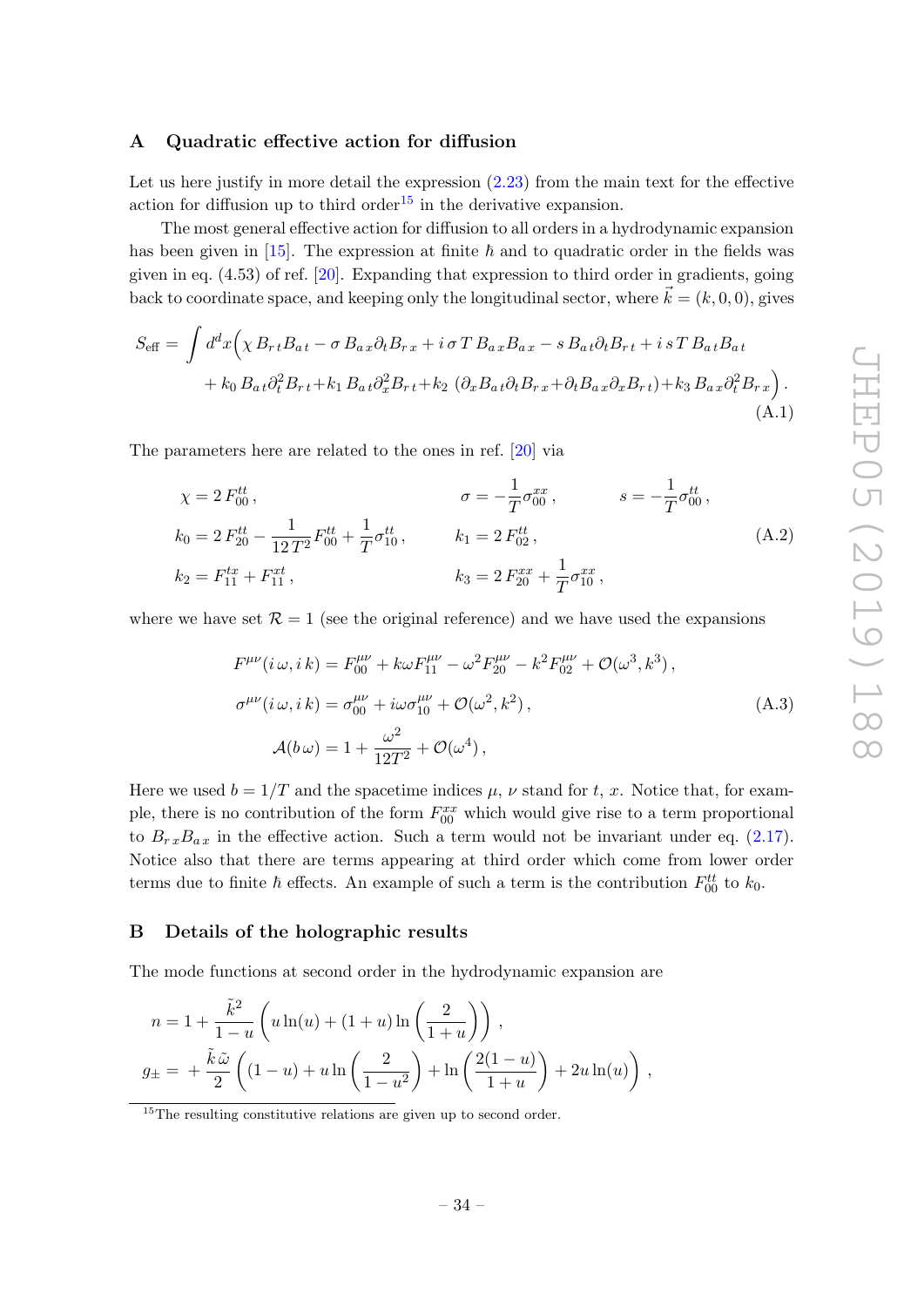$$
h_{\pm} = (1 - u)^{\pm \frac{i\tilde{\omega}}{2}} \left( 1 \pm \frac{i\tilde{\omega}}{2} \ln \left( \frac{2}{1+u} \right) + \frac{\tilde{\omega}^2}{24} \left( \pi^2 - 9 \ln^2(2) + 12 \ln(2) \ln(1-u) \right. \\ \left. - 6 \ln(2) \ln(1+u) - 12 \ln \left( \frac{1-u}{2} \right) \ln(1+u) - 12 \ln(u) \ln(1+u) + 3 \ln^2(1+u) \right. \\ \left. - 12 \text{Li}_2(1-u) - 12 \text{Li}_2(-u) - 12 \text{Li}_2\left( \frac{1+u}{2} \right) \right) \right),
$$
  

$$
q = \frac{\tilde{k}\tilde{\omega}}{24} \left( \pi^2 - 6\ln^2(2) + 12\ln(2)\ln(1-u) - 12\ln(1-u)\ln(1+u) - 12\ln(u)\ln(1+u) \right. \\ \left. + 6\ln^2(1+u) - 12\text{Li}_2(1-u) - 12\text{Li}_2(-u) - 12\text{Li}_2\left( \frac{1+u}{2} \right) \right), \tag{B.1}
$$

where  $Li<sub>2</sub>$  is the Polylogarithm function. Inserting these expressions into eq.  $(4.39)$  and then into eq.  $(4.37)$  we get

$$
\Pi_{\pm}^{tt} = \frac{\pi^2 T^2 L}{g_A^2} \left( 1 - 2\tilde{k}^2 \ln(2) \right) , \qquad \Pi_{\pm}^{tx} = \Pi_{\pm}^{xt} = -\frac{\pi^2 T^2 L}{g_A^2} \tilde{k} \tilde{\omega} \ln(2) ,
$$
\n
$$
\Pi_{\pm}^{xx} = \frac{\pi^2 T^2 L}{g_A^2} \left( \pm i \tilde{\omega} - \tilde{\omega}^2 \ln(2) \right) , \qquad (B.2)
$$

and, consequently, the Schwinger-Keldysh effective action up to second order in the Fourier space takes the form

<span id="page-36-0"></span>
$$
S_{\text{eff}} = \frac{\pi^2 T^2 L}{g_A^2} \int \frac{d\omega \, d\vec{k}}{(2\pi)^4} \left( B_{rt}(-\tilde{\omega}, -\tilde{k}) B_{at}(\tilde{\omega}, \tilde{k}) + B_{rt}(\tilde{\omega}, \tilde{k}) B_{at}(-\tilde{\omega}, -\tilde{k}) \right. \n- i \tilde{\omega} B_{rx}(-\tilde{\omega}, -\tilde{k}) B_{ax}(\tilde{\omega}, \tilde{k}) + i \tilde{\omega} B_{rx}(\tilde{\omega}, \tilde{k}) B_{ax}(-\tilde{\omega}, -\tilde{k}) \n+ \frac{i}{\pi} B_{ax}(-\tilde{\omega}, -\tilde{k}) B_{ax}(\tilde{\omega}, \tilde{k}) \n- 2\tilde{k}^2 \ln(2) \left( B_{at}(\tilde{\omega}, \tilde{k}) B_{rt}(-\tilde{\omega}, -\tilde{k}) + B_{at}(-\tilde{\omega}, -\tilde{k}) B_{rt}(\tilde{\omega}, \tilde{k}) \right) \n- \tilde{k} \tilde{\omega} \ln(2) \left( B_{ax}(\tilde{\omega}, \tilde{k}) B_{rt}(-\tilde{\omega}, -\tilde{k}) + B_{ax}(-\tilde{\omega}, -\tilde{k}) B_{rt}(\tilde{\omega}, \tilde{k}) \right) \n- \tilde{k} \tilde{\omega} \ln(2) \left( B_{at}(\tilde{\omega}, \tilde{k}) B_{rx}(-\tilde{\omega}, -\tilde{k}) + B_{at}(-\tilde{\omega}, -\tilde{k}) B_{rx}(\tilde{\omega}, \tilde{k}) \right) \n- \tilde{\omega}^2 \ln(2) \left( B_{ax}(\tilde{\omega}, \tilde{k}) B_{rx}(-\tilde{\omega}, -\tilde{k}) + B_{ax}(-\tilde{\omega}, -\tilde{k}) B_{rx}(\tilde{\omega}, \tilde{k}) \right),
$$
\n(B.3)

where we have used a counterterm of the form for curing the divergences on the right boundary

$$
S_{\rm ct} = \frac{L\pi^2 T^2}{g_A^2} \log(u) \int \frac{d\omega \, d\vec{k}}{(2\pi)^4} \left( \tilde{k} \, B_{Rt}(\tilde{\omega}, \tilde{k}) + \tilde{\omega} \, B_{Rx}(\tilde{\omega}, \tilde{k}) \right) \times \left( \tilde{k} \, B_{Rt}(-\tilde{\omega}, -\tilde{k}) + \tilde{\omega} \, B_{Rx}(-\tilde{\omega}, -\tilde{k}) \right) \,, \tag{B.4}
$$

and an analogous term for the left boundary.

Open Access. This article is distributed under the terms of the Creative Commons Attribution License [\(CC-BY 4.0\)](https://creativecommons.org/licenses/by/4.0/), which permits any use, distribution and reproduction in any medium, provided the original author(s) and source are credited.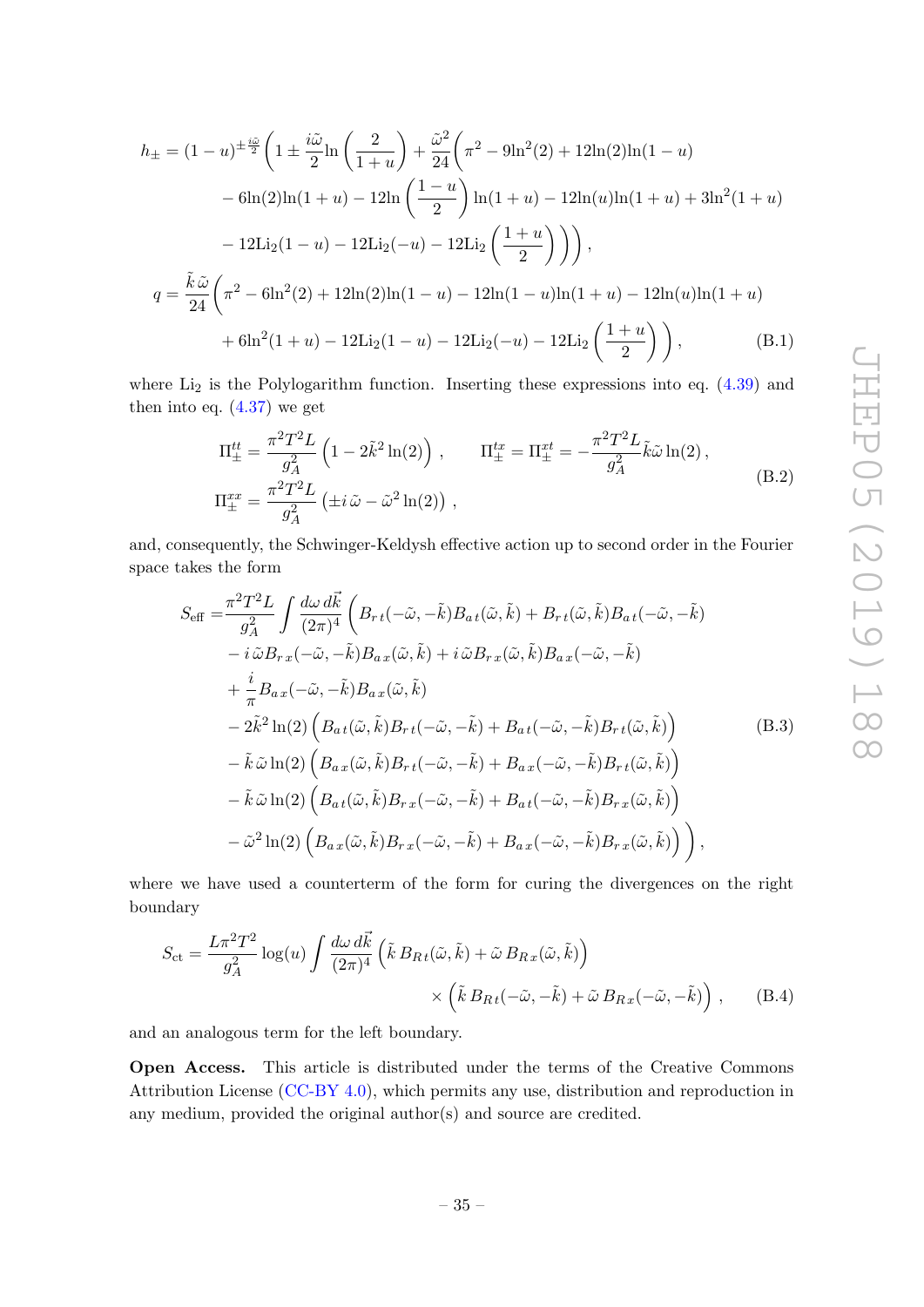# References

- <span id="page-37-0"></span>[1] G. 't Hooft, 50 years of Yang-Mills theory, World Scientific, Singapore (2005).
- <span id="page-37-1"></span>[2] J.M. Maldacena, The large N limit of superconformal field theories and supergravity, [Int. J.](https://doi.org/10.1023/A:1026654312961) [Theor. Phys.](https://doi.org/10.1023/A:1026654312961) 38 (1999) 1113 [Adv. Theor. Math. Phys. 2 (1998) 231] [[hep-th/9711200](https://arxiv.org/abs/hep-th/9711200)] [IN[SPIRE](https://inspirehep.net/search?p=find+EPRINT+hep-th/9711200)].
- [3] E. Witten, Anti-de Sitter space and holography, [Adv. Theor. Math. Phys.](https://doi.org/10.4310/ATMP.1998.v2.n2.a2) 2 (1998) 253 [[hep-th/9802150](https://arxiv.org/abs/hep-th/9802150)] [IN[SPIRE](https://inspirehep.net/search?p=find+EPRINT+hep-th/9802150)].
- <span id="page-37-2"></span>[4] S.S. Gubser, I.R. Klebanov and A.M. Polyakov, Gauge theory correlators from noncritical string theory, [Phys. Lett.](https://doi.org/10.1016/S0370-2693(98)00377-3) **B 428** (1998) 105 [[hep-th/9802109](https://arxiv.org/abs/hep-th/9802109)] [IN[SPIRE](https://inspirehep.net/search?p=find+EPRINT+hep-th/9802109)].
- <span id="page-37-3"></span>[5] R. Shankar, Gauge theories, Cambridge University Press, Cambridge U.K. (2017).
- <span id="page-37-4"></span>[6] J.S. Schwinger, Brownian motion of a quantum oscillator, [J. Math. Phys.](https://doi.org/10.1063/1.1703727) 2 (1961) 407 [IN[SPIRE](https://inspirehep.net/search?p=find+J+%22J.Math.Phys.,2,407%22)].
- <span id="page-37-5"></span>[7] L.V. Keldysh, Diagram technique for nonequilibrium processes, Zh. Eksp. Teor. Fiz. 47 (1964) 1515 [IN[SPIRE](https://inspirehep.net/search?p=find+J+%22Zh.Eksp.Teor.Fiz.,47,1515%22)].
- <span id="page-37-6"></span>[8] A. Kamenev, *Many-body theory of non-equilibrium systems*, [cond-mat/0412296](https://arxiv.org/abs/cond-mat/0412296).
- <span id="page-37-7"></span>[9] W. Busza, K. Rajagopal and W. van der Schee, Heavy ion collisions: the big picture and the big questions, [Ann. Rev. Nucl. Part. Sci.](https://doi.org/10.1146/annurev-nucl-101917-020852) 68 (2018) 339 [[arXiv:1802.04801](https://arxiv.org/abs/1802.04801)] [IN[SPIRE](https://inspirehep.net/search?p=find+EPRINT+arXiv:1802.04801)].
- <span id="page-37-8"></span>[10] P. Romatschke, New developments in relativistic viscous hydrodynamics, [Int. J. Mod. Phys.](https://doi.org/10.1142/S0218301310014613) E 19 [\(2010\) 1](https://doi.org/10.1142/S0218301310014613) [[arXiv:0902.3663](https://arxiv.org/abs/0902.3663)] [IN[SPIRE](https://inspirehep.net/search?p=find+EPRINT+arXiv:0902.3663)].
- [11] V.E. Hubeny, S. Minwalla and M. Rangamani, The fluid/gravity correspondence, in Black holes in higher dimensions, pp. 348–383, 2012,  $arXiv:1107.5780$  [IN[SPIRE](https://inspirehep.net/search?p=find+EPRINT+arXiv:1107.5780)].
- <span id="page-37-11"></span>[12] W. Florkowski, M.P. Heller and M. Spalinski, New theories of relativistic hydrodynamics in the LHC era, [Rept. Prog. Phys.](https://doi.org/10.1088/1361-6633/aaa091)  $81$  (2018) 046001  $\arXiv:1707.02282$  $\arXiv:1707.02282$  [IN[SPIRE](https://inspirehep.net/search?p=find+EPRINT+arXiv:1707.02282)].
- <span id="page-37-9"></span>[13] P. Romatschke and U. Romatschke, Relativistic fluid dynamics in and out of equilibrium, [arXiv:1712.05815](https://arxiv.org/abs/1712.05815) [IN[SPIRE](https://inspirehep.net/search?p=find+EPRINT+arXiv:1712.05815)].
- <span id="page-37-10"></span>[14] F.M. Haehl, R. Loganayagam and M. Rangamani, The fluid manifesto: emergent symmetries, hydrodynamics and black holes, JHEP  $01$  [\(2016\) 184](https://doi.org/10.1007/JHEP01(2016)184)  $\left[$ [arXiv:1510.02494](https://arxiv.org/abs/1510.02494) $\right]$   $\left[$ IN[SPIRE](https://inspirehep.net/search?p=find+EPRINT+arXiv:1510.02494) $\right]$ .
- <span id="page-37-15"></span>[15] M. Crossley, P. Glorioso and H. Liu, Effective field theory of dissipative fluids, [JHEP](https://doi.org/10.1007/JHEP09(2017)095) 09 [\(2017\) 095](https://doi.org/10.1007/JHEP09(2017)095) [[arXiv:1511.03646](https://arxiv.org/abs/1511.03646)] [IN[SPIRE](https://inspirehep.net/search?p=find+EPRINT+arXiv:1511.03646)].
- <span id="page-37-14"></span>[16] F.M. Haehl, R. Loganayagam and M. Rangamani, *Topological*  $\sigma$ -models  $\mathcal{B}$ *amp*; dissipative hydrodynamics, JHEP 04 [\(2016\) 039](https://doi.org/10.1007/JHEP04(2016)039) [[arXiv:1511.07809](https://arxiv.org/abs/1511.07809)] [IN[SPIRE](https://inspirehep.net/search?p=find+EPRINT+arXiv:1511.07809)].
- [17] F.M. Haehl, R. Loganayagam and M. Rangamani, Schwinger-Keldysh formalism. Part I: BRST symmetries and superspace, JHEP 06 [\(2017\) 069](https://doi.org/10.1007/JHEP06(2017)069) [[arXiv:1610.01940](https://arxiv.org/abs/1610.01940)] [IN[SPIRE](https://inspirehep.net/search?p=find+EPRINT+arXiv:1610.01940)].
- <span id="page-37-13"></span>[18] F.M. Haehl, R. Loganayagam and M. Rangamani, Schwinger-Keldysh formalism. Part II: thermal equivariant cohomology, JHEP  $06$  [\(2017\) 070](https://doi.org/10.1007/JHEP06(2017)070)  $\left[$ [arXiv:1610.01941](https://arxiv.org/abs/1610.01941) $\right]$   $\left[$ IN[SPIRE](https://inspirehep.net/search?p=find+EPRINT+arXiv:1610.01941) $\right]$ .
- [19] P. Glorioso, H. Liu and S. Rajagopal, Global anomalies, discrete symmetries and hydrodynamic effective actions, JHEP  $01$  [\(2019\) 043](https://doi.org/10.1007/JHEP01(2019)043) [[arXiv:1710.03768](https://arxiv.org/abs/1710.03768)] [IN[SPIRE](https://inspirehep.net/search?p=find+EPRINT+arXiv:1710.03768)].
- <span id="page-37-12"></span>[20] K. Jensen, N. Pinzani-Fokeeva and A. Yarom, Dissipative hydrodynamics in superspace, JHEP 09 [\(2018\) 127](https://doi.org/10.1007/JHEP09(2018)127) [[arXiv:1701.07436](https://arxiv.org/abs/1701.07436)] [IN[SPIRE](https://inspirehep.net/search?p=find+EPRINT+arXiv:1701.07436)].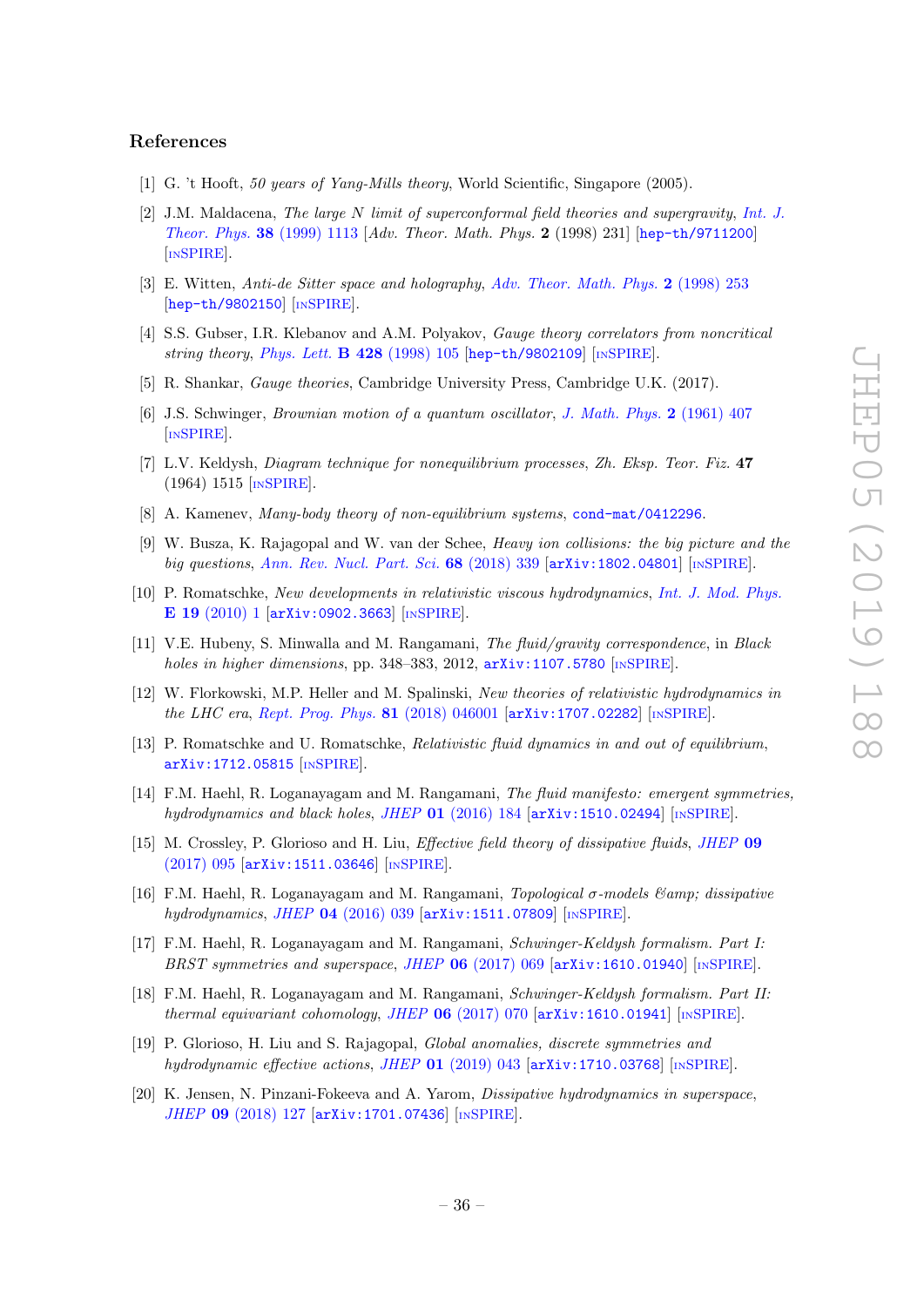- <span id="page-38-13"></span>[21] P. Gao and H. Liu, *Emergent supersymmetry in local equilibrium systems, JHEP* 01 [\(2018\)](https://doi.org/10.1007/JHEP01(2018)040) [040](https://doi.org/10.1007/JHEP01(2018)040) [[arXiv:1701.07445](https://arxiv.org/abs/1701.07445)] [IN[SPIRE](https://inspirehep.net/search?p=find+EPRINT+arXiv:1701.07445)].
- <span id="page-38-16"></span>[22] P. Glorioso, M. Crossley and H. Liu, Effective field theory of dissipative fluids (II): classical limit, dynamical KMS symmetry and entropy current, JHEP 09 [\(2017\) 096](https://doi.org/10.1007/JHEP09(2017)096) [[arXiv:1701.07817](https://arxiv.org/abs/1701.07817)] [IN[SPIRE](https://inspirehep.net/search?p=find+EPRINT+arXiv:1701.07817)].
- <span id="page-38-14"></span>[23] F.M. Haehl, R. Loganayagam and M. Rangamani, Effective action for relativistic hydrodynamics: fluctuations, dissipation and entropy inflow, JHEP 10 [\(2018\) 194](https://doi.org/10.1007/JHEP10(2018)194) [[arXiv:1803.11155](https://arxiv.org/abs/1803.11155)] [IN[SPIRE](https://inspirehep.net/search?p=find+EPRINT+arXiv:1803.11155)].
- <span id="page-38-0"></span>[24] K. Jensen, R. Mariieh, N. Pinzani-Fokeeva and A. Yarom, A panoply of Schwinger-Keldysh transport, [SciPost Phys.](https://doi.org/10.21468/SciPostPhys.5.5.053) 5 (2018) 053 [[arXiv:1804.04654](https://arxiv.org/abs/1804.04654)] [IN[SPIRE](https://inspirehep.net/search?p=find+EPRINT+arXiv:1804.04654)].
- <span id="page-38-1"></span>[25] S. Grozdanov and J. Polonyi, Viscosity and dissipative hydrodynamics from effective field theory, Phys. Rev. **D 91** [\(2015\) 105031](https://doi.org/10.1103/PhysRevD.91.105031) [[arXiv:1305.3670](https://arxiv.org/abs/1305.3670)] [IN[SPIRE](https://inspirehep.net/search?p=find+EPRINT+arXiv:1305.3670)].
- [26] P. Kovtun, G.D. Moore and P. Romatschke, Towards an effective action for relativistic dissipative hydrodynamics, JHEP  $07$  [\(2014\) 123](https://doi.org/10.1007/JHEP07(2014)123) [[arXiv:1405.3967](https://arxiv.org/abs/1405.3967)] [IN[SPIRE](https://inspirehep.net/search?p=find+EPRINT+arXiv:1405.3967)].
- [27] F.M. Haehl, R. Loganayagam and M. Rangamani, The eightfold way to dissipation, [Phys.](https://doi.org/10.1103/PhysRevLett.114.201601) Rev. Lett. 114 [\(2015\) 201601](https://doi.org/10.1103/PhysRevLett.114.201601) [[arXiv:1412.1090](https://arxiv.org/abs/1412.1090)] [IN[SPIRE](https://inspirehep.net/search?p=find+EPRINT+arXiv:1412.1090)].
- <span id="page-38-15"></span>[28] F.M. Haehl, R. Loganayagam and M. Rangamani, Adiabatic hydrodynamics: the eightfold way to dissipation, JHEP 05 [\(2015\) 060](https://doi.org/10.1007/JHEP05(2015)060) [[arXiv:1502.00636](https://arxiv.org/abs/1502.00636)] [IN[SPIRE](https://inspirehep.net/search?p=find+EPRINT+arXiv:1502.00636)].
- <span id="page-38-2"></span>[29] M. Harder, P. Kovtun and A. Ritz, On thermal fluctuations and the generating functional in relativistic hydrodynamics, JHEP  $07$  [\(2015\) 025](https://doi.org/10.1007/JHEP07(2015)025) [[arXiv:1502.03076](https://arxiv.org/abs/1502.03076)] [IN[SPIRE](https://inspirehep.net/search?p=find+EPRINT+arXiv:1502.03076)].
- <span id="page-38-3"></span>[30] H. Liu and P. Glorioso, Lectures on non-equilibrium effective field theories and fluctuating hydrodynamics, [PoS\(TASI2017\)008](https://pos.sissa.it/contribution?id=PoS(TASI2017)008) [[arXiv:1805.09331](https://arxiv.org/abs/1805.09331)] [IN[SPIRE](https://inspirehep.net/search?p=find+EPRINT+arXiv:1805.09331)].
- <span id="page-38-4"></span>[31] P. Glorioso and H. Liu, The second law of thermodynamics from symmetry and unitarity, [arXiv:1612.07705](https://arxiv.org/abs/1612.07705) [IN[SPIRE](https://inspirehep.net/search?p=find+EPRINT+arXiv:1612.07705)].
- <span id="page-38-5"></span>[32] K. Jensen, R. Marjieh, N. Pinzani-Fokeeva and A. Yarom, An entropy current in superspace, JHEP 01 [\(2019\) 061](https://doi.org/10.1007/JHEP01(2019)061) [[arXiv:1803.07070](https://arxiv.org/abs/1803.07070)] [IN[SPIRE](https://inspirehep.net/search?p=find+EPRINT+arXiv:1803.07070)].
- <span id="page-38-6"></span>[33] F.M. Haehl, R. Loganayagam and M. Rangamani, Inflow mechanism for hydrodynamic entropy, [Phys. Rev. Lett.](https://doi.org/10.1103/PhysRevLett.121.051602) 121 (2018) 051602 [[arXiv:1803.08490](https://arxiv.org/abs/1803.08490)] [IN[SPIRE](https://inspirehep.net/search?p=find+EPRINT+arXiv:1803.08490)].
- <span id="page-38-7"></span>[34] X. Chen-Lin, L.V. Delacrétaz and S.A. Hartnoll, *Theory of diffusive fluctuations*, *[Phys. Rev.](https://doi.org/10.1103/PhysRevLett.122.091602)* Lett. 122 [\(2019\) 091602](https://doi.org/10.1103/PhysRevLett.122.091602) [[arXiv:1811.12540](https://arxiv.org/abs/1811.12540)] [IN[SPIRE](https://inspirehep.net/search?p=find+EPRINT+arXiv:1811.12540)].
- <span id="page-38-8"></span>[35] P. Kovtun, Fluctuation bounds on charge and heat diffusion, J. Phys. A 48 [\(2015\) 265002](https://doi.org/10.1088/1751-8113/48/26/265002) [[arXiv:1407.0690](https://arxiv.org/abs/1407.0690)] [IN[SPIRE](https://inspirehep.net/search?p=find+EPRINT+arXiv:1407.0690)].
- <span id="page-38-9"></span>[36] C.P. Herzog and D.T. Son, Schwinger-Keldysh propagators from AdS/CFT correspondence, JHEP 03 [\(2003\) 046](https://doi.org/10.1088/1126-6708/2003/03/046) [[hep-th/0212072](https://arxiv.org/abs/hep-th/0212072)] [IN[SPIRE](https://inspirehep.net/search?p=find+EPRINT+hep-th/0212072)].
- <span id="page-38-10"></span>[37] K. Skenderis and B.C. van Rees, Real-time gauge/gravity duality, [Phys. Rev. Lett.](https://doi.org/10.1103/PhysRevLett.101.081601) 101 [\(2008\) 081601](https://doi.org/10.1103/PhysRevLett.101.081601) [[arXiv:0805.0150](https://arxiv.org/abs/0805.0150)] [IN[SPIRE](https://inspirehep.net/search?p=find+EPRINT+arXiv:0805.0150)].
- <span id="page-38-11"></span>[38] K. Skenderis and B.C. van Rees, Real-time gauge/gravity duality: prescription, renormalization and examples, JHEP  $05$  [\(2009\) 085](https://doi.org/10.1088/1126-6708/2009/05/085) [[arXiv:0812.2909](https://arxiv.org/abs/0812.2909)] [IN[SPIRE](https://inspirehep.net/search?p=find+EPRINT+arXiv:0812.2909)].
- <span id="page-38-12"></span>[39] B.C. van Rees, Real-time gauge/gravity duality and ingoing boundary conditions, [Nucl. Phys.](https://doi.org/10.1016/j.nuclphysBPS.2009.07.078) [Proc. Suppl.](https://doi.org/10.1016/j.nuclphysBPS.2009.07.078) 192-193 (2009) 193 [[arXiv:0902.4010](https://arxiv.org/abs/0902.4010)] [IN[SPIRE](https://inspirehep.net/search?p=find+EPRINT+arXiv:0902.4010)].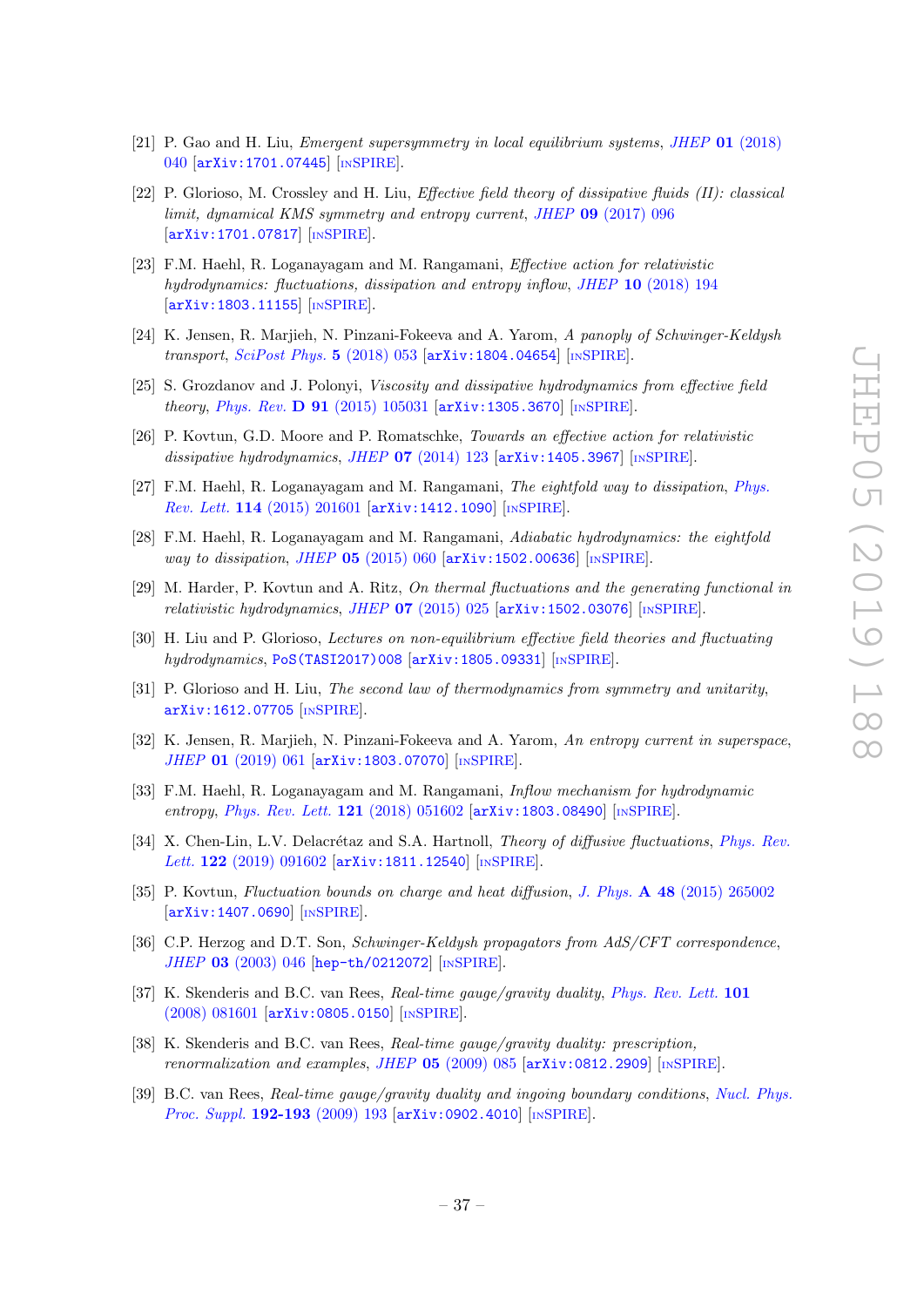- <span id="page-39-0"></span>[40] M. Botta-Cantcheff, P.J. Martínez and G.A. Silva, The gravity dual of real-time CFT at finite temperature, JHEP  $11$  [\(2018\) 129](https://doi.org/10.1007/JHEP11(2018)129) [[arXiv:1808.10306](https://arxiv.org/abs/1808.10306)] [IN[SPIRE](https://inspirehep.net/search?p=find+EPRINT+arXiv:1808.10306)].
- <span id="page-39-1"></span>[41] J. de Boer, M.P. Heller and N. Pinzani-Fokeeva, Effective actions for relativistic fluids from holography, JHEP 08 [\(2015\) 086](https://doi.org/10.1007/JHEP08(2015)086) [[arXiv:1504.07616](https://arxiv.org/abs/1504.07616)] [IN[SPIRE](https://inspirehep.net/search?p=find+EPRINT+arXiv:1504.07616)].
- <span id="page-39-2"></span>[42] M. Crossley, P. Glorioso, H. Liu and Y. Wang, Off-shell hydrodynamics from holography, JHEP 02 [\(2016\) 124](https://doi.org/10.1007/JHEP02(2016)124) [[arXiv:1504.07611](https://arxiv.org/abs/1504.07611)] [IN[SPIRE](https://inspirehep.net/search?p=find+EPRINT+arXiv:1504.07611)].
- <span id="page-39-3"></span>[43] D. Nickel and D.T. Son, Deconstructing holographic liquids, New J. Phys. 13 [\(2011\) 075010](https://doi.org/10.1088/1367-2630/13/7/075010) [[arXiv:1009.3094](https://arxiv.org/abs/1009.3094)] [IN[SPIRE](https://inspirehep.net/search?p=find+EPRINT+arXiv:1009.3094)].
- <span id="page-39-4"></span>[44] I. Heemskerk and J. Polchinski, Holographic and Wilsonian renormalization groups, [JHEP](https://doi.org/10.1007/JHEP06(2011)031) 06 [\(2011\) 031](https://doi.org/10.1007/JHEP06(2011)031) [[arXiv:1010.1264](https://arxiv.org/abs/1010.1264)] [IN[SPIRE](https://inspirehep.net/search?p=find+EPRINT+arXiv:1010.1264)].
- <span id="page-39-5"></span>[45] T. Faulkner, H. Liu and M. Rangamani, Integrating out geometry: holographic Wilsonian RG and the membrane paradigm, JHEP  $\overline{08}$  [\(2011\) 051](https://doi.org/10.1007/JHEP08(2011)051) [[arXiv:1010.4036](https://arxiv.org/abs/1010.4036)] [IN[SPIRE](https://inspirehep.net/search?p=find+EPRINT+arXiv:1010.4036)].
- <span id="page-39-6"></span>[46] J. de Boer, M.P. Heller and N. Pinzani-Fokeeva, Testing the membrane paradigm with holography, Phys. Rev. **D 91** [\(2015\) 026006](https://doi.org/10.1103/PhysRevD.91.026006) [[arXiv:1405.4243](https://arxiv.org/abs/1405.4243)] [IN[SPIRE](https://inspirehep.net/search?p=find+EPRINT+arXiv:1405.4243)].
- <span id="page-39-7"></span>[47] P. Glorioso, M. Crossley and H. Liu, A prescription for holographic Schwinger-Keldysh  $contour in non-equilibrium systems, arXiv:1812.08785$  $contour in non-equilibrium systems, arXiv:1812.08785$  [IN[SPIRE](https://inspirehep.net/search?p=find+EPRINT+arXiv:1812.08785)].
- <span id="page-39-8"></span>[48] S.A. Hartnoll, A. Lucas and S. Sachdev, Holographic quantum matter, [arXiv:1612.07324](https://arxiv.org/abs/1612.07324) [IN[SPIRE](https://inspirehep.net/search?p=find+EPRINT+arXiv:1612.07324)].
- <span id="page-39-9"></span>[49] H. Liu and J. Sonner, Holographic systems far from equilibrium: a review, [arXiv:1810.02367](https://arxiv.org/abs/1810.02367) [IN[SPIRE](https://inspirehep.net/search?p=find+EPRINT+arXiv:1810.02367)].
- <span id="page-39-10"></span>[50] P. Gao, P. Glorioso and H. Liu, Ghostbusters: unitarity and causality of non-equilibrium effective field theories,  $arXiv:1803.10778$  [IN[SPIRE](https://inspirehep.net/search?p=find+EPRINT+arXiv:1803.10778)].
- <span id="page-39-11"></span>[51] M. Rangamani, Gravity and hydrodynamics: lectures on the fluid-gravity correspondence, [Class. Quant. Grav.](https://doi.org/10.1088/0264-9381/26/22/224003) 26 (2009) 224003 [[arXiv:0905.4352](https://arxiv.org/abs/0905.4352)] [IN[SPIRE](https://inspirehep.net/search?p=find+EPRINT+arXiv:0905.4352)].
- <span id="page-39-12"></span>[52] W. Israel, Thermo-field dynamics of black holes, [Phys. Lett.](http://dx.doi.org/10.1016/0375-9601(76)90178-X) A 57 (1976) 107.
- [53] V. Balasubramanian, P. Kraus, A.E. Lawrence and S.P. Trivedi, Holographic probes of Anti-de Sitter space-times, Phys. Rev.  $\bf{D}$  59 [\(1999\) 104021](https://doi.org/10.1103/PhysRevD.59.104021) [[hep-th/9808017](https://arxiv.org/abs/hep-th/9808017)] [IN[SPIRE](https://inspirehep.net/search?p=find+EPRINT+hep-th/9808017)].
- [54] G.T. Horowitz and D. Marolf, A new approach to string cosmology, JHEP 07 [\(1998\) 014](https://doi.org/10.1088/1126-6708/1998/07/014) [[hep-th/9805207](https://arxiv.org/abs/hep-th/9805207)] [IN[SPIRE](https://inspirehep.net/search?p=find+EPRINT+hep-th/9805207)].
- [55] B.G. Carneiro da Cunha, Inflation and holography in string theory, [Phys. Rev.](https://doi.org/10.1103/PhysRevD.65.026001) D 65 (2002) [026001](https://doi.org/10.1103/PhysRevD.65.026001) [[hep-th/0105219](https://arxiv.org/abs/hep-th/0105219)] [IN[SPIRE](https://inspirehep.net/search?p=find+EPRINT+hep-th/0105219)].
- <span id="page-39-13"></span>[56] J.M. Maldacena, Eternal black holes in Anti-de Sitter, JHEP 04 [\(2003\) 021](https://doi.org/10.1088/1126-6708/2003/04/021) [[hep-th/0106112](https://arxiv.org/abs/hep-th/0106112)] [IN[SPIRE](https://inspirehep.net/search?p=find+EPRINT+hep-th/0106112)].
- <span id="page-39-14"></span>[57] V. Balasubramanian, P. Kraus and A.E. Lawrence, Bulk versus boundary dynamics in Anti-de Sitter space-time, Phys. Rev.  $\bf{D}$  59 [\(1999\) 046003](https://doi.org/10.1103/PhysRevD.59.046003) [[hep-th/9805171](https://arxiv.org/abs/hep-th/9805171)] [IN[SPIRE](https://inspirehep.net/search?p=find+EPRINT+hep-th/9805171)].
- <span id="page-39-15"></span>[58] D.T. Son and A.O. Starinets, *Minkowski space correlators in AdS/CFT correspondence:* recipe and applications, JHEP 09 [\(2002\) 042](https://doi.org/10.1088/1126-6708/2002/09/042) [[hep-th/0205051](https://arxiv.org/abs/hep-th/0205051)] [IN[SPIRE](https://inspirehep.net/search?p=find+EPRINT+hep-th/0205051)].
- [59] Y. Satoh and J. Troost, On time dependent AdS/CFT, JHEP 01 [\(2003\) 027](https://doi.org/10.1088/1126-6708/2003/01/027) [[hep-th/0212089](https://arxiv.org/abs/hep-th/0212089)] [IN[SPIRE](https://inspirehep.net/search?p=find+EPRINT+hep-th/0212089)].
- [60] P. Kraus, H. Ooguri and S. Shenker, Inside the horizon with AdS/CFT, [Phys. Rev.](https://doi.org/10.1103/PhysRevD.67.124022) D 67 [\(2003\) 124022](https://doi.org/10.1103/PhysRevD.67.124022) [[hep-th/0212277](https://arxiv.org/abs/hep-th/0212277)] [IN[SPIRE](https://inspirehep.net/search?p=find+EPRINT+hep-th/0212277)].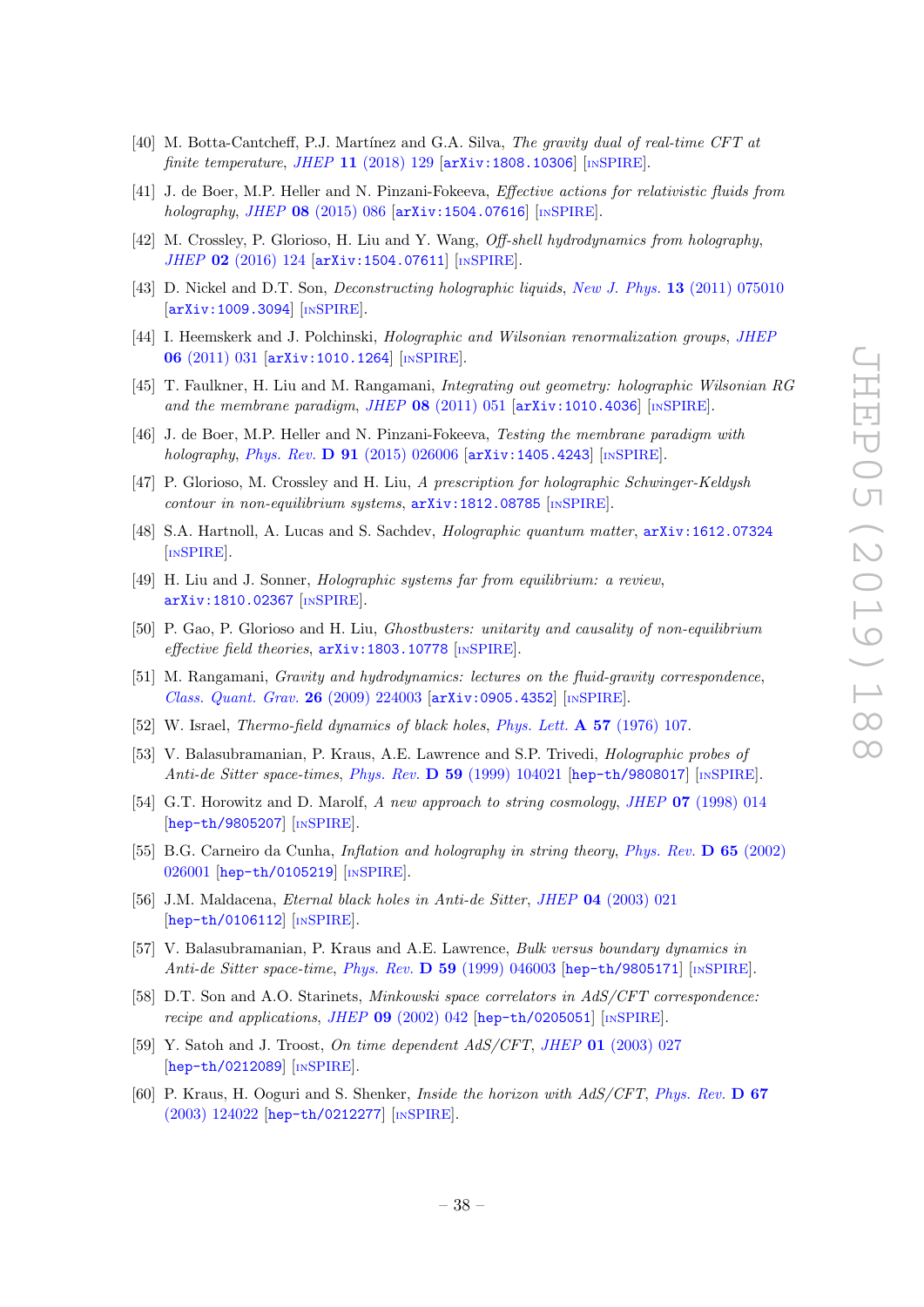- [61] D. Marolf, States and boundary terms: subtleties of Lorentzian AdS/CFT, JHEP 05 [\(2005\)](https://doi.org/10.1088/1126-6708/2005/05/042) [042](https://doi.org/10.1088/1126-6708/2005/05/042) [[hep-th/0412032](https://arxiv.org/abs/hep-th/0412032)] [IN[SPIRE](https://inspirehep.net/search?p=find+EPRINT+hep-th/0412032)].
- <span id="page-40-0"></span>[62] A. Lawrence and A. Sever, Holography and renormalization in Lorentzian signature, [JHEP](https://doi.org/10.1088/1126-6708/2006/10/013) 10 [\(2006\) 013](https://doi.org/10.1088/1126-6708/2006/10/013) [[hep-th/0606022](https://arxiv.org/abs/hep-th/0606022)] [IN[SPIRE](https://inspirehep.net/search?p=find+EPRINT+hep-th/0606022)].
- <span id="page-40-1"></span>[63] J.B. Hartle and S.W. Hawking, Wave function of the Universe, Phys. Rev. D 28 [\(1983\) 2960.](http://dx.doi.org/10.1103/PhysRevD.28.2960)
- <span id="page-40-2"></span>[64] J. Feldbrugge, J.-L. Lehners and N. Turok, Lorentzian quantum cosmology, [Phys. Rev.](https://doi.org/10.1103/PhysRevD.95.103508) D 95 [\(2017\) 103508](https://doi.org/10.1103/PhysRevD.95.103508) [[arXiv:1703.02076](https://arxiv.org/abs/1703.02076)] [IN[SPIRE](https://inspirehep.net/search?p=find+EPRINT+arXiv:1703.02076)].
- <span id="page-40-3"></span>[65] J. Feldbrugge, J.-L. Lehners and N. Turok, No smooth beginning for spacetime, [Phys. Rev.](https://doi.org/10.1103/PhysRevLett.119.171301) Lett. 119  $(2017)$  171301  $\ar{xiv:1705.00192}$  [IN[SPIRE](https://inspirehep.net/search?p=find+EPRINT+arXiv:1705.00192)].
- <span id="page-40-4"></span>[66] A. Vilenkin, Creation of Universes from Nothing, [Phys. Lett.](http://dx.doi.org/10.1016/0370-2693(82)90866-8) B 117 (1982) 25.
- [67] A. Vilenkin, The birth of inflationary universes, Phys. Rev. D 27 [\(1983\) 2848](https://doi.org/10.1103/PhysRevD.27.2848) [IN[SPIRE](https://inspirehep.net/search?p=find+J+%22Phys.Rev.,D27,2848%22)].
- <span id="page-40-5"></span>[68] J.B. Hartle and S.W. Hawking, Wave function of the universe, Phys. Rev. D 28 [\(1983\) 2960](https://doi.org/10.1103/PhysRevD.28.2960) [IN[SPIRE](https://inspirehep.net/search?p=find+J+%22Phys.Rev.,D28,2960%22)].
- <span id="page-40-6"></span>[69] S.A. Hartnoll, Horizons, holography and condensed matter, in Black holes in higher dimensions, G.T. Horowitz ed., Cambridge University Press, Cambridge U.K. (2012), [arXiv:1106.4324](https://arxiv.org/abs/1106.4324) [IN[SPIRE](https://inspirehep.net/search?p=find+EPRINT+arXiv:1106.4324)].
- <span id="page-40-7"></span>[70] S. Bhattacharyya et al., Conformal nonlinear fluid dynamics from gravity in arbitrary dimensions, JHEP  $12$  [\(2008\) 116](https://doi.org/10.1088/1126-6708/2008/12/116)  $\text{arXiv:}$ 0809.4272 [IN[SPIRE](https://inspirehep.net/search?p=find+EPRINT+arXiv:0809.4272)].
- <span id="page-40-8"></span>[71] M. Botta-Cantcheff, P. Martínez and G.A. Silva, On excited states in real-time AdS/CFT, JHEP 02 [\(2016\) 171](https://doi.org/10.1007/JHEP02(2016)171) [[arXiv:1512.07850](https://arxiv.org/abs/1512.07850)] [IN[SPIRE](https://inspirehep.net/search?p=find+EPRINT+arXiv:1512.07850)].
- <span id="page-40-9"></span>[72] A. Christodoulou and K. Skenderis, Holographic construction of excited CFT States, [JHEP](https://doi.org/10.1007/JHEP04(2016)096) 04 [\(2016\) 096](https://doi.org/10.1007/JHEP04(2016)096) [[arXiv:1602.02039](https://arxiv.org/abs/1602.02039)] [IN[SPIRE](https://inspirehep.net/search?p=find+EPRINT+arXiv:1602.02039)].
- <span id="page-40-10"></span>[73] J. Bhattacharya, S. Bhattacharyya, S. Minwalla and A. Yarom, A theory of first order dissipative superfluid dynamics, JHEP 05 [\(2014\) 147](https://doi.org/10.1007/JHEP05(2014)147) [[arXiv:1105.3733](https://arxiv.org/abs/1105.3733)] [IN[SPIRE](https://inspirehep.net/search?p=find+EPRINT+arXiv:1105.3733)].
- <span id="page-40-11"></span>[74] G. Policastro, D.T. Son and A.O. Starinets, From AdS/CFT correspondence to hydrodynamics, JHEP 09 [\(2002\) 043](https://doi.org/10.1088/1126-6708/2002/09/043) [[hep-th/0205052](https://arxiv.org/abs/hep-th/0205052)] [IN[SPIRE](https://inspirehep.net/search?p=find+EPRINT+hep-th/0205052)].
- <span id="page-40-12"></span>[75] P. Kovtun and A. Ritz, Universal conductivity and central charges, [Phys. Rev.](https://doi.org/10.1103/PhysRevD.78.066009) D 78 (2008) [066009](https://doi.org/10.1103/PhysRevD.78.066009) [[arXiv:0806.0110](https://arxiv.org/abs/0806.0110)] [IN[SPIRE](https://inspirehep.net/search?p=find+EPRINT+arXiv:0806.0110)].
- <span id="page-40-13"></span>[76] I. Bredberg, C. Keeler, V. Lysov and A. Strominger, Wilsonian approach to fluid/gravity duality, JHEP 03 [\(2011\) 141](https://doi.org/10.1007/JHEP03(2011)141) [[arXiv:1006.1902](https://arxiv.org/abs/1006.1902)] [IN[SPIRE](https://inspirehep.net/search?p=find+EPRINT+arXiv:1006.1902)].
- [77] R.-G. Cai, L. Li and Y.-L. Zhang, Non-relativistic fluid dual to asymptotically AdS gravity at finite cutoff surface, JHEP  $07$  [\(2011\) 027](https://doi.org/10.1007/JHEP07(2011)027) [[arXiv:1104.3281](https://arxiv.org/abs/1104.3281)] [IN[SPIRE](https://inspirehep.net/search?p=find+EPRINT+arXiv:1104.3281)].
- [78] D. Brattan, J. Camps, R. Loganayagam and M. Rangamani, CFT dual of the AdS Dirichlet problem: fluid/gravity on cut-off surfaces, JHEP  $12$  [\(2011\) 090](https://doi.org/10.1007/JHEP12(2011)090) [[arXiv:1106.2577](https://arxiv.org/abs/1106.2577)] [IN[SPIRE](https://inspirehep.net/search?p=find+EPRINT+arXiv:1106.2577)].
- [79] X. Bai, Y.-P. Hu, B.-H. Lee and Y.-L. Zhang, Holographic charged fluid with anomalous current at finite cutoff surface in Einstein-Maxwell gravity, JHEP 11 [\(2012\) 054](https://doi.org/10.1007/JHEP11(2012)054) [[arXiv:1207.5309](https://arxiv.org/abs/1207.5309)] [IN[SPIRE](https://inspirehep.net/search?p=find+EPRINT+arXiv:1207.5309)].
- [80] R. Emparan, V.E. Hubeny and M. Rangamani, Effective hydrodynamics of black D3-branes, JHEP 06 [\(2013\) 035](https://doi.org/10.1007/JHEP06(2013)035) [[arXiv:1303.3563](https://arxiv.org/abs/1303.3563)] [IN[SPIRE](https://inspirehep.net/search?p=find+EPRINT+arXiv:1303.3563)].